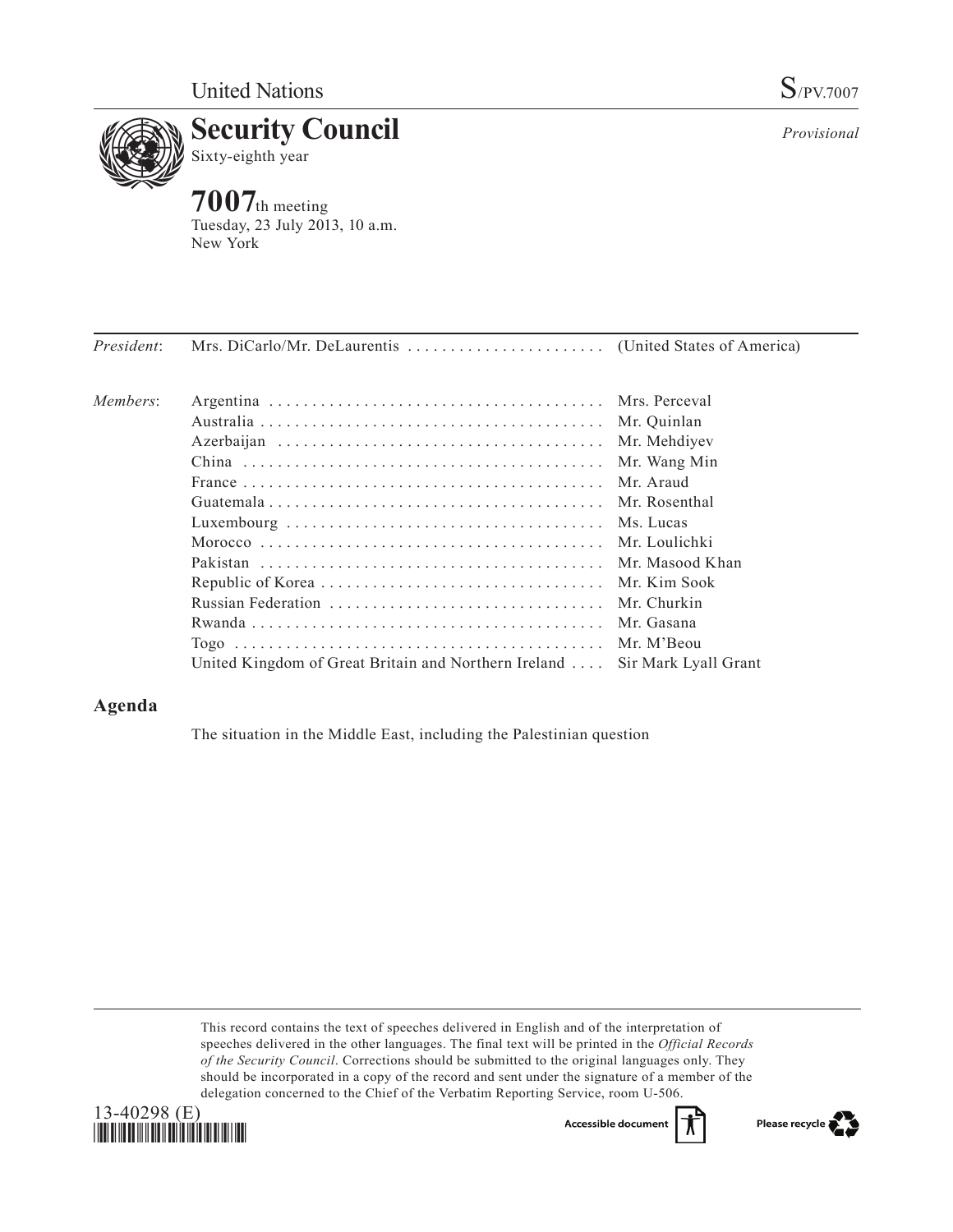*The meeting was called to order at 10.05 a.m.*

### **Adoption of the agenda**

*The agenda was adopted.*

## **The situation in the Middle East, including the Palestinian question**

**The President**: Under rule 37 of the Council's provisional rules of procedure, I invite the representatives of Bangladesh, Brazil, Costa Rica, Cuba, Djibouti, Ecuador, Egypt, Iceland, India, Indonesia, the Islamic Republic of Iran, Israel, Japan, Lebanon, Malaysia, Peru, Qatar, Saudi Arabia, South Africa, Sri Lanka, the Syrian Arab Republic, Turkey and the Bolivarian Republic of Venezuela to participate in this meeting.

In accordance with the provisional rules of procedure and previous practice in this regard, I propose that the Council invite the Permanent Observer of the Observer State of Palestine in the United Nations to participate in this meeting.

There being no objection, it is so decided.

Under rule 39 of the Council's provisional rules of procedure, I invite Mr. Robert Serry, Special Coordinator for the Middle East Peace Process and Personal Representative of the Secretary-General, to participate in this meeting.

I propose that the Council invite the Permanent Observer of the Observer State of the Holy See to the United Nations to participate in this meeting in accordance with the provisional rules of procedure and previous practice in this regard.

There being no objection, it is so decided.

Under rule 39 of the Council's provisional rules of procedure, I invite the observer of the delegation of the European Union to the United Nations to participate in this meeting.

Under rule 39 of the Council's provisional rules of procedure, I invite His Excellency Mr. Abdou Salam Diallo, Chairman of the Committee on the Exercise of the Inalienable Rights of the Palestinian People, to participate in this meeting.

The Security Council will now begin its consideration of the item on its agenda.

I give the floor to Mr. Serry.

**Mr. Serry**: Let me begin by expressing my best wishes to our Muslim colleagues on the occasion of the holy month of Ramadan.

As the Middle East continues to go through a deepening crisis, with an ever-deteriorating humanitarian catastrophe in Syria and significant political developments in Egypt, the Middle East peace process remains critical to the fate of the region. Progress in the peace process and a more constructive dynamic between the parties would have important, positive regional political implications. Conversely, continued deadlock will further erode hope for an agreed two-State solution. In the effort to renew a serious dialogue between the parties, time is of the essence.

It is against that compelling background that the Secretary-General has welcomed United States Secretary of State Kerry's intense diplomatic efforts in recent months and his announcement in Amman that a basis had been established for resuming direct final status negotiations between the Israelis and Palestinians. We understand that the agreement is still being finalized, and that Palestinian and Israeli negotiators will join Mr. Kerry in Washington, D.C., in the near future to begin initial talks. We also note that some very tough choices will be required from both sides in the period ahead. Both leaders will have to win the support of their domestic constituencies for renewed negotiations. The meetings that President Abbas has held with the Executive Committee of the Palestine Liberation Organization and the Al-Fatah Central Committee serve as an indication thereof. The Secretary-General, encouraged by the positive developments towards negotiations, has called on both sides to show leadership, courage and responsibility in order to sustain this effort towards achieving a two-State solution.

While United States engagement is central, we are convinced of the need for a broader regional and international role in support of any political initiative, as well as continued efforts to ensure that the Palestinian Authority remains a viable interlocutor and partner. In that regard, we appreciate the ministerial meetings of the Arab League Committee with Secretary Kerry and President Abbas in Amman; the Committee made a significant difference with its statement of support. We particularly commend Jordan's important contribution to the current efforts. It is crucial to build on the opening offered by the Arab League ministerial committee's recent reaffirmation of the Arab Peace Initiative and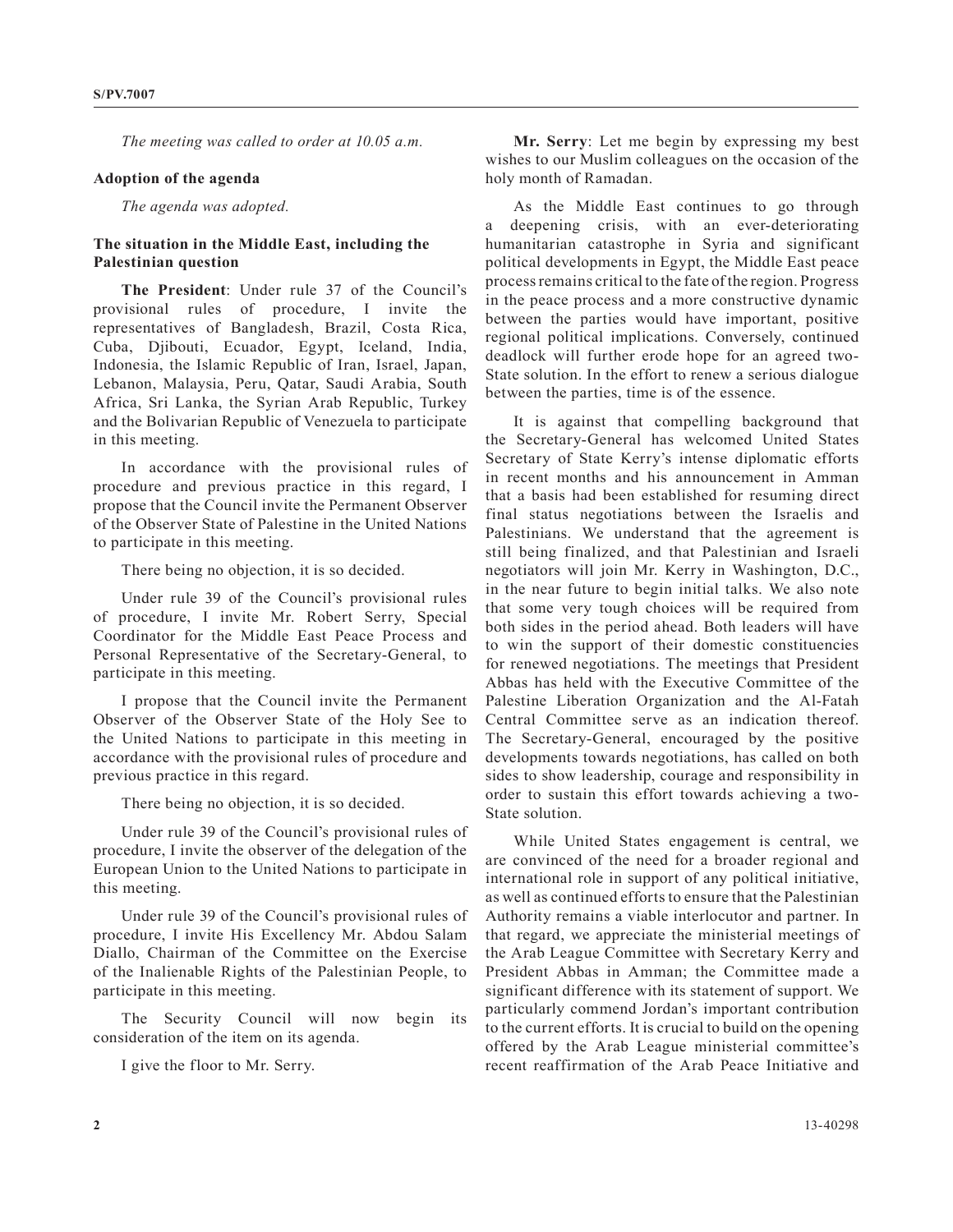the prospect of ending the Arab-Israeli conflict and achieving regional peace. We continue to hope that Israel will find a constructive way to respond to it.

As for the United Nations, the Council may rest assured that the Secretary-General and I on the ground will continue our engagement in support of the vital ongoing effort to revive meaningful negotiations. The Foreign Ministers of the European Union in their Council conclusions of 22 July also reaffirmed that they would give active and concrete support to help ensure that negotiations between the parties were successful. The envoys of the Quartet were recently briefed on the efforts under way and intend to meet soon to review the situation and assess how the wider international community can effectively support resumed negotiations.

The efforts to bridge the gaps between the parties are commendable, but more hard work lies ahead of us. As Secretary Kerry noted, it is important that tangible progress be made before the new General Assembly session in September. The United Nations has been clear that progress this year can be expected only if a credible political horizon for achieving a negotiated two-State solution emerges. Similarly, plans to shore up the Palestinian economy with a major boost to private-sector development are welcome, and indeed necessary, but must now be complemented by progress on the political track. In this near-to-last chance to preserve the viability of the two-State solution, we remain hopeful that renewed negotiations will be substantive and set a clear path towards that solution, namely, the end of conflict and lasting peace and security for both Israelis and Palestinians. Nobody but the parties themselves can make the hard choices required to achieve peace, but the international community and the region should cooperate in a concerted and committed manner to drive the peace process forward.

We should further stress that any negotiations must be accompanied by a renewed focus on visibly and tangibly improving the situation on the ground. Both parties must take every possible step to promote conditions conducive to the resumption of the political process and refrain from actions that undermine trust. In doing so, we must not forget the situation in Gaza, where practical steps to improve the humanitarian and security situation in the wake of transformations in Egypt can be an important enabler for peace and stability. We feel that this is also the time for bold steps to enhance the understanding on the ceasefire reached in November 2012 through Egyptian good offices.

Turning to events on the ground, the situation in the reporting period can be summarized as relatively quiet, but tense and volatile at the same time. The potential risk of increased instability and violence in the West Bank was illustrated on 11 July, when Israeli security forces reported seizing a rifle, ammunition and two pipe bombs during a raid in Nablus. Palestinian security forces continued working to maintain law and order in the West Bank, in coordination with Israeli security forces. On 12 July, a Palestinian explosive engineering unit safely disposed of an unexploded ordinance near Qalqiliya.

We are concerned about continued prisoner protests, including of a number of hunger strikes that have already lasted more than two months. On 14 July, Jordanian detainee Abdallah Barghouti was transferred from prison to an Israeli hospital in critical condition after 76 days of continuous hunger strike. We note that President Abbas has consistently called on Israel to address the legitimate concerns of Palestinian prisoners and, as a confidence-building step, to consider releasing prisoners, including those convicted in times predating the Oslo agreement. With the parties having now agreed to resume negotiations, I have little doubt that a meaningful prisoners release would help to build confidence and improve the situation on the ground.

Israeli security forces conducted a total of 360 search-and-arrest operations in the occupied West Bank, including in Area A, resulting in one Palestinian being shot and killed on 2 July and 134 Palestinians injured, including 24 children and six women. Three members of Israeli security forces were also injured. Four hundred and nineteen Palestinians were arrested by Israeli security forces. This includes Hamas Palestinian Legislative Council member Mohammed Abu Tair on 2 July in Ramallah, after he had previously been deported from Jerusalem.

Against the background of a UNICEF report, issued in March, on the treatment of Palestinian children by the Israeli security forces, we are also troubled by the detention in Hebron on 9 July of a five-year old Palestinian boy for several hours in a stone-throwing incident. The Israel Defense Forces (IDF) are reportedly checking this incident and reviewing its policies regarding the detention of children.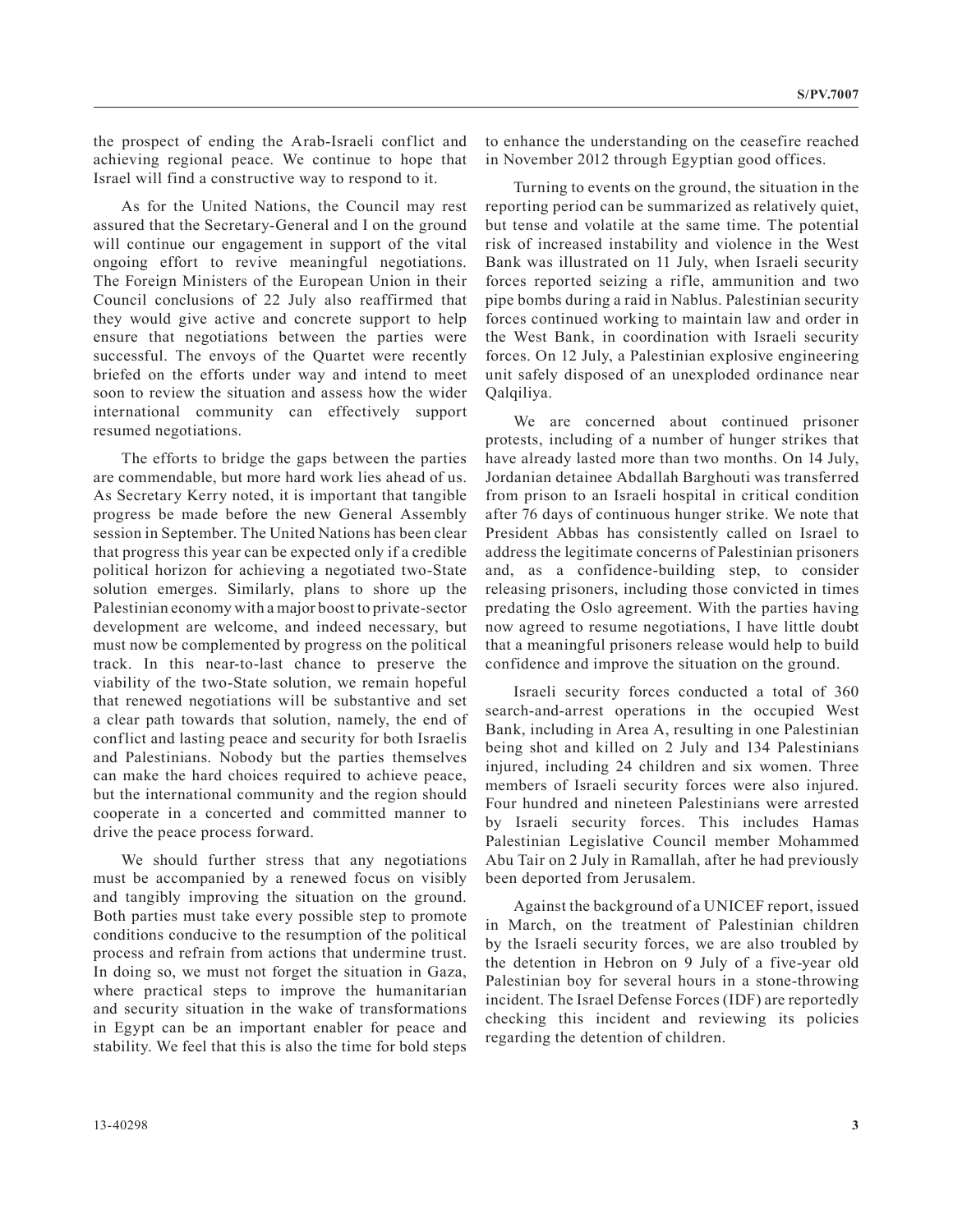Israeli security forces announced a crackdown on Israelis suspected of carrying out so-called price tag attacks, with a number of reported arrests, including of one suspect in connection to the desecration of the Latrun monastery in September 2012. Tensions continued on the ground as a result of settler attacks that injured 13 Palestinians and caused extensive damage to Palestinian property. Palestinian attacks on settlers also resulted in two injuries and some material damage.

Following last month's reported slow-down, demolitions of Palestinian property in Area C and in East Jerusalem increased again during the reporting period. A total of 83 structures were demolished, leading to the displacement of 129 Palestinians, including 45 children.

I regret to inform the Council that, despite earlier reports of Israeli restraint on settlement activity, the reporting period witnessed some renewed steps in settlement planning both in the West Bank and, to a lesser extent, in East Jerusalem. Steps towards the approval and advancement of settlements involve 70 housing units in Har Homa, between Bethlehem and Jerusalem, 84 units in Nokdim, in the southern West Bank, and 700 units in Modiin Illit. A report of the Israeli State Comptroller issued on 17 July noted that there was little to no criminal law enforcement in the settlements regarding violations of planning and construction law, and that administrative procedures for demolitions are rarely implemented.

Of note, on 19 July the European Commission, drawing from earlier Council conclusions, issued guidelines that stipulate that it would provide grants and maintain relations only with Israeli institutions within the 1967 line. The guidelines, to come into force on 1 January 2014, prescribe that any Israeli legal entity receiving funding from the European Union will have to state that it has no links to the West Bank, including in East Jerusalem, or the Golan Heights. Israeli officials have voiced their strong objection to these guidelines.

The position of the United Nations regarding settlements is unequivocal. They are contrary to international law and Israel's commitments under the road map. Continuing settlement activity would not be conducive to creating a favourable environment for negotiations.

In a positive development, Israel is providing a considerable number of permits for Palestinian residents of the West Bank to visit Jerusalem and Israel during Ramadan, and applying more flexible regulations at checkpoints and points of passage during the holiday. Nevertheless, visits between 10 and 17 July of Israeli groups, including senior officials, to the Temple Mount/ Haram Al-Sharif resulted in some clashes between Palestinians and the Israeli police accompanying these groups. We urge all parties to show extreme restraint and to keep the calm around this holy site.

In Gaza, the relative calm observed in June was largely maintained during the reporting period. A total of three rockets were fired from Gaza into Israel, without resulting in casualties or damage. There were also no reports of Israeli airstrikes into Gaza. Israeli forces conducted six limited incursions into Gaza and in some instances the Israeli navy forced Palestinian fishing boats ashore by shooting in their vicinity. No casualties were reported on either side.

The situation on the ground in Gaza has been affected by political developments in Egypt. For security reasons, the Rafah crossing was closed for nearly a week, and since 11 July it has been partially reopened to allow limited categories of people and those stranded on either side of the crossing to return home. Egypt also deployed two additional battalions in the Sinai to address security concerns. However, on 4 July two explosions were heard in the Israeli southern city of Eilat, without any casualty or damage, reportedly resulting from rockets fired from the Sinai. A Salafist group, Ansar Beit Al-Maqdis, took responsibility for the shooting. We strongly condemn any such shootings.

The Egyptian authorities also took robust measures against the tunnels into Gaza. As a result of these actions against illegal activity, 80 per cent of the tunnels are now no longer functioning, according to some estimates. Gaza is beginning to experience some serious shortages of fuel and basic building materials for which the tunnels had become the primary entry points due to severe restrictions on imports via the official crossings and the higher cost of fuel available from the West Bank and Israel.

While the only Israeli crossing for goods, Kerem Shalom, has remained open and is handling increased quantities of consumer goods, we are concerned that already difficult economic and humanitarian conditions in Gaza will further deteriorate if access into Gaza through legal crossings of such basic commodities as building materials is not liberalized. We are aware that the Palestinian Authority has approached the Israeli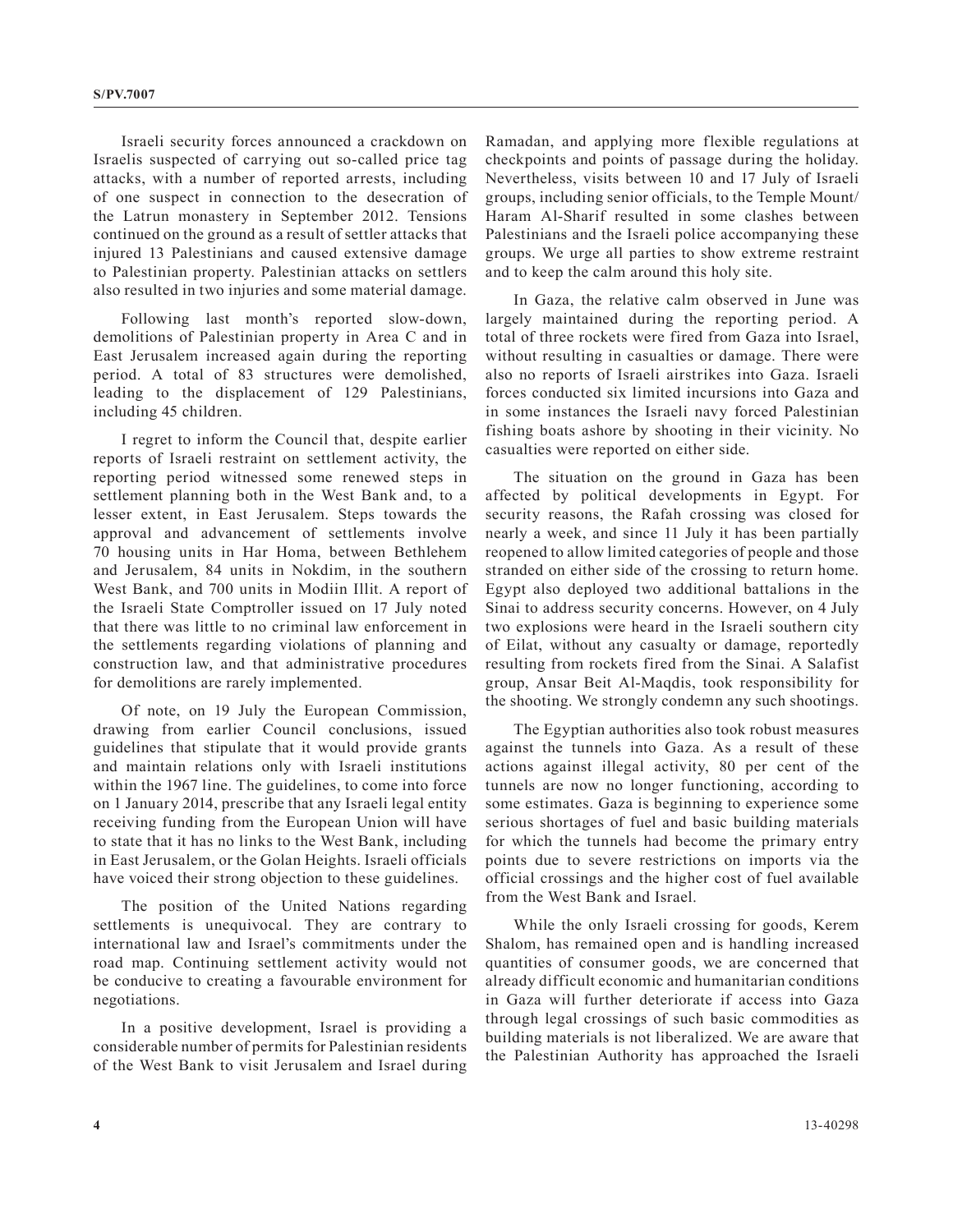Government on the matter, requesting that remaining restrictions on the entry of building materials via Kerem Shalom be lifted.

We encourage all parties not to forget the precarious situation in Gaza and to take advantage of the improved context between the parties to further lift the remaining closures. We call on Israel to liberalize the entry of key construction materials into Gaza so that the private sector will be able to legally procure these materials to satisfy Gaza's infrastructural needs.

The opening of Gaza and the lifting of remaining closures are part of the November 2012 understanding on the ceasefire. The other part is adherence to full calm. We therefore call on the de facto authorities in Gaza to heed their commitments. Any violation of the ceasefire by rocket fire at this politically delicate juncture is not only unacceptable but also completely irresponsible. We also call on Egypt to maintain the Rafah crossing open for people, with due consideration for Egypt's security requirements.

Let me briefly mention a few other developments. The United Nations Mine Action Service reported the removal over the past six months of most unexploded ordnance that had been dangerously stored in Gaza city, thereby greatly improving the protection of civilians there. Over 2,000 items of unexploded ordnance have been safely destroyed since January.

We continue to be concerned about death sentences in Gaza, outside of the Palestinian legal framework. Further to the four such sentences and two executions carried out during the last reporting period, a man was sentenced to death in Gaza on 14 July. We call on de facto authorities in Gaza to refrain from carrying out further executions.

All here heard the reports of the grim situation in Syria last week from Emergency Relief Coordinator Amos, High Commissioner for Refugees Guterres and Assistant Secretary-General for Human Rights Šimonović. The bloodshed in Syria continues unabated. The Government continues to use its military might against civilian areas, while increasingly attracting foreign fighters and using paramilitary forces. Parties to the conflict continue to fail in their obligation to protect civilians. Humanitarian needs are outpacing our efforts to increase the delivery of assistance throughout Syria. The surge in sectarian threats and violence in Syria and across the region is deeply worrisome. Syria

is increasingly turning into a regional, if not global, battleground.

Unfortunately, the warring parties have not responded to appeals for a cessation of violence during Ramadan. All fighters in Syria should be reminded that those responsible for violations of international humanitarian law will be held accountable. Recent reports of military victories by the Government should not create false confidence that the conflict can be won militarily. The legitimate demands of the people in Syria cannot be met with arms, but only through vision and leadership by all Syrians, the Government and the opposition alike.

In that regard, we continue to do our best to ensure that the Geneva conference takes place as soon as possible. Joint Special Representative Brahimi has pursued his consultations and convened in Geneva two rounds of tripartite meetings with the Russian Federation and the United States to prepare for the Geneva conference on Syria. While progress has been made and convergence found between the two initiating States of the conference, a number of parameters are still under discussion.

On 6 July, the Syrian National Coalition of Syrian Revolutionary and Opposition Forces elected a new leadership. The general assembly of the Coalition also increased its membership from 63 to 114 to include, inter alia, representatives of the Syrian Democratic Platform led by veteran opposition figures. It is hoped that the laudable enlargement of the Coalition proves to be an expression of Syria's political spectrum, rather than a mere response to exogenous factors.

The Secretary-General remains gravely concerned at the reports of the alleged use of chemical weapons in Syria. The United Nations has received 13 such reports so far. In addition, on 9 July, the Russian Federation presented to the Secretary-General its analysis of one incident of alleged use. That and other information is currently being studied by the investigation mission. High Representative for Disarmament Affairs Angela Kane and Mr. Åke Sellström will visit Damascus this week to complete consultations on the modalities of cooperation required for the proper, safe and efficient conduct of the United Nations investigation mission. The Secretary-General hopes that the meetings in Damascus will result in a mutual understanding on access for the mission to conduct its fact-finding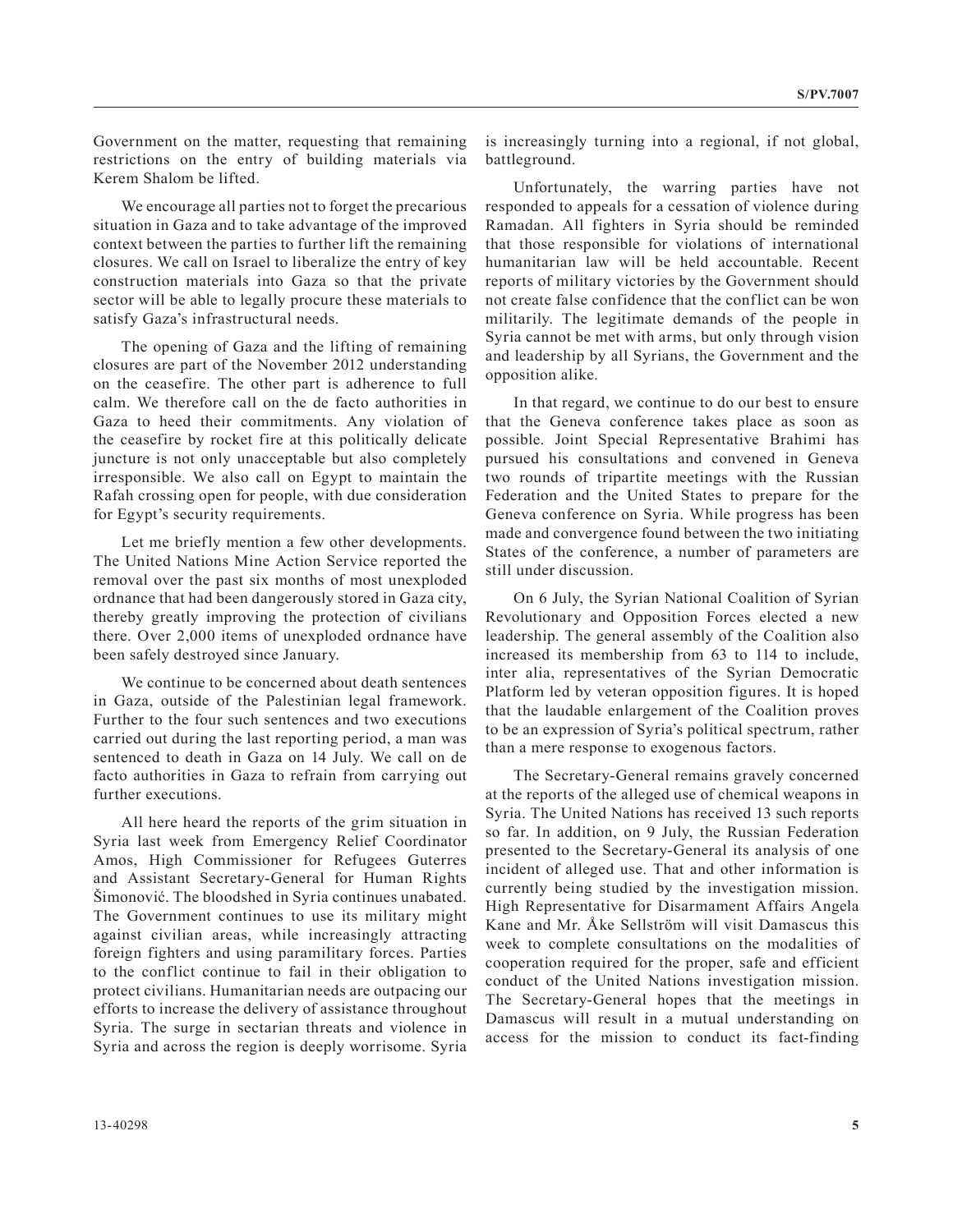activities and establish the facts pertaining to the reports received by the Secretary-General.

The situation in the Golan remains volatile, with heavy clashes between the Syrian armed forces and armed members of the opposition occurring inside the area of separation. The United Nations Disengagement Observer Force reported that during intense clashes in the vicinity of Al-Qataniya on 16 July, several artillery rounds landed in close proximity to United Nations positions, as well as across the Alpha line. Such military activities in the area of separation have the potential to escalate the situation between Israel and Syria, and jeopardize the ceasefire between the two countries.

In its presidential statement of 10 July (S/PRST/2013/9), the Council unambiguously stated the need to redouble efforts to safeguard Lebanon from the spillover of the conflict in Syria. The Secretary-General welcomes the Council's unity and continued attention, and its support for the efforts of President Sleiman and the Lebanese Armed Forces to preserve national unity and stability.

Following the fighting in Sidon last month between supporters of the Salafist Sheikh Assir and the Lebanese Armed Forces, the security forces arrested dozens of suspects. Twenty-seven have been charged, including Assir. Related violence broke out in Tripoli on 29 June, and again on 2 July, causing three fatalities. There is a real danger of further escalation in violence extending from the conflict in Syria. On 9 July, a bomb in Beirut's Shiite southern suburbs injured 53 people and caused extensive material damage. On 7 July three people were injured, including two soldiers, when a bomb exploded near Hermel, and on 16 July at least two members of Hizbullah were injured in a roadside bomb on the Masnaa highway.

At the political level, two sessions of Parliament scheduled for 1 and 16 July to vote on an extension of the term of the army commander and other issues were postponed due to a lack of quorum. Prime Minister-designate Salam continued efforts to form a Government. The delay in forming a Government is a matter of concern. We reiterate our call on all sides to engage constructively in that regard.

In a visit to Lebanon on 3 July, Palestinian President Mahmoud Abbas stressed the need for Palestinians in Lebanon to disassociate from the conflict in Syria and from any internal tensions in Lebanon.

On 14 July, the Lebanese security forces seized a vehicle with arms and materiel reportedly en route to Syria. On 16 July, President Sleiman reiterated his call for the implementation of the Baabda Declaration. He stated his intention to call a session of the national dialogue to discuss a defence strategy for Lebanon and consider solutions to the current crises.

The situation in the United Nations Interim Force in Lebanon (UNIFIL) area of operations and along the Blue Line remained generally quiet. UNIFIL protested the violation of the Blue Line on 12 July by IDF soldiers to secure the surroundings of the Sheikh Abbad tomb during a visit by pilgrims on the Israeli side. Israeli violations of Lebanese airspace continued on an almost daily basis.

Last week witnessed a promising opening in the efforts under way to develop a meaningful political initiative on the Israeli-Palestinian issue. We have now reached a decisive point. In recent years, we have shared the frustration at the political deadlock. This is the moment to translate our collective call for action into a shared sense of urgency in supporting leaders on both sides, as they must realize that this is an opening they cannot afford to lose.

Progress indeed necessitates serious political commitments if leaders on both sides are to achieve the vision of the two-State solution they have both agreed on. We do not underestimate the difficulty of developing a substantial initiative that should provide a credible horizon for achieving a two-State solution at long last. But we cannot emphasize enough that this is the moment for concerted action and continued support to the parties. The risks of forgoing the present opportunity should be clear for both sides. As the United Nations, we remain convinced that achieving the two-State solution, ending the occupation that started in 1967 and ending the conflict as envisaged by the relevant resolutions of the Council are in the best interests of both Israelis and Palestinians.

**The President**: I thank Mr. Serry for his briefing.

I now give the floor to the Permanent Observer of the Observer State of Palestine.

**Mr. Mansour** (Palestine): At the outset, I wish to congratulate the United States of America on its assumption of the presidency of the Security Council for this month. I also wish to recognize your skilled leadership, Madam President, including the current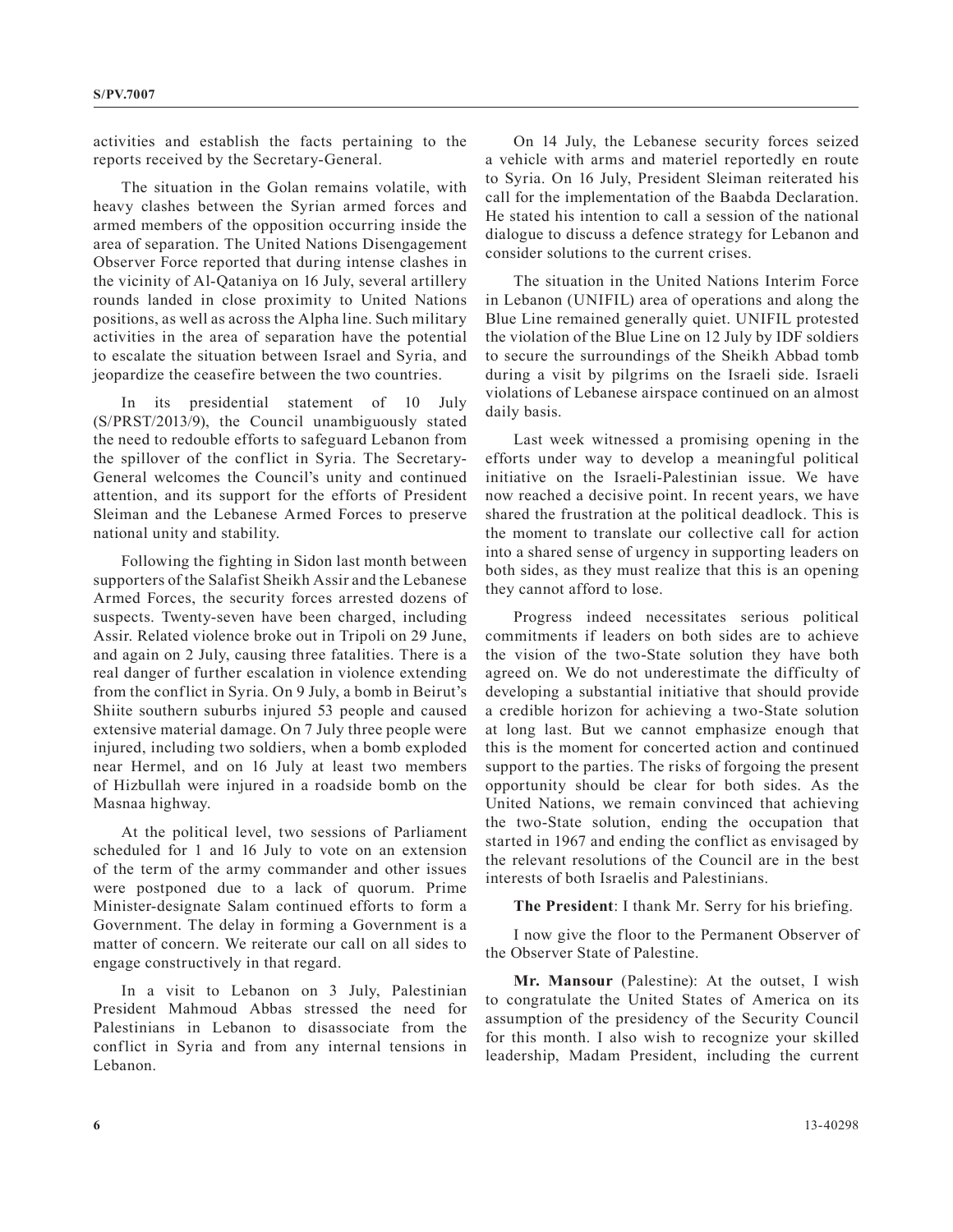efforts being exerted to advance peace and ensure a more stable and secure Middle East. We also express our appreciation to the United Kingdom for its efficient leadership of the Council in June. And I thank Mr. Robert Serry, Personal Representative of the Secretary-General and Special Coordinator for the Middle East Peace Process, for his briefing and tireless efforts on the ground.

We meet at a critical juncture in the long history of the international community's attempts to peacefully and justly resolve the Israeli-Palestinian conflict. Despite decades of initiatives, processes and legislation — including firm resolutions of the Security Council based on clear tenets of international law, primarily the inadmissibility of the acquisition of territory by force and the right of peoples to selfdetermination — the Palestinian people continue to be denied freedom and peace remains elusive.

Yet, we are now at a turning point. Thanks to the current international and regional efforts, foremost by United States Secretary of State John Kerry, in coordination with the Arab partners of the ministerial committee for the Arab Peace Initiative and with the support of concerned States from every continent of the globe, there is an opportunity before us to make peace a reality. The decisions made at this time will determine whether the solution of two States — the State of Palestine and the State of Israel, living side by side in peace and security on the basis of the pre-1967 borders will be achieved — or whether that solution will be brought to an end by Israel's illegal policies. The consequences in that regard would be far-reaching, including the onset of alternative efforts — political, legal and popular — to end this injustice and to realize the inalienable human rights and legitimate national aspirations of the Palestinian people.

The Palestinian leadership is cognizant of the significance of this moment and is ready to seize this opportunity. Under the leadership of President Mahmoud Abbas, it has responsibly cooperated with Secretary Kerry's initiative and the global efforts to relaunch the peace process for the achievement of the two-State solution, based on the parameters of the process enshrined in the relevant United Nations resolutions, the Madrid principles, the Arab Peace Initiative and the Quartet road map.

The international community has acknowledged, on numerous occasions, that the Palestinian side has

fulfilled its obligations and consistently acted in good faith, despite facing enormous challenges under Israeli occupation. Moreover, the Palestinian leadership has never placed conditions on the peace process. It has only called, rightfully, for the respect of international law and the United Nations resolutions that constitute the foundation of the process.

The State of Palestine believes firmly in the rule of law. All States, including Israel, the occupying Power, have an obligation to respect the rule of law; no pretext can justify a breach of the law. Such respect is vital to overcoming the obstacles that have constantly caused the peace process to fail, exacerbating conditions on the ground. It will ensure that talks to resolve all remaining status issues — on Jerusalem, refugees, settlements, borders, security, prisoners and water — ultimately result in the conclusion of the just and lasting peace that we have sought for decades. Moreover, we would like to stress — as has been repeatedly affirmed by the international community — that it is imperative to set clear parameters and a time frame for a successful peace process.

Indeed, the consensus international position in support of the two-State solution based, inter alia, on the parameters of the 1967 borders as the basis for the two States, with Jerusalem as the shared capital, and a just agreed solution to the question of Palestinian refugees, on the basis of the relevant resolutions, is what the Palestinian people and their leadership have been committed to for decades in word and deed. In fact, on 15 November the Palestinian people will mark 25 years since they formally accepted the two-State solution with the adoption of the Palestinian declaration of independence, in 1988. That significant compromise to establish our State on only 22 per cent of our historic homeland, for the sake of restoring our rights and ending the conflict, is among the boldest reflections of our commitment to the path of peace and compromise in spite of the historic injustice inflicted upon our people.

That commitment has been at the core of our pragmatism, from the signing of the Oslo accords, 20 years ago in September, to our engagement in all incarnations of the peace processes since the Madrid Conference, and to our legitimate actions on the international arena to safeguard and advance the rights of the Palestinian people throughout the decades. Remarkably, that commitment has prevailed in spite of the many setbacks caused by Israel's unlawful policies in the occupied Palestinian territory, including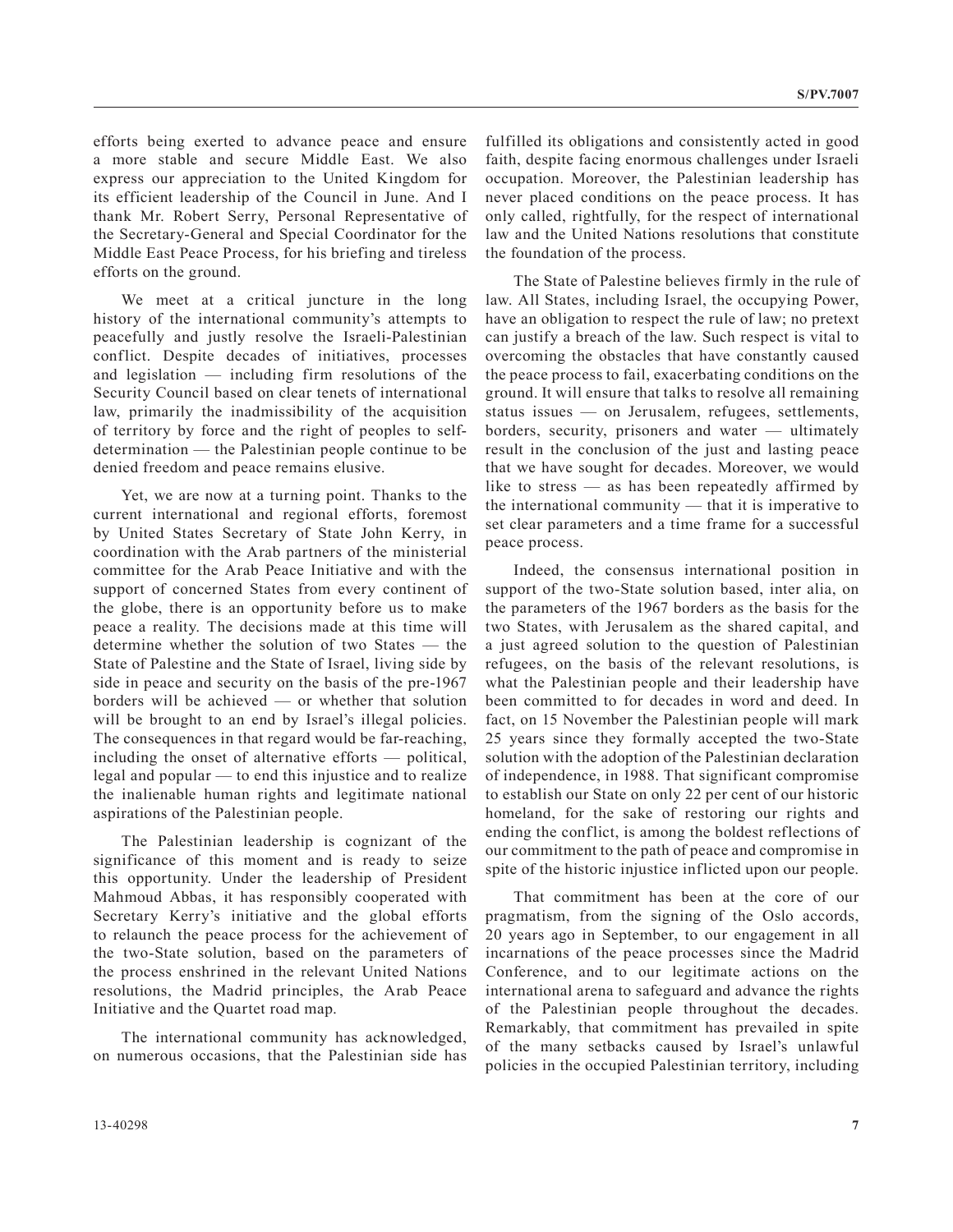East Jerusalem, the territory constituting the State of Palestine. Those illegal actions and the international community's failure to hold Israel accountable have continually undermined the peace process and the two-State solution, causing great hardship for our people. Yet, the Palestinian leadership has patiently adhered to the noble goals of peace and coexistence while reaffirming its commitment at all junctures, including today before the Council.

However, in order to sustain a truly meaningful process, realities on the ground must be redressed. Although we commend the initiative currently under way, we must act responsibly to ensure that such an environment is compatible with and supports the goals of the process. How can we all succeed while Israel persists with the illegal policies of its 46-year military occupation, reaffirming daily to our people its unwillingness to make peace? We cannot. Tensions, mistrust and instability will consequently continue to rise, popular belief in the possibility of peace will continue to decline and this final opportunity to realize the two-State solution will be lost.

As we emphasized in letters to the Council, since the most recent open debate Israel has regrettably continued its policy of aggression, colonization, collective punishment and oppression, deepening the occupation and the suffering of the Palestinian people, in flagrant violation of the law and disregarding calls for it to comply with attempts to revive the peace process. That has included the construction of settlements and the wall, particularly in and around occupied East Jerusalem and Bethlehem, as well as the Jordan Valley; the announcement of plans to build thousands of settlement units; the confiscation of hundreds of dunums of land; the forced displacement and transfer of civilians, particularly Bedouin families; the demolition of homes; violent military raids by the occupying forces in Palestinian towns, villages and refugee camps; the excessive use of force against civilian protesters; daily arrests and the detention of civilians, including a five year-old child; the continued imprisonment of nearly 5,000 Palestinians, who are enduring horrific conditions and abuse, with several prisoners on hunger strike who are gravely ill; the obstruction of the freedom of movement for most; the illegal blockade of the Gaza Strip, which has entered its seventh year, causing huge humanitarian suffering; and aggravating religious sensitivities, with holy sites being threatened, especially at Al-Haram Al-Sharif, the detention of

the Grand Mufti of Jerusalem, and the assaults and harassment of worshippers, including during Christian Easter observances and the holy month of Ramadan.

Meanwhile, extremist Israeli settlers continue their criminal rampage throughout our country, terrorizing civilians, attacking homes, destroying farmland and thousands of trees, vandalizing churches and mosques with vulgar displays of hatred and racism, and threatening the sanctity of Al-Haram Al-Sharif. The settlers act with sufficient support and encouragement from Government officials, who continue to encourage settler colonization and the unlawful annexation of Palestinian land. Recent statements by Israel's Deputy Foreign, Housing and Economy Ministers and members of the Knesset expose the extremist positions of parts of the Government of Israel, revealing their rejection of the two-State solution and of the rights of the Palestinian people. That is cause for real concern, as we seek to overcome this dangerous political impasse.

In that regard, we must reiterate that the two-State solution and Israel's settlement campaign are completely irreconcilable. Settlement activities are illegal and constitute the major obstacle to peace. Speaking of peace while engaging in its destruction makes a mockery of the international community's support for the two-State solution and sabotages all efforts towards a peaceful solution. So does claiming a readiness to negotiate without conditions, while imposing conditions on the ground such as illegal measures that entrench the occupation, diminish the viability of two States and obstruct a peace agreement. Regrettably, that has been Israel's policy to date, with settlements in the occupied Palestinian territory, including East Jerusalem, having increased by 355 per cent in the first quarter of 2013 alone.

We furthermore reiterate that the seizure of other people's land, their forced displacement and colonization are war crimes under the Fourth Geneva Convention, its Additional Protocol 1 and the Rome Statute of the International Criminal Court. We also recall that the consensus on the illegality of Israel's settlement activities goes back decades, from the first Security Council resolution on settlements — resolution 252 (1968) — to the first General Assembly resolutions on the subject, namely, resolutions 2252 (ES-V) and 2254 (ES-V), of 4 and 14 July 1967, respectively.

The international community must not waver and must continue to demand an end to these illegal actions.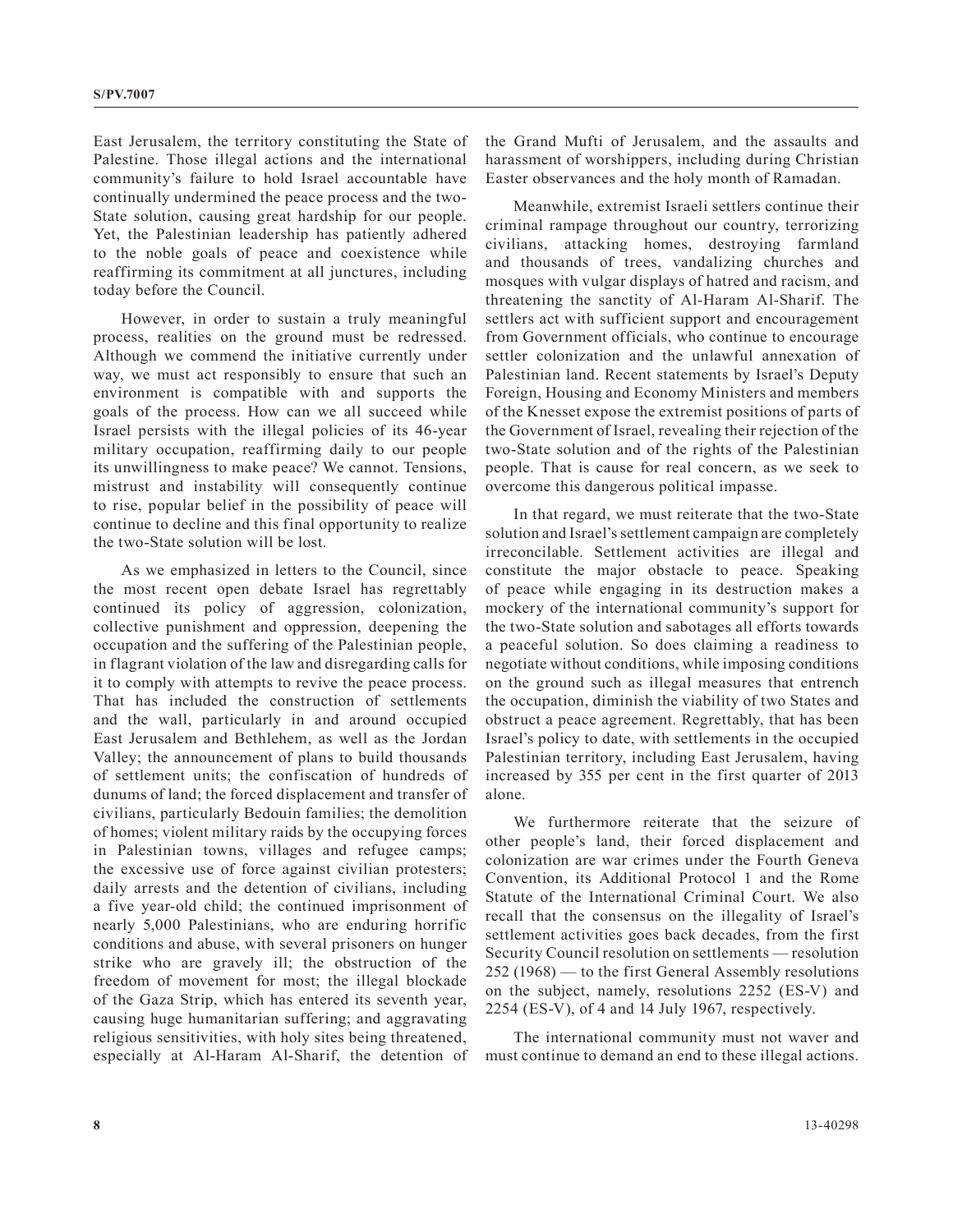There can be no excuse for continued settlement activities, regardless of how they are manifested. This message must be made clear to Israel, as was recently reaffirmed by the important guidelines adopted by the European Union, which are in line with international law and the global position regarding Israeli settlement activities in the lands occupied since June 1967, including East Jerusalem. The Europeans are to be highly commended for this step, because it can tangibly contribute to promoting compliance with the law and thus to advancing a peaceful solution.

The facts are sobering, yet we are hopeful. As stated earlier, we recognize that we are at a crossroads. We are ready to seriously engage in direct negotiations in good faith. If the opportunity for peace before us is lost, it will not be for lack of commitment by the Palestinian side or for lack of effort by the international community, including the Arab States, whose Peace Initiative stands.

For a genuine process and real progress, it is imperative that Israel affirm its proclaimed commitment to peace and the two-State solution not just in words, but in deeds. Settlements must be stopped, prisoners must be released, all collective punishment and military operations must be halted, and Israel must come to the negotiating table in good faith. Israel must choose peace, security and coexistence over the continued occupation and domination of another people.

If Israel persists with its violations, the international community must hold it accountable, acting responsibly to uphold the law, avert further destabilization and preserve the chance for peace. The Council must fulfil its duties. Remaining on the sidelines while peace, security and the two-State solution enshrined in its own resolutions are endangered is unacceptable. The Palestinian people thus continue to appeal to the international community to take the steps necessary to support the peace process towards fulfilment of the decades-long promise to assist them to finally realize their rights, justice and freedom in their independent State of Palestine, with East Jerusalem as its capital, living side by side with Israel in peace and security on the basis of the 4 June 1967 borders — the foundation of peace in the Middle East.

Before concluding, I must again convey to the Council our grave concerns about the situation of Palestinian refugees in Syria. As the conflict rages, Palestinian refugees, like other civilians in the country,

continue to suffer loss of life and injury, destruction of their homes and property and massive displacement. Those developments reconfirm the need for a just solution for the plight of the Palestinian refugees in the context of a final peace agreement and of regional peace. While recognizing the extraordinary efforts of the United Nations Relief and Works Agency for Palestine Refugees in the Near East and other humanitarian organizations to assist the Palestine refugees in this time of crisis, including those who have fled to Lebanon and Jordan, we appeal for the redoubling of international efforts to ensure the protection of all civilians in accordance with international law and to find a political solution to this tragic conflict.

**The President**: I now give the floor to the representative of Israel.

**Mr. Prosor** (Israel): Let me begin by congratulating the delegation of the United States, led by Ambassador DiCarlo, for their leadership of the Security Council this month. I also want to thank the United States and especially Secretary of State John Kerry for their leadership and dedication to the peace process and for their efforts to resume the peace talks.

Israel is committed to peace and welcomes the opportunity to resume direct negotiations. Israel faces many strategic challenges, but it is nonetheless willing to take risks to bring about an end to the conflict. Abraham Lincoln said, "You cannot escape the responsibility of tomorrow by evading it today". In 2013, one simply cannot say that one did not see, one did not hear, or one did not know.

As we speak, the Middle East is in flames. Millions of people have taken to the streets demanding better lives, better economies and greater opportunities. The façade of the so-called Arab Spring has fallen away. In its place, there remains the bloodshed, repression, chaos and instability that have long defined the region. The Council must not be divided in denouncing those nations, groups and individuals that distance us from peace by amassing dangerous weapons, using terror to further their ideology, or murdering innocent people. The world is watching and waiting to see what the Council will do. The decisions — or, as is sometimes the case, indecisions — made in this Chamber will shape the world that we pass on to our children and grandchildren. The Council's responsibility is here and now.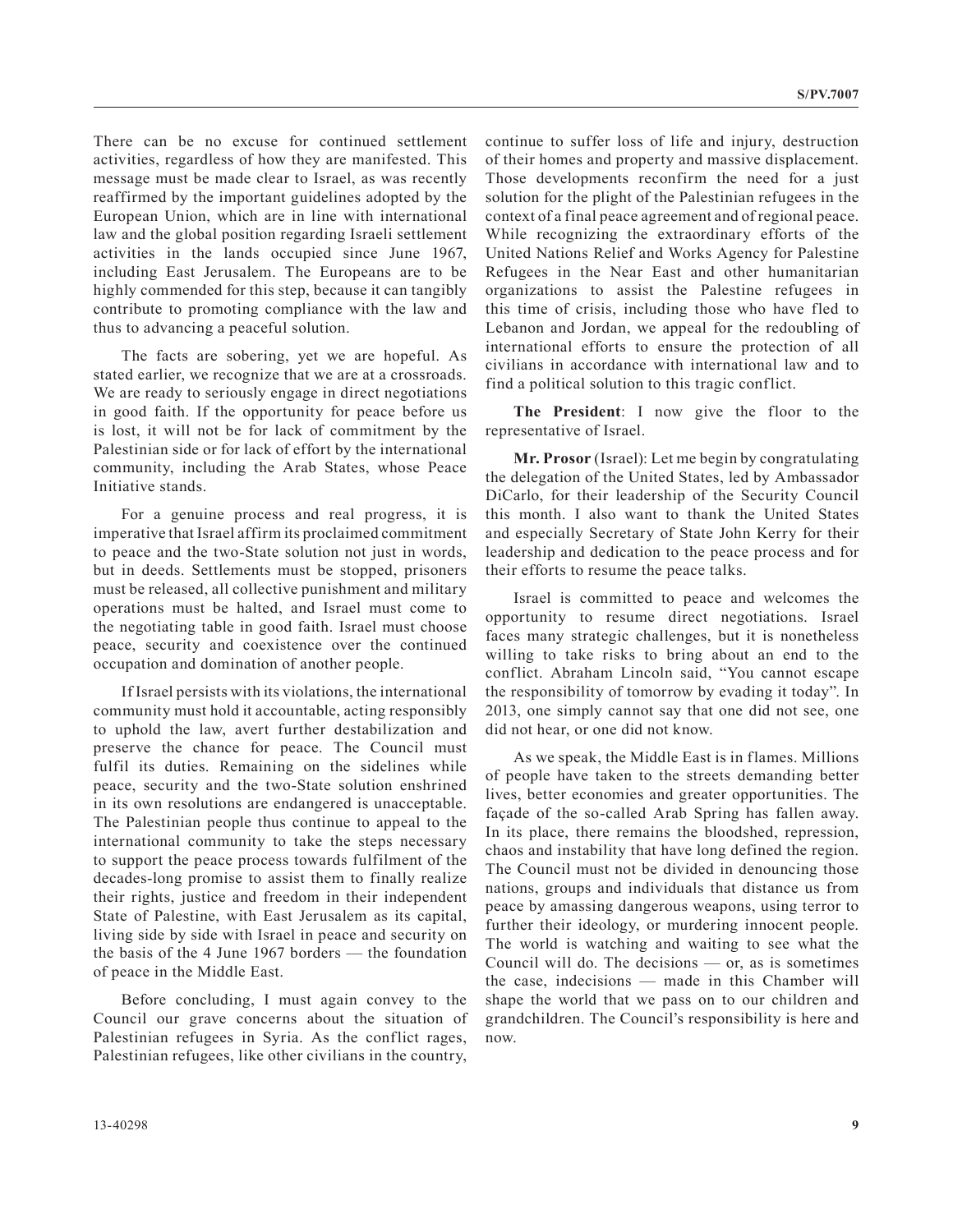I want to take this opportunity to thank the Council for extending the mandate of the United Nations Disengagement Observer Force for another six months. The United Nations troops deployed in the region have faced daunting challenges. I also want to thank the Secretary-General, Mr. Ladsous and the States that have stepped forward to maintain the United Nations' strategic presence.

The stories that have emerged from Syria have shocked the world. At this very moment, men, women and children are being tortured and murdered by the brutal Al-Assad regime. Under that regime, iron-fisted repression has been the rule of thumb for the Syrian people. It is time to hold Bashar Al-Al-Assad accountable for his crimes. One hundred thousand people have been slaughtered, and there is no end in sight.

The violence that has shaken Syria is sending shock waves through our region. For two years, Israelis have lived with a war that threatens to spill over into their backyards. Mortar shells are raining down on our communities, and Syrian tanks and armoured vehicles have violated the buffer zone, in defiance of the 1974 Separation of Forces Agreement.

Israel has shown maximum restraint and has no intention of interfering in the Syrian conflict, but we will not allow our citizens to be the ongoing victims of attacks. If provocations by the Syrian Government continue, Israel will have no choice but to respond accordingly.

The situation on Israel's northern border is precarious. I have said it before, and I will say it again: Al-Assad has chemical weapons, and he has proven that he is willing to do anything to cling to power. The situation is made all the more dangerous by the fact that Al-Assad has received advanced weapons systems that Israel simply cannot allow. We cannot allow weapons of that nature to fall into the hands of terrorist groups like Hizbullah.

Al-Assad's accomplice, Hizbullah leader Hassan Nasrallah, has also literally been getting away with murder in the Middle East. For years we have heard members of the international community, including members of this Council, argue that Hizbullah is a stabilizing force in Lebanon. They have insisted that Hizbullah is a political party representing the best interests of the Lebanese people. And they accepted the fact that Hizbullah has its own private army and is using it to hold Lebanon hostage.

I suppose those same countries believe that Nasrallah was simply thinking of the best interests of the Lebanese people when he sent this army to kill his Arab brothers and sisters in Syria. And I suppose that the so-called stability that some States speak about can be seen from the car bombs and rockets that are exploding in the centre of Beirut. Nasrallah has been clear about his intentions. Last month he said, "We will bear any sacrifices and all the consequences" to keep Al-Assad in power. These are the deliberate words of a terrorist willing to drag Lebanon into the Sunni-Shiite divide and the broader region into war.

Despite all that, some States continue to argue that there is a difference between Hizbullah's political and military wings. This is like trying to distinguish between your right hand and your left hand. Surprise, surprise — no matter how you look at it, they are both attached to the same body.

Yesterday, the European Union (EU) agreed to label the military wing of Hizbullah a terrorist organization. The EU's decision is a welcome and important first step in shutting down the European channels that Hizbullah uses to launder money and fund its campaign of terror. For decades, Hizbullah has murdered countless innocent people from Africa to South America and from Asia to Europe. At long last, having realized how dangerous Hizbullah is and what it is capable of, the EU showed up late to the party to condemn the "Party of God".

It was only after Hizbullah was found guilty of murdering Europeans in Bulgaria and attempting to do the same in Cyprus that the EU agreed to consider branding the military wing a terror organization. That semi-designation allows the EU to semi join the ranks of countries like the United States, Canada, Australia and the Netherlands, which long ago branded all of Hizbullah a terrorist group.

Hizbullah is a terrorist industry working around the clock to expand into new markets. It has a business development arm devoted to money-laundering and fundraising. There is a human resources division that recruits new members. There is a marketing arm that uses the Internet to spread fundamental beliefs. And of course, there is an operations division that carries out its bloody campaigns.

The organization is as sophisticated as it is interconnected. Any attempt to distinguish between Hizbullah's military wing and political wing, while politically convenient, is entirely impractical. The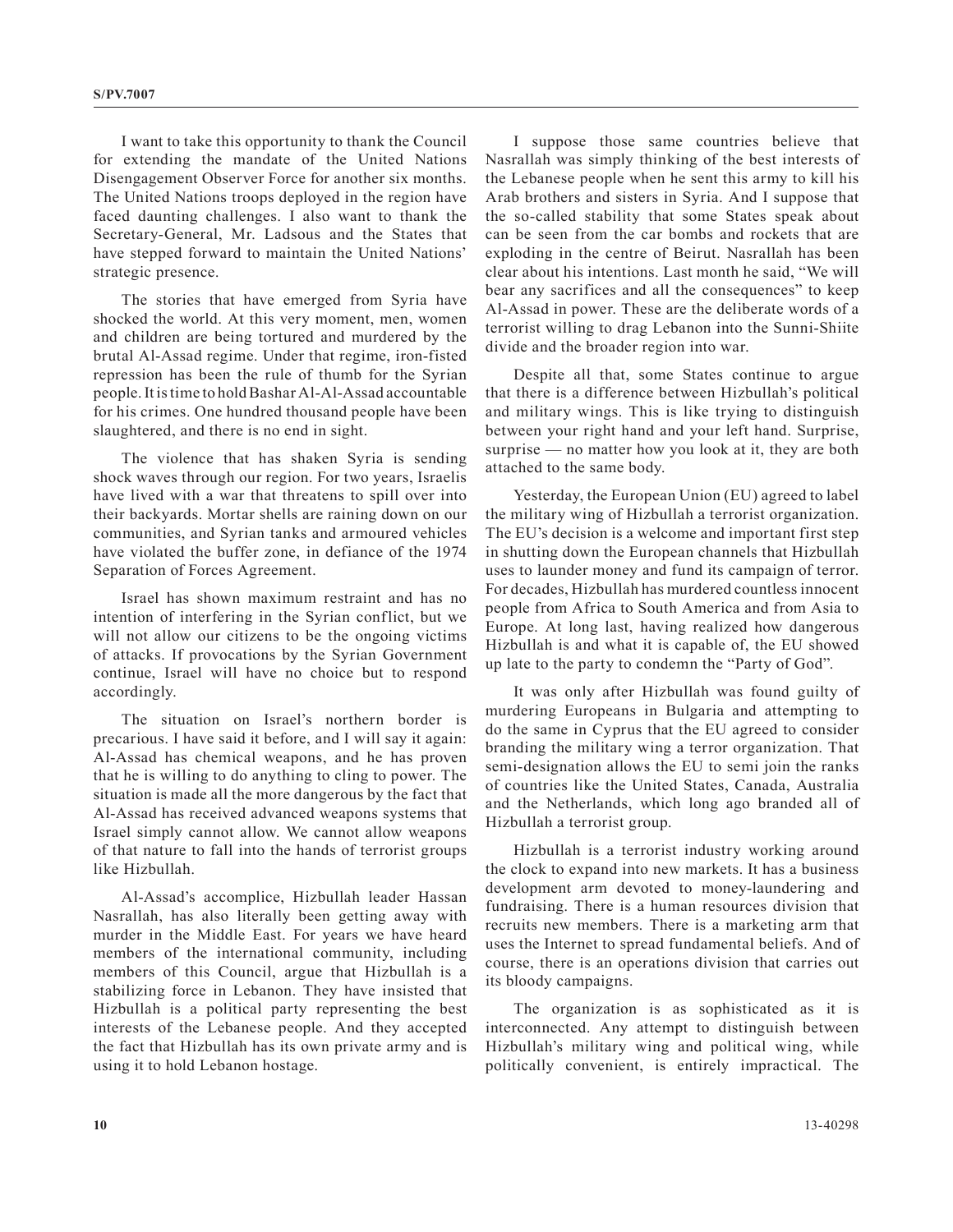political wing raises the money to fund the military wing's terror activities. Not even the great Houdini could pull off the illusion that there is a difference between those two groups.

Europe took a significant step in the right direction, but it must go one step further and demonstrate its unequivocal condemnation of terror. In doing so, it will prevent more innocent people from dying, it will bring justice to the victims of terror, and it will put a murderous group completely out of business.

There are brave decisions that need to be made but, as the saying goes, timing is everything. While the United States has been working to bring the parties back to the negotiation table, the EU prefers to table harmful and divisive measures. Instead of setting a course towards peace, the EU is steering the Palestinians in the wrong direction. Direct negotiations and only direct negotiations are the only way forward.

For years, the naysayers have said that the sanctions imposed on Iran would have no effect. They said that the sanctions were counterproductive and that they would do nothing but foster anti-Western sentiment. Surprise, surprise — after years of crippling sanctions, when the people of Iran went to the polls last month they wanted change. From the marketplaces of Tehran to the mosques of Qom, millions of people demanded the chance to have a better life.

Many in the international community had hoped that the elections would bring about a new leader who would draw Iran back from the brink of self-ruin. Yet, for all the wishful thinking, the facts on the ground tell a different story. Ayatollah Khamenei pre-screened every presidential candidate and removed anyone that he considered too anti-establishment, too free-thinking, or too female. Mr. Rowhani may have been given a starring role in the charade of Iranian democracy, but Khamenei has remained its choreographer, director and executive producer.

The international community must judge Rowhani not by his words, but by his actions. And the reality on the ground is that Rowhani plans to put thousands of boots on the ground in Syria. And, I suppose, if one considers that those troops may kill only a moderate amount of people, then Rowhani could be considered a moderate leader. If Rowhani has not changed Iran's policy towards Syria, why would we delude ourselves into thinking that he would change his policy on Iran's nuclear weapons programme? Even with a

new conductor, Iran's nuclear weapons programme continues to advance at the speed of an express train. In contrast, the international community's efforts are moving at the pace of a local train, pausing at every stop for some nations to get off and some nations to get on.

Iran's nuclear programme remains the single greatest threat not just to the Middle East, but to the entire world. The Council and every member of the international community must take action. The sanctions are working, but they are not enough. The Council must increase pressure on Iran until it stops all enrichment, removes all enriched material, closes its illegal nuclear facility in Qom, and ends its support for terrorism.

The Middle East debates, are opened each month, as today's was, with a detailed report of all of Israel's alleged infractions. Without fail, there are two distinct features to these accounts — they are very long and they are mostly wrong. Month after month, the reports provide every nuance and every detail about every balcony in Judea and Samaria. It is no coincidence that they fail to address the thousands of attacks by Palestinians on Israeli men, women and children. Apparently, Israeli security concerns are of little concern to some in this Chamber.

The report that we have heard this morning is one-sided and short-sighted. Listening to some of these reports, one would get the impression that the Palestinians arrested by the Israel Defense Forces are saints. Let me be clear. They are not Mamma Theresa. The Israel security forces are critical to ensuring security and stability in the region.

With respect to the rule of law that my colleague just mentioned, the only thing that the Palestinians should be commended on are their innovations in architecture. They seem to have a patent on the world's first prison with a revolving door. By divine intervention, everyone they have arrested has escaped miraculously the next day.

Why has the Council not heard that Palestinian terror attacks doubled between 2011 and 2012? Why has it not heard about the 34 attempted abductions that were prevented by Israeli security forces in just the first six months of the year 2013? We can imagine the consequences if even one of the kidnappings had been successful. Let me provide another number that the Council has yet to hear in the Chamber: 2,736. Last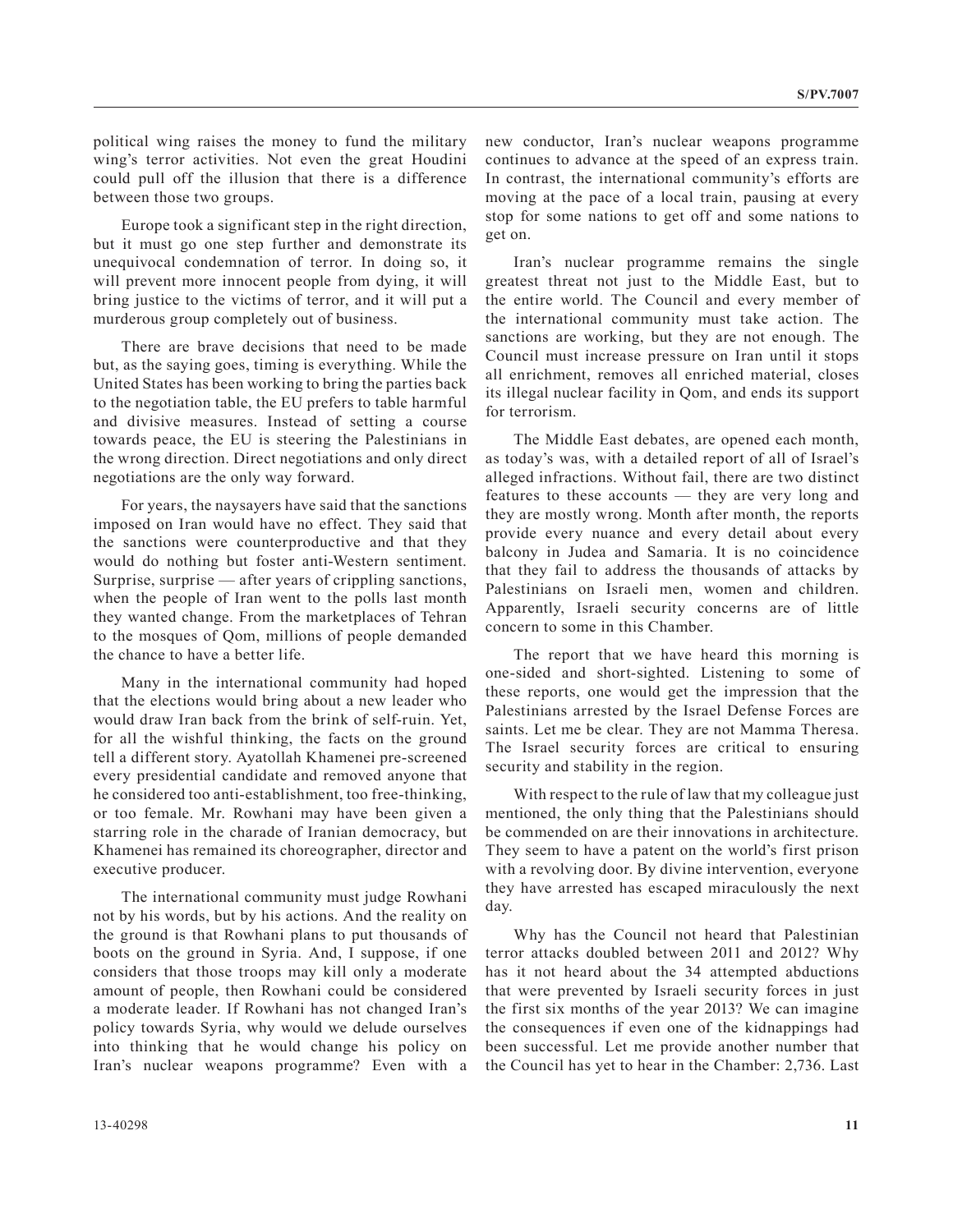year, there were 2,736 attacks on Israelis, including shootings, rockets, improvised explosive devices and Molotov cocktails.

It does not take the investigative skills of Sherlock Holmes to realize that those numbers are freely available and easily accessible to anyone willing to look for them. One would think that an open debate on the Middle East would include sources that are open to the public. After all, it is elementary; facts are stubborn things. But the only thing more stubborn than the facts is the insistence on presenting unbalanced reports every month. Instead of receiving reports that cloud the situation, it is time for the Council to hear reports that clarify the situation. True friends of the Palestinians should remind them that a Palestinian State will be built only through direct negotiations and hard work.

Israel is committed to the peace process and looks forward to resuming direct negotiations with the Palestinian Authority. Our vision is of two States for two peoples — one Arab and one Jewish — living side by side in peace and security. Israel has made peace with Egypt and we have made peace with Jordan. Those treaties are evidence that, with honest effort and committed leadership, peace is possible. But peace requires leaders who will reject terror and embrace partnership; leaders who oppose incitement and promote tolerance; leaders who will raise their people up, rather than tear Israel down.

As we speak, an earthquake is shaking the Middle East to its core. It is rattling the political structures and institutions that have held the region stagnant for decades. The aftershocks of that earthquake are being felt throughout the world. The tremors of truth have penetrated this Chamber. Winston Churchill said, "Men occasionally stumble over the truth, but most of them pick themselves up and hurry off as if nothing had happened."

We have seen the photographs, we have seen the stories, and we have heard the millions of people who are crying out for freedom, for opportunity and for the chance to build a better life. It is the responsibility of every member of the Council, of every nation and of every leader to advance the cause of peace. There will always be a reason to wait or to delay, but the time to act is now. It is time to condemn terror, to denounce tyranny, and to stand up for the millions of people whose lives hang in the balance.

**The President**: I shall now give the floor to the members of the Security Council.

**Mr. M'Beou** (Togo) (*spoke in French*): At the outset, I would like to thank the Special Coordinator for the Middle East Peace Process and Personal Representative of the Secretary-General, Mr. Robert Serry, for his briefing on the situation in the Middle East, including the Palestine question. I also would like to thank the Permanent Representative of Israel and the Permanent Observer of the Observer State of Palestine for their statements.

We are holding this open debate at a time when the region is seeing intensive diplomatic activities conducted by the United States Administration. These are intended once again to bring the Israelis and the Palestinians to the negotiating table. My country commends the efforts of United States Secretary of State John Kerry and welcomes the agreement in principle reached by both parties, following his six visits to the region, for the swift resumption of direct talks after three years of interruption. We welcome the announcement of a preliminary meeting in Washington, D.C., this week, during which the Palestinian negotiator, Mr. Saëb Erakat, and his Israeli counterpart, Ms. Tzipi Livni, will begin exchanges on preparations for the forthcoming talks.

Today's debate therefore offers us a welcome opportunity to call on the parties to engage in good faith in these new negotiations, which my delegation has consistently held are the only means to reach a lasting settlement to the conflict, which requires the establishment of a viable Palestinian State living side by side with Israel in peace and security within secure and internationally recognized borders. The two-State solution should not be an empty promise. It must be achieved because it embodies peace for the Middle East.

While we talk of the future, which we hope will be bright and prosperous, we must also address the present, which is hardly reassuring. Indeed, violence continues to rage and rocket fire on the south of Israel on 24 June and 11 July remind us that Islamist armed groups, operating with full impunity in the Gaza Strip, are far from interested in peace or negotiations. However, choosing violence has not helped to settle the conflict; on the contrary, it has made peace more remote. That is why we ask the leaders of Hamas to take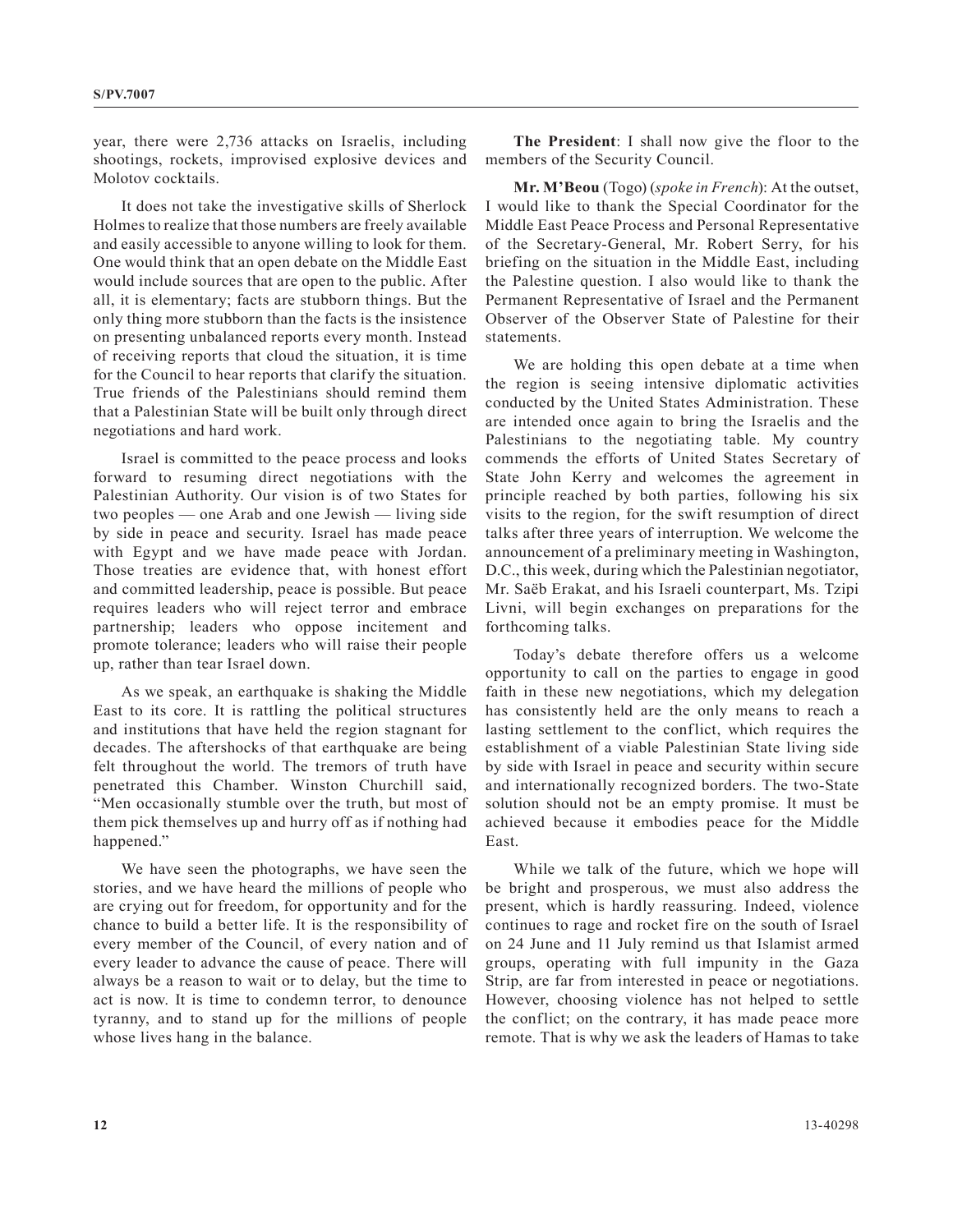urgent steps to control extremist groups that refuse to renounce violence.

On the other side, the Israeli Government must end new settlement building in the West Bank and East Jerusalem. It should also abandon its project to build new housing in the northern West Bank. We also urge it to do more by lifting the blockade on the Gaza Strip, for merely softening measures is not enough to ultimately remedy the situation of poverty and precariousness experienced by Gazans.

My country is also concerned by the issue of Palestinian prisoners, who undoubtedly are another reason for the violence. While welcoming the announcement made by the Israeli authorities of the imminent increased release of some long-held prisoners, we urge them to do far more in that regard, given the large number of prisoners still in detention.

The question of Palestinian refugees remains an issue of major concern to my country. That question can be settled only as part of an overall solution to the conflict, which we very much wish to see. In that regard, we renew our congratulations to the United Nations for all of its efforts, through the United Nations Relief and Works Agency for Palestine Refugees in the Near East, to help those living on the margins.

The long history of the Israeli-Palestinian conflict has taught us that the path to peace is strewn with obstacles. We have also seen that every time positive steps are taken, acts of violence are carried out by extremists on both sides to undermine the efforts that have been made. Both camps have those who want peace and those fighting to maintain the status quo. That is why Israeli and Palestinian leaders must remain vigilant and show the world that they are firmly resolved to find a lasting solution to the world's oldest conflict. The international community should support them on the path to peace. The Quartet should also be involved in ensuring that the forthcoming negotiations can yield genuine results.

In the Syrian Arab Republic, the conflict has caused more than 95,000 deaths and almost destroyed the country's foundations. The killings and massacres, arrests and arbitrary detentions continue, and our concerns are amplified by the flight of the country's population. A generation of youth has been sacrificed, and the conflict has assumed sectarian dimensions, characterized by a confessional divide that makes us fear the worst for religious minorities. The killing on 23 June of a Catholic priest, François Murad, attributed to jihadist groups, gives us a glimpse of Syria's future if the parties persevere in believing in victory through arms.

The Council has failed to stop the carnage, but it can at least pressure the parties to negotiate for peace. To that end, it must work towards unity so as to speak with one voice. Clearly, dialogue is the only way out of the conflict, which is having negative and dangerous repercussions for neighbouring countries, particularly Lebanon, which is paying the heaviest price. Once again, we would like to support the Russian-United States initiative to hold the "Geneva II" conference, which should lead to the establishment of a transitional policy based on the Geneva communiqué dated 30 June 2012 (S/2012/523, annex). We call for its implementation as soon as possible.

A political settlement undoubtedly remains the best path to end the conflict and to create a new, peaceful Syria, reconciled with itself.

**Mr. Mehdiyev** (Azerbaijan): Allow me at the outset to thank you, Madam, for convening this open debate on the situation in the Middle East, including the Palestinian question. I also thank the Special Coordinator for the Middle East Peace Process, Mr. Robert Serry, for his briefing and the representatives of Palestine and Israel for their statements.

On the Middle East peace process, Azerbaijan commends and supports ongoing diplomatic efforts, particularly those undertaken by the United States, to revive the negotiations and to contribute to greater stability in the region. We are encouraged by the recent announcement of the establishment of a basis for the resumption of talks and by the decision of the parties to return to the negotiating table. We also note the continued interest of the original stakeholders and underline the importance of the Arab Peace Initiative, which provides the necessary regional support for the achievement of a comprehensive, just and lasting solution. The Secretary-General has also stated that the United Nations will support any endeavour towards meaningful negotiations and to the achievement of a comprehensive peace in the region.

Needless to say, the situation of insecurity in the region has never required progress in the peace process as much as it does today. It is imperative that the parties demonstrate responsibility to sustaining international efforts towards achieving the two-State solution and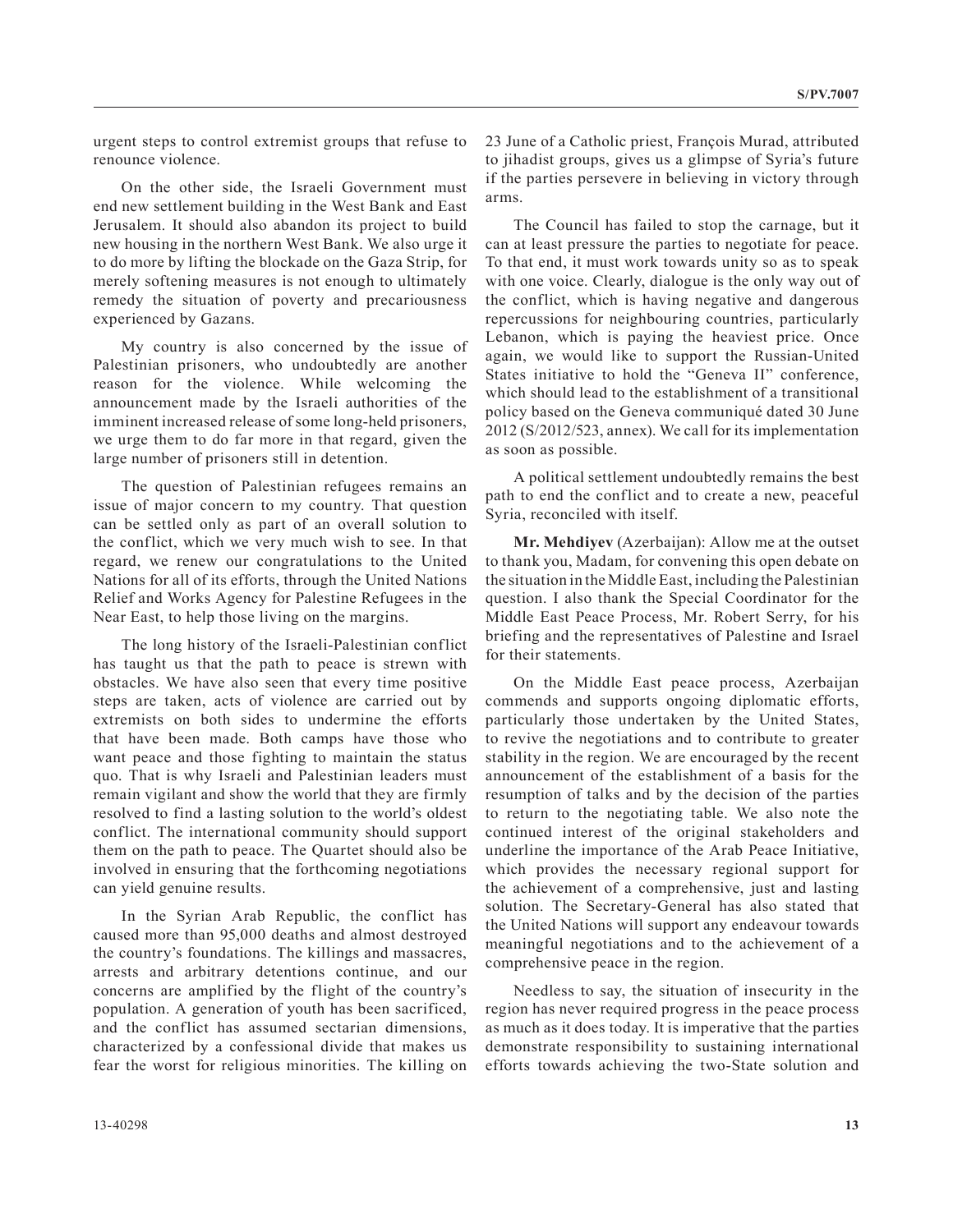that they avoid actions that would risk undermining that objective. The parties must uphold their commitments to the 21 November 2012 ceasefire agreement and refrain from any action that would undermine it.

Settlement activities in the occupied Palestinian territory remain one of the biggest obstacles and threats to the peace process. As a matter of principle and law, Azerbaijan has consistently condemned and rejected settlement practices. Regardless of whether settlements are new or old, they are illegal under international law and must be ceased immediately and completely.

The economic, financial and humanitarian situation in the occupied Palestinian territory requires continued international attention and assistance, particularly in order to ensure the unimpeded provision of humanitarian aid throughout the region.

On 11 June, Azerbaijan hosted a conference of the Ministers for Foreign Affairs of the Organization of Islamic Cooperation (OIC) on the establishment of an Islamic financial safety net in support of Palestine, and the donors conference in support of the city of Al-Quds. The States members of the OIC and international organizations attending the conference pledged to contribute to improving the Palestinian economy, health care and education and to the infrastructure projects of the city of Al-Quds.

Palestinian unity and reconciliation is another important issue to which we regularly refer. We support the ongoing efforts to that end under the leadership of President Abbas and express our hope that the May 2013 agreement between Fatah and Hamas to form a unity Government will be implemented within the agreed time frame.

Azerbaijan is deeply concerned about the continued destabilization, violence and widespread human rights violations in Syria. The conflict in Syria has inflicted extensive damage on the country and its people, as well as on the entire region. The regional implications of the crisis are evident not only in its humanitarian impact on the neighbouring countries but also in the participation of foreign elements in the conflict and in the increased military presence of such States in the immediate vicinity of military action.

Those factors and, above all, the deepening humanitarian disaster in Syria and beyond require, first and foremost, urgent action on the part of the international community with a view to bringing about a negotiated solution to the conflict. We fully support the Secretary-General's recent appeal to the parties in Syria and their supporters to focus on the search for a political solution, which remains the only way out of the crisis. We very much hope that the second Geneva conference on Syria will take place soon with the best chances of success. There can be no doubt that the failure of ongoing diplomatic efforts will further exacerbate the situation and will have catastrophic consequences, both inside and outside Syria.

**Mrs. Perceval** (Argentina) (*spoke in Spanish*): I would like, first of all, to commend you, Madam President, for having organizing this debate. I also thank Special Coordinator Serry for his detailed presentation. I express my respect to the Permanent Representative of Israel and my gratitude to the Permanent Observer of the Observer State of Palestine for their important contributions.

This open debate is taking place at a moment of great uncertainty and upheaval, not only in the Middle East but for the entire world. A series of events has led to the interruption of the incipient and longawaited democratic process in Egypt, and I would like to express my solidarity with the Egyptian people, especially with women and young people, who dream of a society built on freedom, solidarity and peace. Meanwhile, the violence in Syria is rapidly spreading to the whole region and political and religious leaders are increasingly employing sectarian rhetoric, with the potential and power to exacerbate existing tensions and generate further violence and atrocities on a large scale.

We have heard that in this climate of uncertainty and upheaval in the Middle East it is very difficult to open doors. Argentina believes otherwise. This very climate of increased tension and instability does not so much offer an favourable environment as it ethically and politically demands a viable solution. We believe today more than ever that it is both necessary and possible to restart the conversations while preserving existing gains towards the institutional construction of Palestine, ensuring the Palestinian people's right to self-determination and contributing to the long-term security of Israel. The solution to this conflict is, and will be, an important factor in the peace and stability of the region and the world.

We therefore commend the efforts of Secretary of State Kerry and welcome the announcement that the bases have been established for reopening dialogue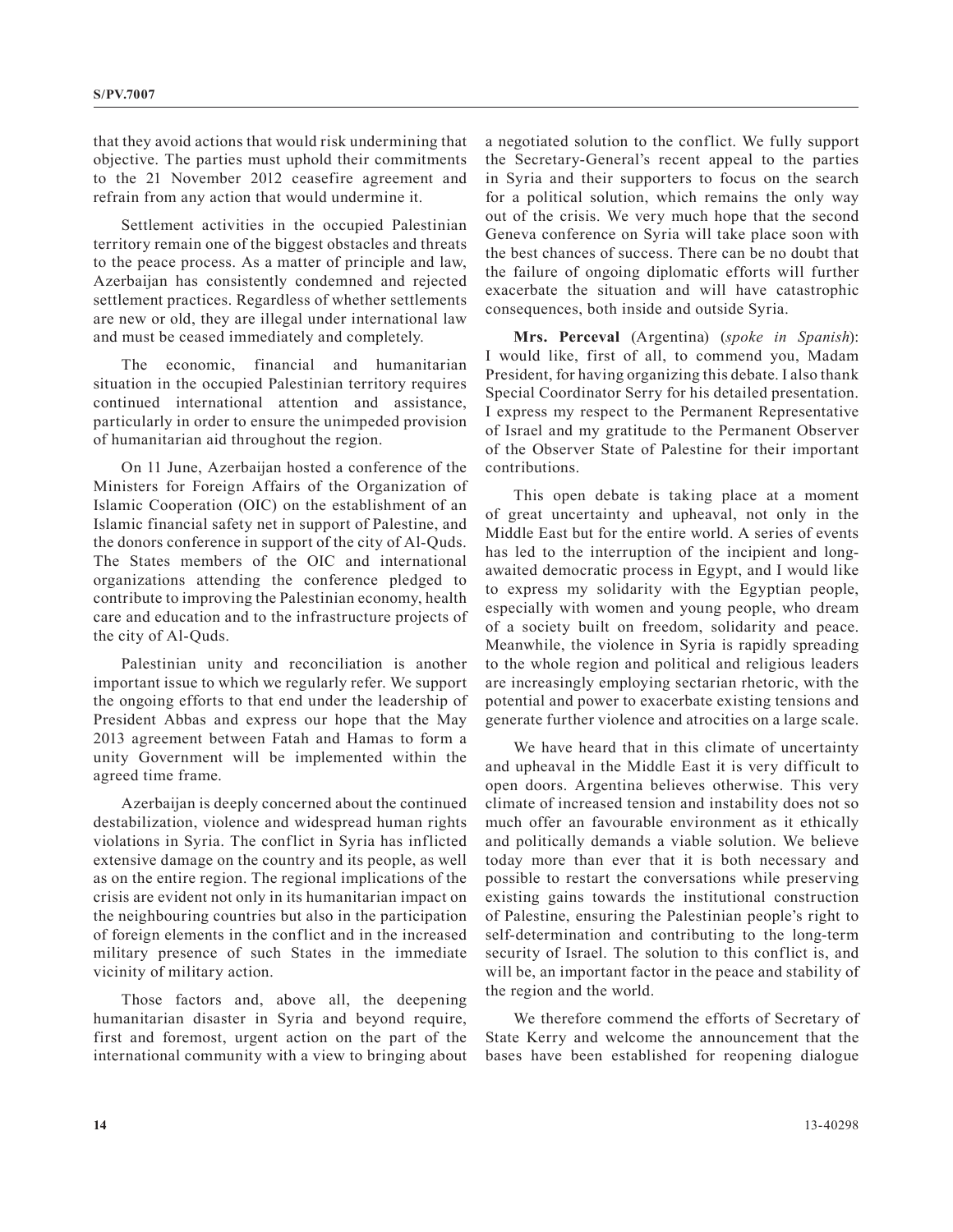between the parties. That announcement reflects not only the intense work of the past four months but political commitment and deep knowledge of the parties and their leaders, who should now respond constructively and in good faith, proving that they are capable of guiding their Governments and people towards a peace agreement.

We also believe that this is not a matter of individual proposals and efforts, although we certainly value them as represented by Secretary of State Kerry. The comprehensive efforts of a single, well-intentioned individual are not enough to advance a peace process. There has to be a collective project, a project shared by the international community as a whole, that will remove the obstacles that stand in the way of the steps needed to reopen dialogue between the parties. The central elements of such an agreement already enjoy wide acceptance on the part of the international community, which makes it hard to understand why we continue to set traps for ourselves: two States, based on the borders of 4 June 1967, with an agreed exchange of land, Jerusalem as the future capital of both States, the necessary security arrangements and a just solution to the refugee question.

We need to resolve the situation and not simply insist that Israel should unconditionally and immediately bring to a complete halt all settlement activities because they constitute human rights violations and war crimes. The High Commissioner for Human Rights said as much earlier this year. In this case, time is not gold. Time is lives, time is freedom, time is democracy, time is peace. In reality, the truth — all truths — and law are never counterproductive. Humankind has learned that truth and respect for the law are the pathway to peace.

With regard to Syria, exactly one week ago (see S/PV.7000) the Council heard yet again tragic accounts of those in charge of the huge efforts to address the terrible consequences of the tragedy unfolding in that country, and a heart-rending description of the contempt of the different parties to the conflict for the most elementary tenets of international law, of human rights and of international humanitarian law.

The Human Rights Council has recently called for the status of the settlements to be clarified under the rule of law and international law, not only according to the International Court of Justice but also under the Fourth Geneva Convention and the Rome Statute on the International Criminal Court.

Now, on the situation in Syria, I would like to mention what a Latin American writer said a few days ago, namely, that it is not a prisoner of necessity, but a prisoner of fear. Some do not sleep because of their anxiety that they do not have the things they do not have, while others do not sleep because they dread losing what they already have.

I would like to conclude by saying that there are only five issues that Argentina continues to support on the crisis in Syria.

First, the deliberate obstacles to access for humanitarian assistance that are still in place are violations of international law. They are unacceptable on both sides.

Secondly, war crimes, crimes against humanity and serious violations of human rights cannot go unpunished. We therefore reiterate that the Security Council must consider referring the situation to the International Criminal Court.

Thirdly, we insist that supplying weapons to the parties must stop. There is no doubt that weapons in Syria are being used to commit human rights violations and violations of international humanitarian law. That shows that some speak of trust and commitment in connection with the second Geneva conference on Syria while, on the other hand, showing that they only believe in a militarized solution to the conflict. Brahimi said a few days ago:

### (*spoke in English*):

"Arms do not make peace."

#### (*spoke in Spanish*):

That is not a revealed truth; it is a proven conviction.

Fourthly, the countries hosting Syrian refugees cannot by themselves face the burden imposed on them by the ongoing influx of individuals fleeing the conflict. The entire international community, United Nations agencies, must work for inclusion, for conditions for a dignified life for refugees.

Fifthly, the Security Council has failed. It has failed in its obligation to comply with the mandate entrusted to us in the Charter. For that reason, it is urgent for us to redouble our efforts to consolidate the understanding between Russia and the United States to convene the Geneva conference on Syria in order to find a way to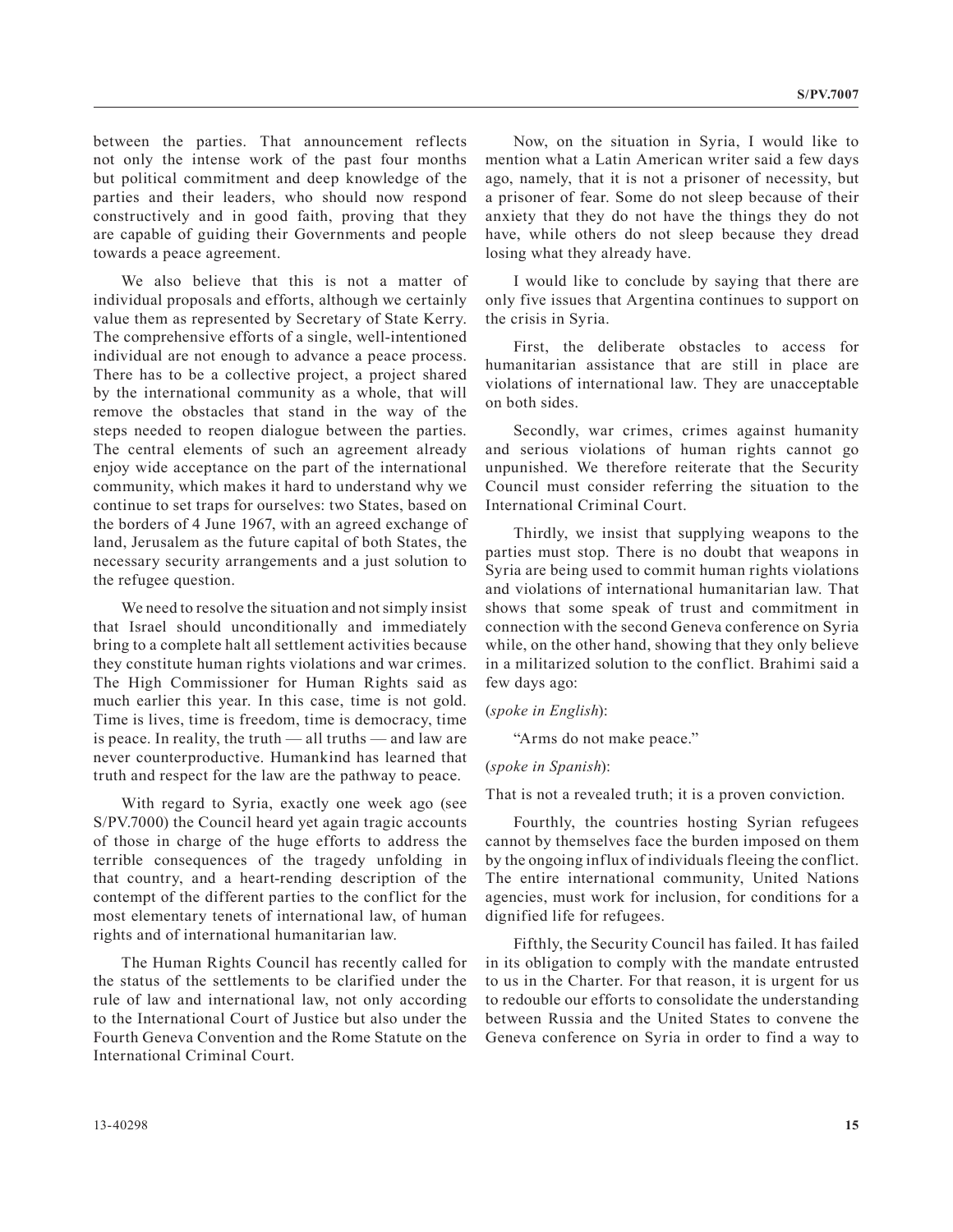implement a political solution. We are what we do, but we are also what we do not do.

**Mr. Quinlan** (Australia): I thank Special Coordinator Serry for his briefing.

Obviously, the Middle East continues to experience very dangerous conflict and instability. The intensifying conflict in Syria and its destabilizing impact on countries like Lebanon and Jordan are a direct threat to wider peace and security. The political developments in Egypt are also of serious concern, creating both uncertainty for Egypt itself and wider implications for the region. It is vital for Egypt's stability and development that the transition back to a democratically elected Government is inclusive and transparent.

One very welcome and positive development is the agreement the Palestinians and the Israelis have reached on a basis for resuming direct final status negotiations. We warmly congratulate the United States for its leadership, in particular the perseverance and tireless efforts of Secretary of State Kerry. We also commend Prime Minister Netanyahu and President Abbas. It is important that all Israelis and Palestinians support this effort. We congratulate the Arab League and encourage its continuing role in support of the peace process.

We recognize that the resumption of negotiations is a first step on what will be a difficult path towards a two-State solution. Both Prime Minister Netanyahu and President Abbas must now seize this historic opportunity and commit to negotiating in good faith, aiming to achieve a lasting peace, with a secure Israel living alongside an independent and viable Palestinian State. As we all know, there is no Plan B.

As a friend of the Palestinians, we encourage them to engage fully in the negotiation process. The path to Palestinian statehood lies in negotiations, not through United Nations resolutions nor in pursuing membership in international organizations. For negotiations to have any chance of success, conditions on the ground must remain stable and rocket attacks on Israel must cease. Equally, Israel must stop creating and expanding new settlements in the West Bank and East Jerusalem. Settlement activity is illegal and undermines confidence in the peace process.

As a friend of Israel, we can say that the only way to ensure the durability of a democratic State is through the creation of a viable Palestinian State. All of us in the international community must help sustain an environment conducive to peace talks. Support for the Palestinian economy will also remain fundamental.

Syria continues to descend into ever more brutal and widening conflict. Seven million Syrians — one-third of the population — need help. There are approximately five million internally displaced persons in the country. Over a third of housing has been destroyed, a third of the schools damaged. Thousands of civilians are trapped under siege in Homs and Aleppo and elsewhere. Almost 60 per cent of the hospitals are out of operation or severely damaged, and medical supplies are being systematically targeted to prevent their delivery. There are approximately two million refugees, as United Nations High Commissioner for Refugees António Guterres told us last week, having accumulated at a rate not seen since the genocide in Rwanda in 1994. Hundreds of thousands of other Syrians have informally sought shelter in neighbouring countries. Human rights abuses, including war crimes and crimes against humanity, are rampant and have gone unpunished.

Syria's neighbours — above all, Lebanon and Jordan — are at the breaking point. The humanitarian system itself is being stretched beyond its capacity. We urge all countries that can do so to support the humanitarian appeals for Syria and the region, which, when combined with direct appeals from Lebanon and Jordan, require \$5.2 billion, making them the largest appeals in history.

Both Lebanon and Jordan require strong support politically from the international community. Lebanon faces internal violence. Hizbullah's overt involvement in Syria threatens Lebanon's policy of dissociation and the stability of the State. We reiterate our support for President Sleiman and the efforts of the Lebanese Armed Forces to maintain stability.

We encourage the early formation of a Lebanese Government to confront the challenges. We strongly endorse the Council's recent presidential statement in support of Lebanon and its institutions of State (S/PRST/2013/9).

Australia's Minister for Foreign Affairs, Bob Carr, visited Syrian refugees in the Beka'a Valley in May and was struck by the scale of the suffering and by the generosity of Lebanon in hosting so many fleeing from Syria. He had earlier visited refugees in Jordan. He announced a further \$12 million increase in Australia's humanitarian response, bringing our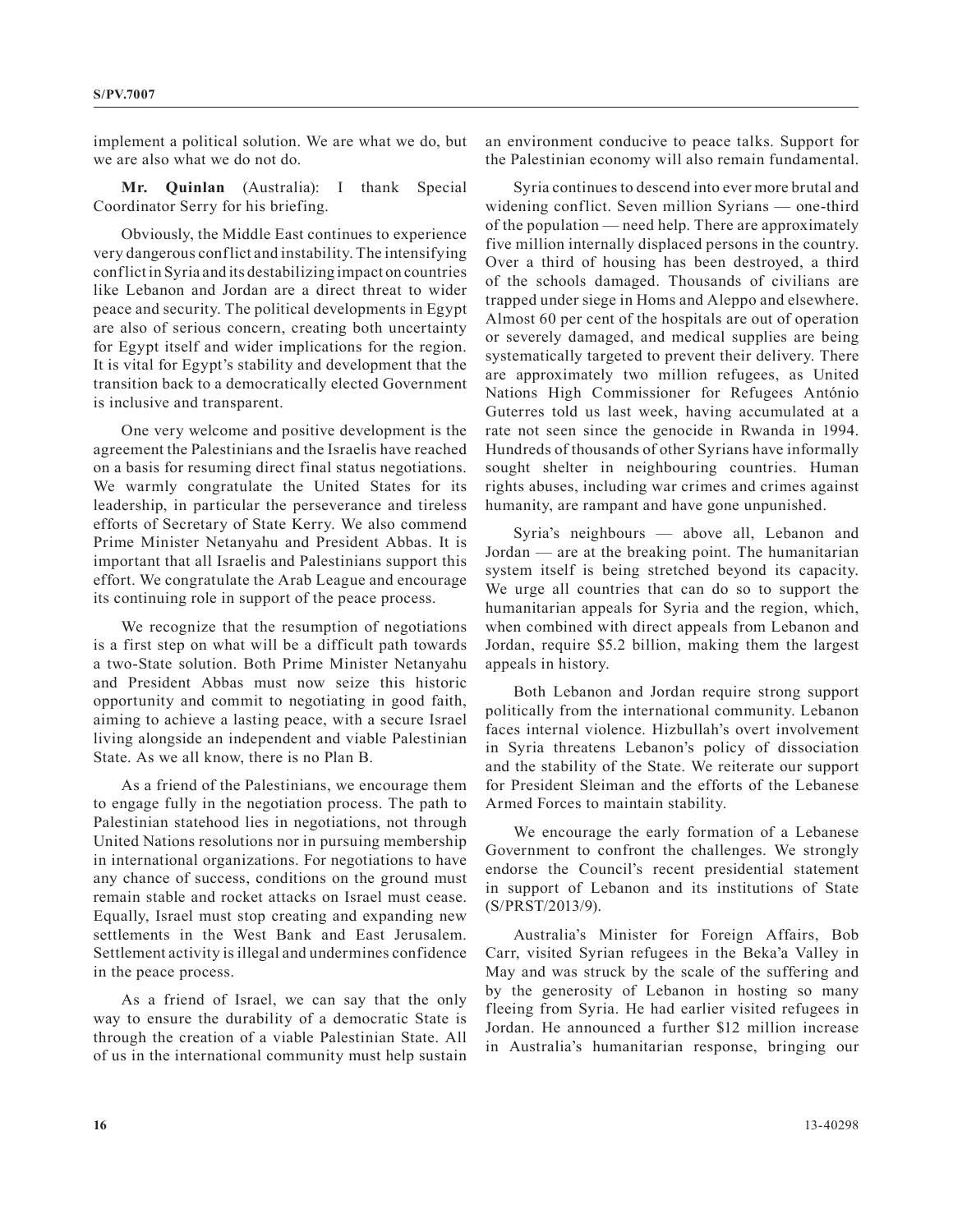current contribution to \$80 million, with substantially more to come shortly.

Lebanon and Jordan need strong support from the international community, going beyond the immediate humanitarian assistance to include broader recovery assistance. The pressures from refugees and displaced people on the essential services of the two countries are becoming untenable, and the pressures can only increase.

We are gravely concerned at the growing body of evidence that the Al-Assad regime has used chemical weapons. This week's visit to Damascus by the United Nations for talks on investigations is welcome, but talks alone do not address the serious allegations. Syria must grant full access for United Nations investigations into all allegations.

Clearly, the need for a political solution in Syria has never been greater, and Australia supports the central role of the United Nations in convening a second Geneva conference on political transition. We must not lose momentum in ending what has become the single biggest catastrophe of the new century.

We again repeat our call for the Council to live up to its responsibilities under the Charter — our responsibilities — and international expectations, and work harder to end the conflict, in order to pre-empt a broader regional threat to peace and security and to alleviate the terrible humanitarian disaster we face.

Most immediately, the humanitarian crisis demands that the Council consider what additional steps can be taken to meet the crisis. Australia remains prepared to work with others on this as a priority.

**Mr. Kim Sook** (Republic of Korea): I thank Special Coordinator Serry for his detailed briefing. I also appreciate the statements made by the Permanent Observer of Palestine and the Permanent Representative of Israel.

The absence of direct negotiations between Israel and Palestine has been one of the most significant conditions defining Middle East politics for the past three years. We therefore wholeheartedly welcome last week's announcement of the agreement establishing the basis for resuming talks. We highly commend the ongoing mediation efforts of the United States Government, as personified by the relentless engagement of Secretary of State John Kerry.

The international community has witnessed too many past failures, however, to be overly exulted by this news. In fact, there is no formula that has not been proposed to resolve the long-standing Israeli-Palestinian situation. The goal is not to simply resume the negotiation process, but to finish what has been begun. Both parties must therefore bring to the negotiating table their strongest commitments, along with the awareness that failed negotiations can worsen their common future.

Although the specific criteria of the upcoming talks are still unknown, it is a good sign that both Israel and Palestine are assuming serious and positive attitudes. We hope that the engagement of the Quartet and of regional organizations will be made in a manner that reinforces the efforts of the United States Government. That is undoubtedly a very difficult task, but as a revered Israeli politician once said, when doing business with extreme difficulty, if we do not believe in miracles, we are not realistic.

We have called on Israel to cease its settlement activities and its demolition of dwellings in Area C. We are also concerned over the occurrence of violent incidents between settlers and Palestinian residents in the West Bank. We sincerely hope that the resumed negotiations will eventually resolve those chronic issues. During the past week, clashes in the West Bank have noticeably diminished, and the restrictions on access into East Jerusalem have eased. Whatever the cause, we hope that this trend will lead to the successful launching of direct negotiations well beyond Ramadan.

At the same time, we must be mindful of the potential explosiveness of the underlying tensions. We strongly condemn the rocket attacks from the Gaza Strip. The leadership, along with the people of Israel and Palestine, must prove that those who bet on the failure of a lasting peace can never win.

Furthermore, we strongly condemn all firing across and within the area of separation adjacent to the Golan Heights. The Syrian crisis itself has already had wide-ranging negative effects on the region, but attacks that could spark full-scale clashes would give rise to a new level of violence. There is a potential risk that uncontrolled shelling may evolve into serious clashes if left unchecked. The Syrian regime must understand that it will be the first to suffer from an expanded regional war.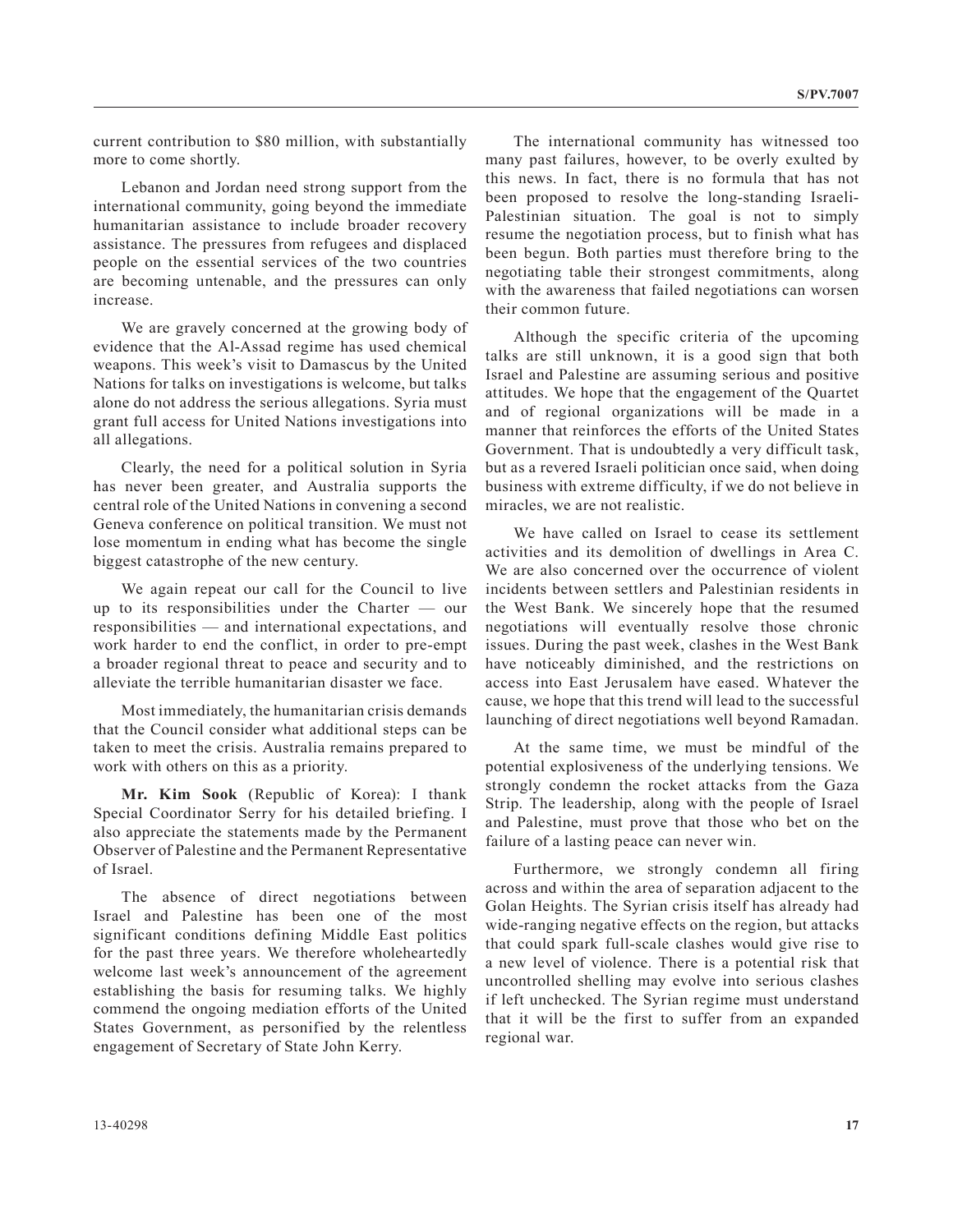Last week's joint briefing (see S/PV.7000) by the Office for the Coordination of Humanitarian Affairs, the Office of the United Nations High Commissioner for Refugees and the Office of the United Nations High Commissioner for Human Rights was yet another grim reminder that the Syrian crisis remains headed towards even more catastrophic results. Humanitarian assistance cannot save Syria in the absence of a political solution. Nevertheless, we must continue our efforts to ensure humanitarian assistance to the Syrian people in such desperate need of help, especially those trapped amid the fighting or under siege.

The continuing systematic violence against women and children must come to an end. The world must prove that those who violate human rights and international humanitarian law will be brought to justice, no matter what it may take or how long. In that regard, my delegation once again calls for the referral of the Syrian situation to the International Criminal Court. We also look forward to the report of the Commission of Inquiry to the General Assembly.

Once again, we express our gratitude to the neighbouring countries who share borders with Syria and are hosting Syrian refugees. We understand the difficulties faced by those States that have closed or are tightly controlling their borders due to security reasons, but we call on them to re-open the borders on a humanitarian basis. The international community should answer the appeals of the neighbouring countries, implement its pledges and, together with the relevant international organizations, establish longterm assistance plans in a coordinated manner.

It is also deeply troubling that another negative impact of the Syrian crisis is an increase in hate speech, which is arousing sectarian tension and violence throughout the region. All regional leaders must exert greater efforts and positive influence to prevent such phenomena from growing.

With regard to the alleged use of chemical weapons in Syria, we welcome the visit of Mr. Åke Sellström and Ms. Angela Kane to Damascus. The Syrian Government should accept the modalities by which transparent investigations can be carried out according to the guidelines and procedures approved by the General Assembly. It is the position of the Republic of Korea that independent and impartial investigations should take place in all locations specified in allegations as soon as possible.

As Under-Secretary-General Valerie Amos stated before the Council last week, "we are watching the destruction of not only a country, but also its people" (*S/PV.7000, p. 2*). We hope that the spirit of generosity of Ramadan will lead to the cessation of violence.

**Mr. Gasana** (Rwanda): At the outset, I would like to express my appreciation to the Special Coordinator for the Middle East Peace Process for his informative and insightful briefing on the current situation in the Middle East. I also thank the Permanent Representative of Israel and the Permanent Observer of Palestine for their statements.

It is disheartening to see the Middle East riddled by raging armed conflicts, political impasse and dire humanitarian crises, from the collapse of negotiations on the Israeli-Palestinian conflict to the fully-fledged Syrian armed conflict, with its effects on all of Syria's neighbours, in particular Lebanon, Jordan and Iraq.

With regard to the Israel-Palestine conflict, we join in welcoming a new glimmer of hope in the peace process. We commend the tireless efforts of the United States Government through its Secretary of State, John Kerry, in bringing the Israelis and Palestinians to an agreement on the resumption of the peace talks.

We call on both parties to seize this unique opportunity and to make history for generations to come. We hope that those countries that may have influence on both parties will redouble their efforts to encourage Israel and Palestine to come to the negotiating table with a sense of flexibility and open-mindedness. In that context, however, it is important that both sides refrain from any activities that may undermine a two-State solution.

In Gaza, the calm brokered by Egypt in November 2011 has largely held but remains fragile. We condemn the recent rocket attacks into Israel during the month of June. We express our appreciation to the Israeli Government for allowing Palestinian fishermen to fish within six nautical miles of the Gaza shore, extended from the previous three-mile limit. We encourage the Government of Israel to add further miles as a confidence-building measure that could not only improve the livelihood of Palestinians but also improve the relationships between Palestine and the State of Israel.

The situation in Syria remains deeply alarming, as the violence escalates. The humanitarian crisis continues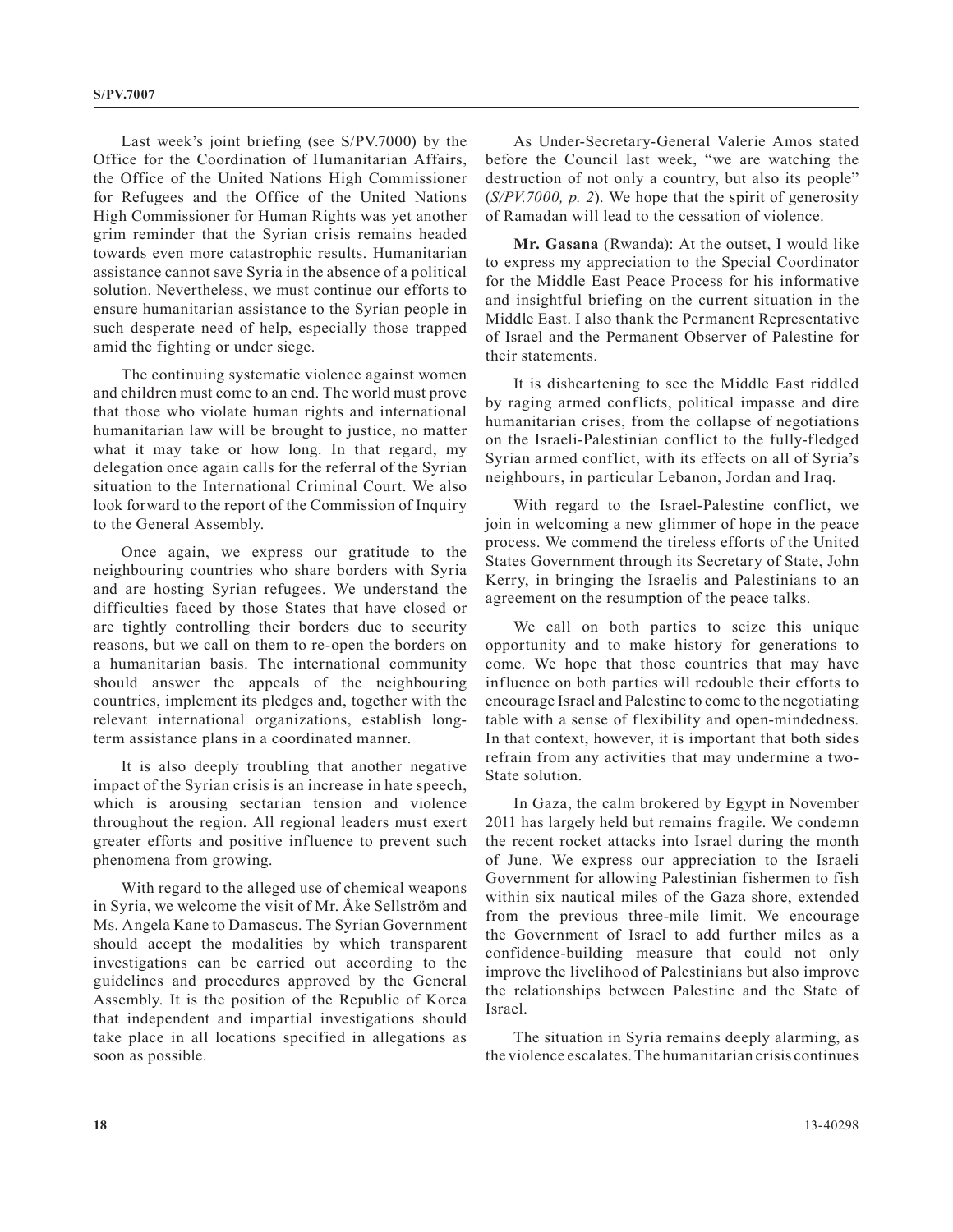to worsen, with a third of the Syrian people now in need of urgent assistance and a quarter of them displaced. Syria's neighbours, as generous and hospitable as they are, have reached their limits in hosting the now over 1.8 million registered refugees. While we recognize the impact on host countries, we stress the importance of keeping borders open for refugees fleeing violence, consistent with international humanitarian obligations.

We were alarmed by the recent report of the Independent International Commission of Inquiry to Syria (A/HRC/23/58), released last month, and we express deep concern at the continued human rights violations, mass destruction, sexual violence, arbitrary detention and reported accounts of murder and torture, in violation of international humanitarian law. We wish to send a clear signal to all those who are involved in committing crimes that they will be held accountable.

We regret to see that the Security Council, whose primary responsibility is to maintain international peace and security, has so far failed to take the necessary action aimed at saving the Syrian people. The militarization of the conflict in Syria will only accelerate the killings and violence and the emergence of Al-Qaida-linked groups. For Rwanda, the conflict will be ended only through a comprehensive and inclusive political process. We reiterate our support to Lakhdar Brahimi, Joint Special Representative of the United Nations and the League of Arab States for Syria, and commend the work he has done for a peaceful settlement of the Syrian crisis.

In the same spirit, we look forward to the "Geneva II" conference, and we encourage both the United States and the Russian Federation to agree on the pending issues, so as to allow for the convening of the conference as soon as possible.

Regarding Lebanon, it is clear that the war in Syria, including the unprecedented refugee crisis, is putting a growing strain on the Lebanese economy, political dynamics and security. The current humanitarian crisis and its long-term implications, as well as the continuing political deadlock, requires close international attention and support.

Lebanon has seen repeated incidents of shelling from Syria into Lebanese territory, and Syrian armed groups have carried out attacks against the Syrian armed forces from Lebanese soil. In that regard, we are deeply concerned at the increased involvement of foreign fighters in Syria, notably the Lebanese Hizbullah. We

reiterate our call to the Lebanese parties to refrain from taking part in the Syrian conflict, in accordance with the disassociation policy and the Baabda Declaration.

In conclusion, Madam President, let me reiterate our conviction that a stable and peaceful Middle East, with nations living side by side in harmony, is an objective that we can achieve should all parties commit to lay down their arms and resolve to settle their differences politically, with a view to exploring the tremendous opportunities offered by the Middle East, a region with huge economic potential. It is therefore imperative for the countries of the region, the Security Council and other stakeholders to work collectively to preserve stability and contribute to laying peaceful foundations for a better future in the Middle East, to which so many of its peoples aspire.

**Mr. Masood Khan** (Pakistan): We thank Special Coordinator Robert Serry for his briefing. We have attentively listened to the statements of Palestine and Israel.

After three years of stalemate, we have heard good news from the Middle East. Palestinians and Israelis will return to direct peace talks. What is more, the talks will start soon, and they will not be talks about talks but about the issues hampering the peace process.

We congratulate United States Secretary of State John Kerry for his resolute statesmanship. Despite warnings of failure, Mr. Kerry persevered in his diplomacy and persuaded the two sides to resume negotiations. The parties cannot afford to procrastinate. The window for a two-State solution is narrow, one to two years. There is an urgency to press ahead with the peace process. Palestine and Israel have welcomed the resumption of talks. President Mahmoud Abbas has said that agreement on certain principles has led to the decision to resume talks. Prime Minister Netanyahu has characterized the resumption of the peace process as a vital strategic interest. The Middle East Quartet has called this a huge achievement. Both sides are inclined to take concrete steps and show some flexibility. We welcome the announcement about the release of Palestinian prisoners.

There are two other core concerns: a halt to the construction of settlements in the occupied West Bank and East Jerusalem, and Israel's recognition of the pre-1967 borders and using them as a baseline for negotiations.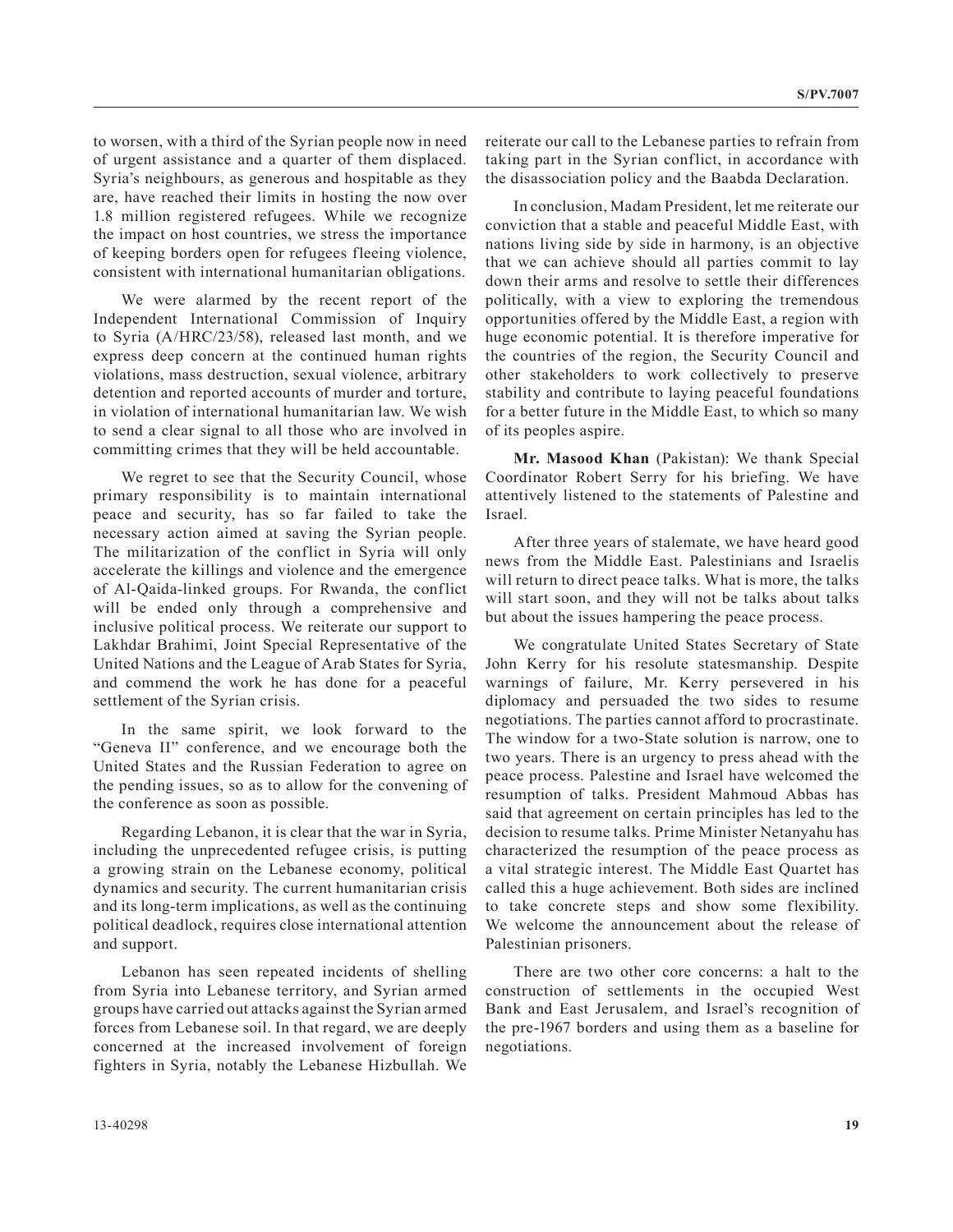The best way to give those talks a chance is to keep them away from the public glare to the extent possible. Critics and cynics are already predicting the failure of the renewed engagement. Rumours and refutations continue to stalk the peace process. It is therefore important to salvage this initiative.

But there is no cause for euphoria either. The road ahead is rough and rugged, and there is no panacea or shortcut. The agreement to resume talks is still being finalized, yet this first step is better than a complete hiatus. For success, the two sides should ensure a measured pace for engagement.

Both sides should work towards an atmosphere conducive to negotiations. Easing the blockade on Gaza will be a huge confidence-building measure and also provide relief to the population.

It became evident that without the intercession of a third influential party, the deadlock on talks would not have been broken. It is therefore imperative that the Security Council, the Quartet and regional organizations support the peace process to give it broader ownership. We applaud the ambitious call made by Mr. Serry to achieve tangible progress by the next session of the General Assembly.

On the eve of these negotiations, we reiterate that the only viable solution for the Palestine-Israel conflict is the creation of an independent, sustainable and contiguous State of Palestine based on the 1967 borders, with Al-Quds Al-Sharif as its capital, living side by side with Israel in peace and security. Alternatives to this proposed solution are not likely to work.

For peace in the region, Israel must vacate Lebanese lands and the Syrian Golan. The sovereignty, territorial integrity, unity and political independence of Lebanon must be respected.

As we meet in this Chamber, Syria is burning. The bloodshed continues. Guns are not going to win the war, and, as Mr. Brahimi said, arms will not make peace. The Council and the international community should take steps to stop arms supplies to all sides and bring the Syrian Government and opposition representatives to Geneva for talks that will lead to a political solution and national reconciliation.

The dates for the Geneva conference have been slipping, from June to July and now to September, and even beyond, because each side wants to demonstrate military superiority before moving to the negotiating table. More arms will lead only to more bloodshed, not to peace. We believe that in this war there will be no victors, because Syrian is killing Syrian. The whole Syrian nation is suffering. A meltdown in Syria will fracture the entire region. Pakistan believes that all hurdles to the Geneva conference should be removed as soon as possible. All countries with interest and influence, including those in the region, should participate in the talks for a viable and enduring peace.

We welcome the Secretary-General's call for a ceasefire during Ramadan. It has not been heeded, but it still has a symbolic value. We also welcome the visit to Damascus this week of the High Representative for Disarmament Affairs, Ms. Angela Kane, and the head of the United Nations mission to investigate allegations of the use of chemical weapons in the Syrian Arab Republic, Mr. Åke Sellström. We call on all sides to provide the team will full access in order to enable it to complete its task.

**Ms. Lucas** (Luxembourg) (*spoke in French*): I would like to thank the Special Coordinator, Mr. Robert Serry, for his very relevant briefing and his continued commitment to peace in the Middle East. I would also like to thank the Permanent Observer of Palestine and the Permanent Representative of Israel for their statements.

Luxembourg associates itself fully with the statement to be delivered later in this debate by the observer of the European Union.

My remarks will focus on the Middle East peace process and Syria.

For month after month we have reiterated the urgent need to see the emergence of a contiguous and viable Palestinian State, living in peace and security side by side with Israel. The announcement, on 19 July, of an agreement in principle to relaunch direct negotiations between Israelis and Palestinians is, at last, a significant step forward on that path. As others have before me, I would like to commend the commitment and determination of the United States Secretary of State. My Minister had the opportunity yesterday to congratulate Mr. John Kerry personally during his exchange of views with the European Ministers for Foreign Affairs. We also commend the political courage and sense of responsibility shown by the Israeli and Palestinian authorities in agreeing to return to the negotiating table.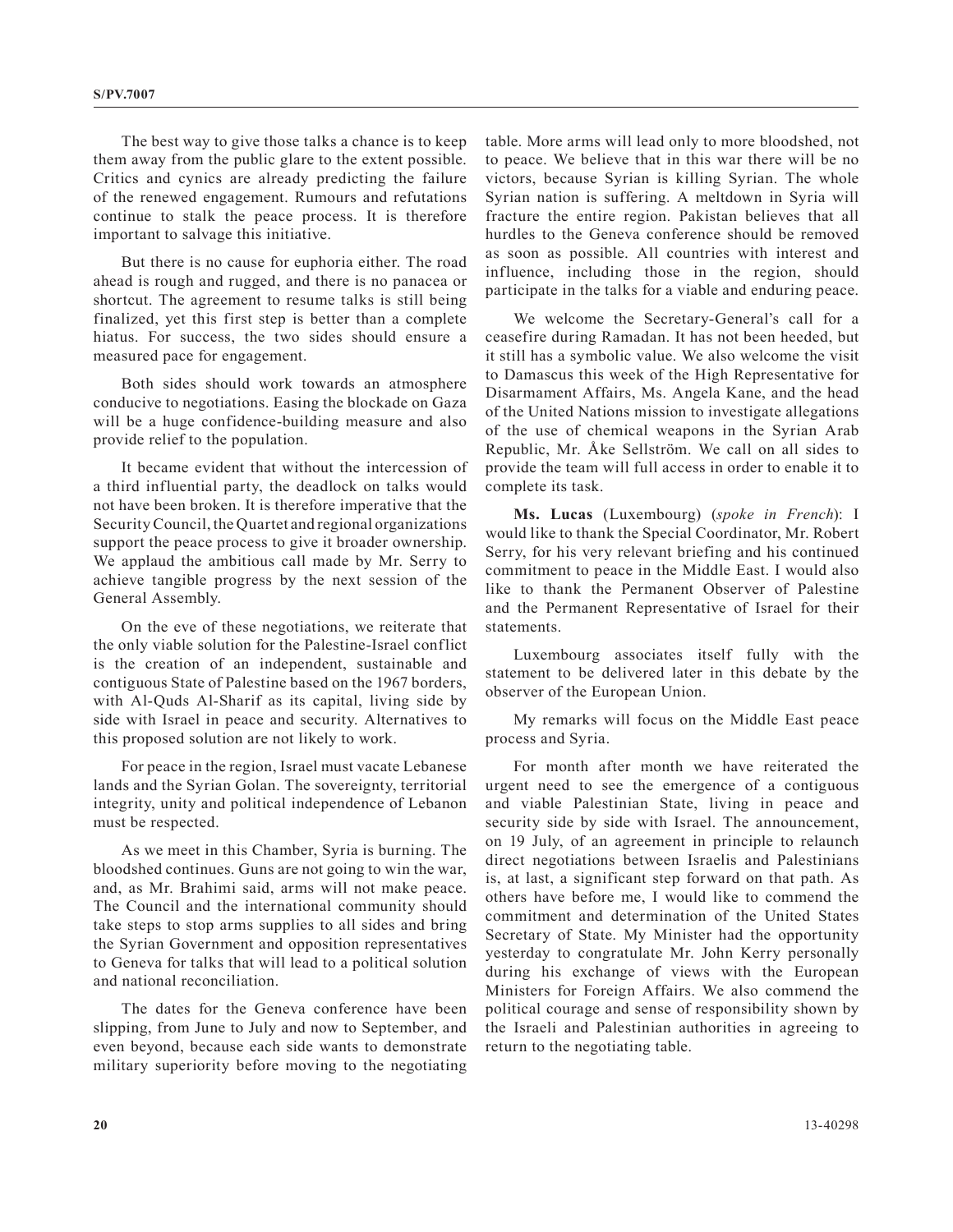We all know that this initiative may be the last chance; we cannot let it go by. The consequences would be tragic. The peace talks must now resume, and the way to take the steps that will lead to the implementation of a two-State solution must be determined on a basis of clear parameters and a timetable that, we hope, will enable conclusions to be reached within a reasonable space of time. The time has come to take the necessary difficult and historic decisions that coincide with a vision of the long-term interests of the Israeli and Palestinian peoples.

With its European Union partners, Luxembourg is ready to continue to contribute actively to the efforts under way, in close cooperation with the key stakeholders, the Quartet and the countries of the region. There can be no security in Israel without a contiguous and viable Palestinian State, and no security in the region without peace in every country in the Middle East.

I now turn to Syria. The use of missiles and cluster bombs, the possible use of chemical weapons, the systematic imposition of states of siege, forced displacements, torture, sexual violence, violations and abuse against children, 100,000 deaths — perhaps by now 150,000 — the toll after more than two years of brutal repression makes the blood run cold. Human rights in Syria are being trampled on. Violations of international humanitarian law are multiplying. The list of war crimes and crimes against humanity committed daily continues to lengthen. In the face of such horror, I will never tire of repeating here that the Security Council should refer the situation in Syria to the International Criminal Court.

Last week, at my delegation's request, the Security Council had the opportunity to hear harrowing revelations of the humanitarian situation in Syria and the countries of the region affected by the crisis there (see S/PV.7000). What is there to say, other than that the distress of the Syrian people has reached unimaginable proportions? There are 6.8 million Syrians in need of aid and 1.8 million who have fled their country. More than half of those affected are children. Regardless of the political efforts being made — specifically the Russian-American initiataive for the holding of the "Geneva II" conference — which we support and which, we hope, will enable an eventual political solution to the conflict to be found, it is the Council's duty to concern itself with urgent needs and the humanitarian imperative. It is high time to show solidarity with the Syrian people.

It is high time to consider the best way to respond to the appeals of Under-Secretary-General Valerie Amos. As we see it, it is vital that the Security Council reinforce the demands of the humanitarian actors on the parties to the Syrian conflict by addressing issues related to bureaucratic obstacles, transporting medical supplies, opening routes for humanitarian access and trans-border and front-line access for the affected populations.

The same applies to support for Syria's neighbours, which, as has been highlighted by the United Nations High Commissioner for Refugees, Mr. Antonio Guterres, are dealing with a influx of refugees without precedent since the genocide in Rwanda. We simply cannot be content to thank those neighbouring countries for their generosity and continue to approach this issue as if it were one of a mere temporary humanitarian emergency. Even if a political solution in Syria were to emerge tomorrow, it would still be the case that the Syrian crisis is going to have a long-term impact on its neighbours, particularly Lebanon. The international community must come up with an adequate response to it.

I venture to hope that, if only on humanitarian issues, the Council will be able to emerge from its silence and take up its responsibilities.

**Mr. Rosenthal** (Guatemala) (*spoke in Spanish*): We would like to thank Mr. Robert Serry for his briefing on the situation in the Middle East.

The frequency with which we address this topic has often been questioned within the Security Council. However, the current situation in the region is so volatile and changeable, and has such enormous implications, that it must be acknowledged that frequent monitoring is justified. The first rapture with which the Arab Spring was received in the Chamber only a little more than a year ago is now seasoned with a dose of scepticism about how easy or difficult we can expect the transition to be from authoritarian Governments towards more democratic, participative, pluralistic and open systems. The recent events in Egypt are but one testimony to that fact. At the same time, increasing sectarian tensions and their frequent spillover into violence are matters of growing concern, for obvious reasons.

But now is not the moment to discuss the overall situation. I shall therefore focus on the two topics that have been the principal object of our attention — first the situation in Syria, and secondly the Middle East peace process. They are radically different situations,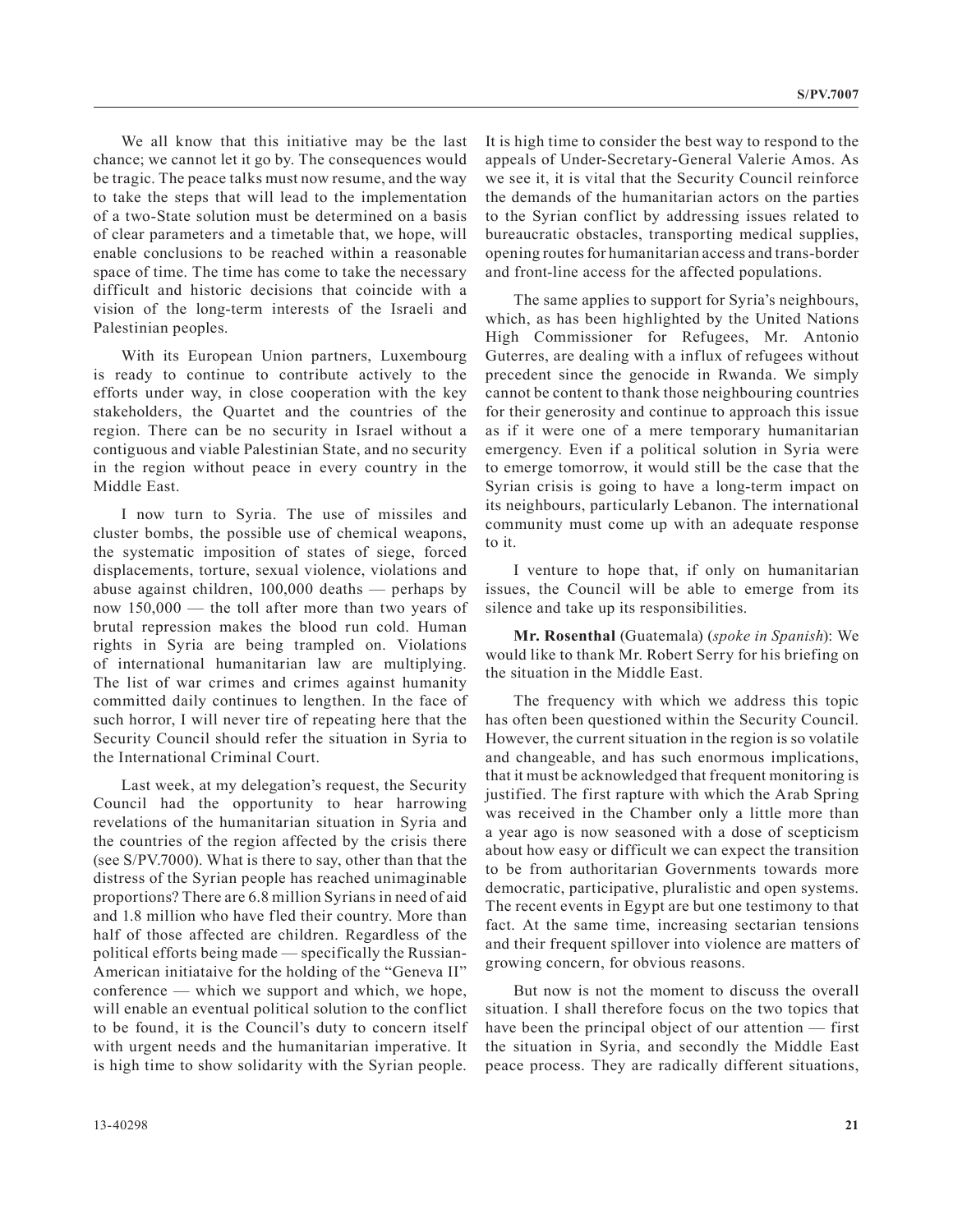but at this point they have one thing in common, namely, the recognition that the road towards reconciliation begins by bringing the conflicting parties to the table to talk to each other, and, eventually, to seek agreement through direct negotiations. That is the logic behind the initiative known as "Geneva II", and underlies the imperative that it must be the parties directly affected — Israel and Palestine — that define the path that will lead to the two-State solution, allowing them to live in peace behind secure borders.

I turn now to the situation in Syria, which is a human tragedy of immense proportions and a source of ongoing frustration for my delegation. Clearly, the Security Council has failed to meet its basic purpose, first, to avoid and then to put an end to the spiral of violence that has destroyed lives, communities and the cultural legacy of millennia. The anxious search for a negotiated and peaceful political solution has not met with success. The danger that the crisis will spread to neighbouring countries is growing, and the humanitarian cost has reached unimaginable levels.

In the context of this sombre scenario, our only hope, which is fading with time, lies in the attempts of the United States, the Russian Federation and the Secretariat to establish the basis for the holding of a conference that could trigger a dialogue and negotiation between the parties. We fervently want such a conference to take place as soon as possible and, above all, the parties to commit themselves to seeking a definitive solution to the conflict, which would require a transitional authority. We do not believe that conditions should be set for the participation in such a gathering or preclude any possible outcome.

We also reiterate our admiration and respect for the Governments of Jordan and Lebanon, both of which, despite the enormous pressure they are enduring, have maintained their borders open to the refugees from the Syrian conflict. They more than deserve the support of the international community.

As regards the peace process in the Middle East, including the question of Palestine, steps have been taken in recent months suggesting that it may still be possible to reach a mutual agreement between the parties and to salvage the two-State solution. The bases that could lead to renewed talks have recently been agreed to in the context of the diplomatic initiative of the Secretary of State of the United States, and supported, we trust, by the Quartet, the League of Arab States and the European Union. The involvement of other actors also demonstrates the sense of urgency with which a search for a definitive solution to the conflict between Israel and Palestine is being pursued. We hope that both parties can show the leadership and responsibility necessary to continue their commitment to the peace process. We believe that the involvement of the Quartet in this initiative is essential.

As we have done on previous occasions, we maintain our position that both parties must avoid any act that jeopardizes the prospects of a peaceful solution to the conflict. Such acts only undermine any prospect that both peoples can live in peace and security. We believe that the construction of new or the expansion of existing settlements falls within this category and constitutes a violation of international law. Naturally, the firing of rockets from the Gaza Strip into Israeli territory must cease totally. At the same time, we hope that in the short term the economic restrictions being placed on the Gaza Strip will be reduced, since they undercut any prospects of progress.

Finally, we believe that the international community, through the United Nations, is duty-bound to condemn all and any violation that may undermine the peace process. The parties involved cannot be expected to act responsibly when the international community ignores flagrant violations committed by either.

**Mr. Loulichki** (Morocco) (*spoke in Arabic*): At the outset, I thank Mr. Serry for his comprehensive briefing on the peace process in the Middle East, including Palestine.

Today's debate takes place in critical circumstances, given the efforts of Mr. Kerry, under the auspices of the United States Administration, to revive negotiations between the Palestinians and the Israelis. These efforts have led to an agreement in principle to relaunch the peace process, which has been frozen for more than three years.

It is no secret that I attend this meeting in the personal hope of hearing a new statement of optimism concerning the prospects for resumed negotiations that are focused on success and a refusal to blame others for failure. Morocco has acknowledged and supported the United States initiative, and today we place great hope in it, in the light of the circumstances surrounding a possible resumption of serious negotiations with a view to reaching a comprehensive and just peace based on a settlement of the Arab-Israeli conflict that will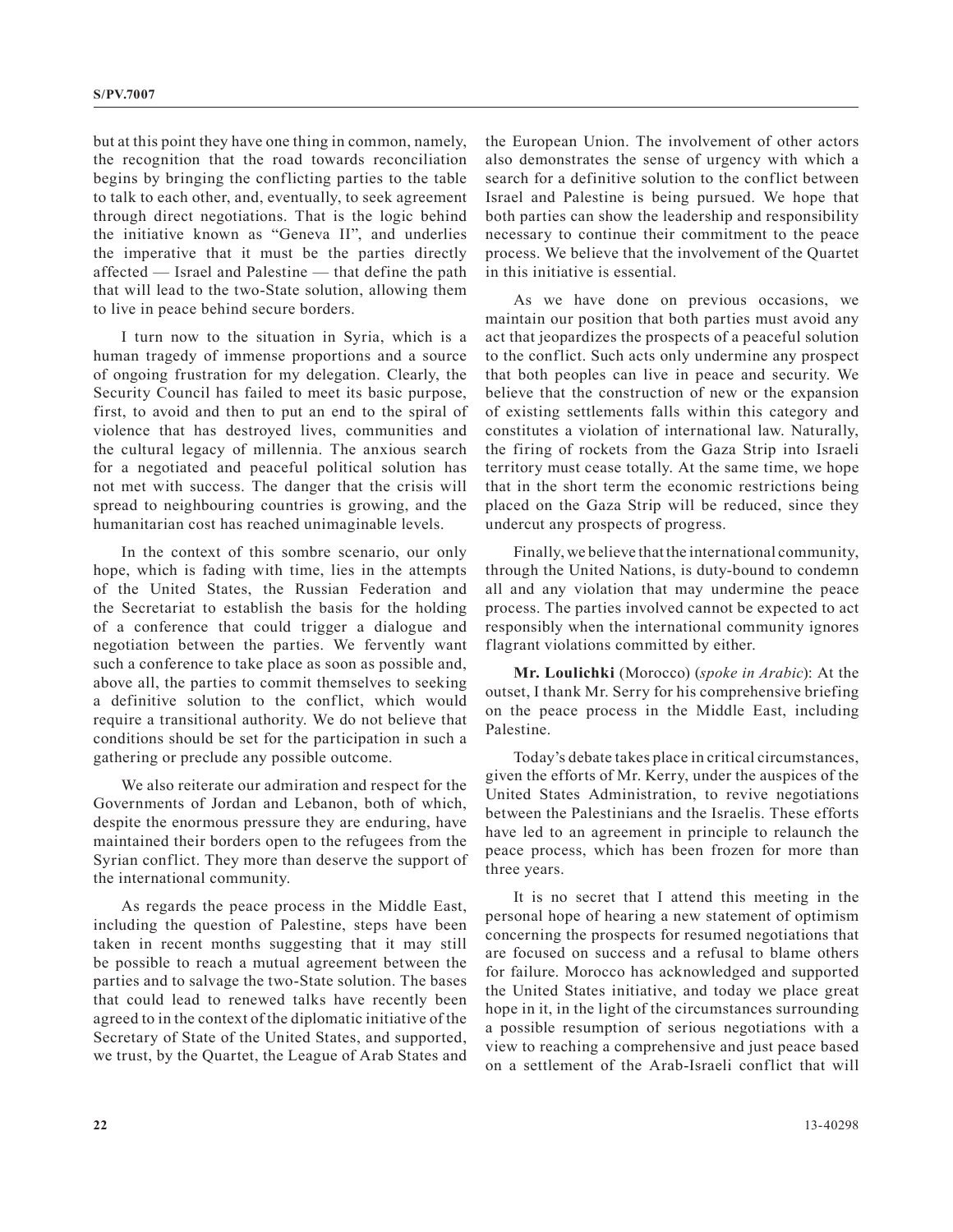guarantee Israel's withdrawal from the Arab territories it has occupied since 1967, and the establishment of a Palestinian State with its capital in East Jerusalem.

Everyone here knows that the Arab and Palestinian side has demonstrated staunch political resolve and responsibility towards achieving peace in the Middle East. They have contributed to crystallizing an Arab initiative known to be open, courageous and peaceful, as affirmed in Washington, D.C., by the Arab ministerial committee. We hope that Israel will join this dynamism, contribute to its progress, and reverse the intensification of its occupation with a view towards achieving the two-State solution.

The United States initiative has opened a window of change that may be the last. The two parties must therefore embrace it with a view to resuming negotiations, building on prior achievements to bring the two sides closer together. We hope that both parties will demonstrate strong and determined political will to prepare for and resume the negotiations, and avoid any actions that could impede them.

The ongoing occupation and its daily repercussions, as well as the siege imposed on the Palestinian people, generate violence and radicalism and fuel hatred, thereby undermining any hope for peace. The construction and expansion of settlements in the occupied Palestinian territory, including East Jerusalem, run counter to the principle of negotiations and also serve to undermine the peace process. That applies as well to Israeli measures in the Holy City of Jerusalem and to the repeated attempts to Judaize the city and change its character as a city of coexistence among the three divine religions. Given his responsibilities as Chairman of the Al-Quds Committee, His Majesty the King of Morocco has condemned those measures and called upon the Council to ensure respect by Israel of the status of Jerusalem and to avoid negatively impacting Christian and Muslim holy sites.

The preparations for the negotiations must be coupled with good-faith steps that are conducive to the success of such negotiations. Most important among them are the lifting the blockade of the Palestinians in Gaza, who are part and parcel of the Palestinian people, and the release of Palestinian prisoners. The unjust blockade that has for years been imposed by Israel against Gaza must be lifted. The siege serves to deny Palestinians their dignity and basic human rights. In the current circumstances, achieving Palestinian national

reconciliation is a necessity that must be met, for it will serve the interests of the Palestinian people as a whole and strengthen their negotiating position.

Sixty-five years since the adoption of General Assembly resolution 181 (II), whereby the United Nations called for the establishment of two States, five wars have taken place, from which all peoples have suffered. The Palestinian people suffered and paid a price: displacement and the denial of their fundamental freedoms and human rights. Achieving the two-State solution makes it necessary for both parties to find a common vision. Such a vision must exclude narrow interests and must take into consideration the shared interests of both States, so as to achieve a genuine, just and forward-looking peace in the region.

To that end, it is necessary that the international community abide by its commitments towards Arabs and Palestinians, so as to fulfil the promises made with regard to the establishment of a viable Palestinian State, with East Jerusalem as its capital, and enabling Syria and Lebanon regain their occupied territory. In that way, all the countries of the region will be able to enjoy stability and peace and be able to begin a new chapter of cooperation. We are convinced that any progress in the Israeli-Palestinian negotiations will serve the interests of the Palestinian and Israeli peoples alike. That will also contribute to restoring stability and security for all States of the Middle East region.

That stability also requires that there be an immediate halt to violence and finding a way out of the political crisis for which the brotherly people of Syria are paying the price. The increasing number of victims of that tragedy, as well as the resulting painful humanitarian situation, makes the Syrian parties responsible for the unity of their country. At the same time, it is unacceptable for the Council to remain silent in the light of the worsening crisis in Syria. That silence is counter to its important and historic responsibility enshrined in the Charter of the United Nations. The convening of the "Geneva II" conference is a moral, political and human duty for all those with influence on the Syrian parties. We sincerely hope that everyone will assume their responsibilities.

**Mr. Churkin** (Russian Federation) (*spoke in Russian*): The Russian Federation welcomes the update provided by United States Secretary of State John Kerry at the press conference held in Amman on 19 July as to the agreement in principle to launch Palestinian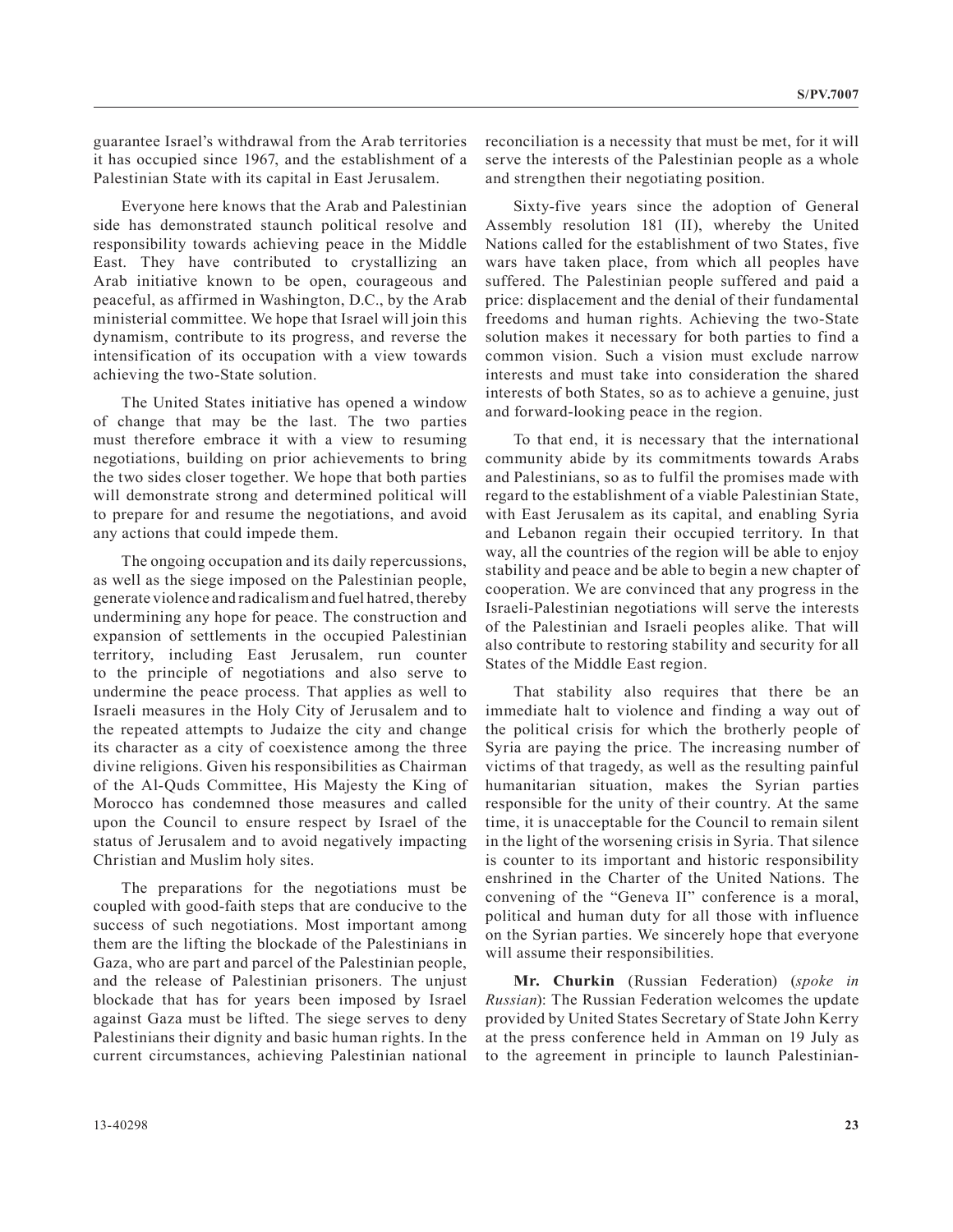Israeli negotiations on the final status of the Palestinian territories. We welcome the planned contacts to be held in Washington, D.C., between Israeli and Palestinian negotiators to develop a formula for renewing the talks. We hope that, in future, the parties will shoulder their full responsibilities towards their peoples. Only they can, and should, agree on the parameters of a future Palestinian-Israeli settlement based on the well-known legal basis, including the relevant resolutions of the Security Council, the Madrid principles, including the principle of land for peace, the Arab Peace Initiative, the decision of the Middle East Quartet of international mediators and earlier agreements.

At this extremely important stage, both sides must refrain from unilateral actions and take reciprocal steps to establish a favourable atmosphere to reinvigorate the talks. Confidence-building measures by both sides are extremely important.

The arrangements that have been reached make more relevant the convening of a meeting of the Quartet, which continues to be the recognized international mechanism agreed upon by the Security Council to help achieve a comprehensive, just and lasting solution to the Middle East situation. The Quartet should play a leading role in supporting the peace process. The main purpose of such a meeting should be to issue a message of unified support in providing potential assistance to Palestinians and Israelis in the extremely important and responsible task of achieving a final settlement and ending this protracted conflict.

We believe that Arab countries should be more involved in peacekeeping efforts. In that context, we would like to reiterate our recent proposal to invite a delegation from the League of Arab States to the next Quartet ministerial meeting to promote the Arab Peace Initiative.

We continue to believe that overcoming the internal Palestinian divide on the basis of the Palestine Liberation Organization platform and the Arab Peace Initiative will help to achieve peace between Palestinians and Israelis.

Without achieving Palestinian national unity, reaching a comprehensive Palestinian-Israeli settlement, or even strengthening its outcome, will not be possible. The relevance of inter-Palestinian reconciliation was a particular point of focus during last week's visit to Moscow by Fatah member Nabil Shaath.

Efforts to overcome the deadlock in the Middle East peace process were discussed in Moscow at the beginning of July, including with Israeli Minister of Justice Tzipi Livni, who is the Government Minister responsible for talks with the Palestinians. The commitment to the two-State solution was underscored, which is the only way to meet the genuine aspirations of the Israeli and Palestinian peoples. Any delay in that regard is unacceptable.

We are convinced that progress towards a lasting settlement to such a key regional issue as that of Palestine will have a beneficial impact on the entire situation in the region, whose countries continue to undergo fundamental transformations.

The tragic events in Syria are of great concern to all of us. Terrorism, humanitarian challenges, aftershocks of the crisis in neighbouring countries, violations of human rights and the worsening ethnic and sectarian strife are all very dangerous threats with regard to outbreaks of violence in the country. They will only increase so long as a solution to the Syrian crisis is put off. It is well known that such a solution must be political and be achieved solely in the framework of a comprehensive intra-Syrian dialogue based on unconditional respect for the sovereignty, independence, national unity and territorial integrity of the Syrian Arab Republic, as stated in the Geneva communiqué (S/2012/523, annex) of 30 June 2012. All of our efforts should support the main goals of swiftly ending all violence and launching the transition process in order to restore the country and eliminate hostilities and blockades and meet the humanitarian needs of the people.

The Russian Federation is convinced that a genuine path to those objectives will be facilitated by the early implementation of the Russian-American initiative of 7 May on the convening of an international conference on Syria without prior conditions and aimed at the full and comprehensive implementation of the Geneva communiqué. One of the main themes of that event should be to consolidate the efforts of both the Government and the opposition to expel terrorists and extremists from the country. It is important that all constructive opposition groups take part in the talks and that the Syrian Government be willing to talk with them, having already announced support for the ideas of the conference.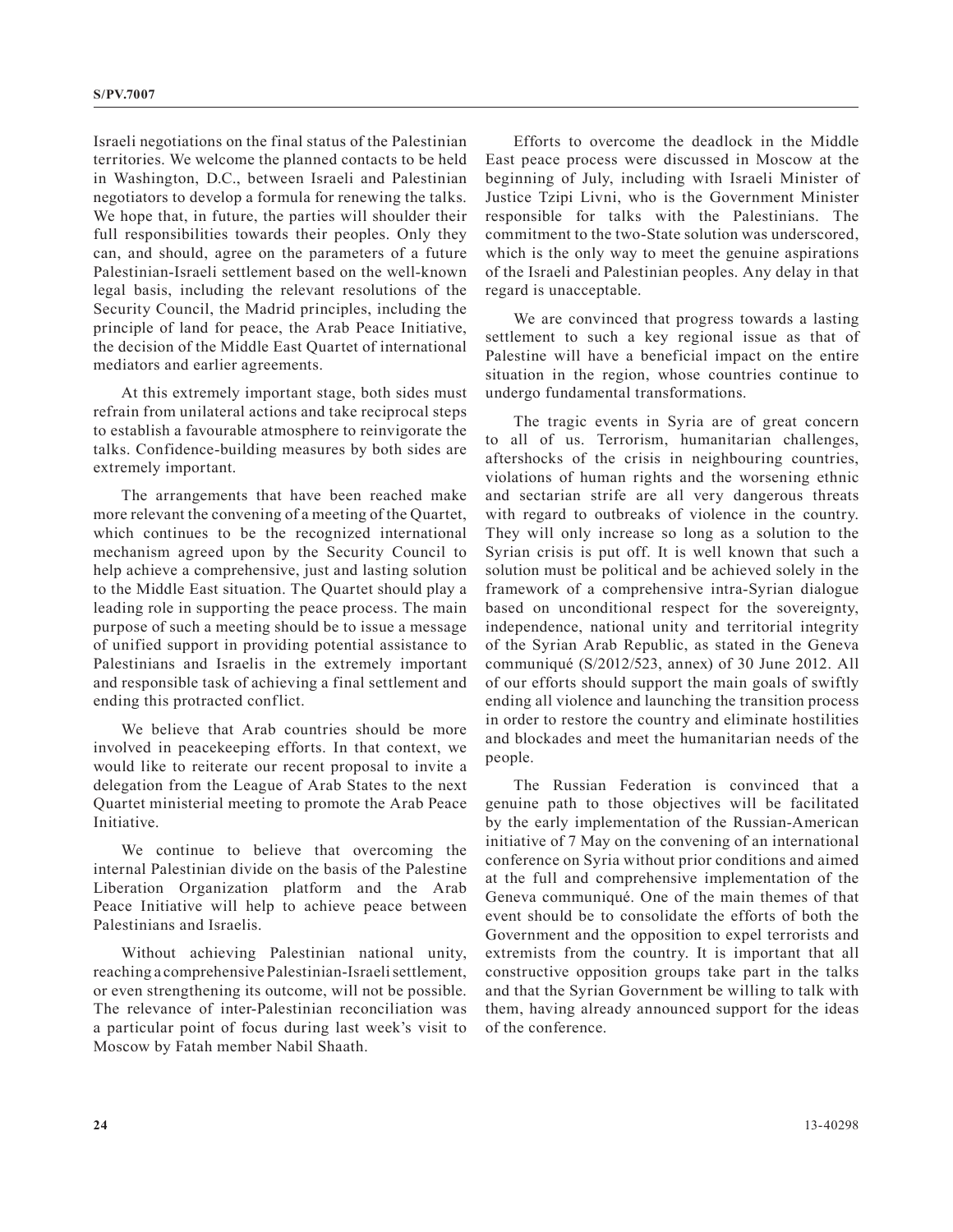It is unfortunate, however, that a significant number of opponents of the central authority, including representatives of the Syrian National Coalition, are not yet ready to participate in the conference. Nevertheless, we trust that the collective efforts of the international community to swiftly convene the second Geneva conference will continue.

Like other members of the Council, we are extremely concerned about the risk of internal destabilization in Lebanon as a result of the Syrian crisis and related to the Shiite-Sunni confrontation, as well as social imbalances in the State's ethnic and religious structures — and all that against the backdrop of the increasing flow of refugees. To safeguard the country from those dangerous scenarios, all Lebanese political forces must show full responsibility, ensure a broad national dialogue and independently find a common denominator on the parameters for a political process, including by forming a Government and holding elections.

**Mr. Araud** (France) (*spoke in French*): I thank Mr. Robert Serry, Special Coordinator for the Middle East Peace Process, the Permanent Observer of the State of Palestine, Mr. Riyad Mansour, and the Permanent Representative of Israel, Mr. Ron Proser, for their statements.

The Middle East is being rocked by two crises that urgently require a resolute response from the international community. First, on the Israeli-Palestinian peace process, my delegation has stated on numerous occasions that the two-State solution represents the only fair and lasting solution to the conflict. In 2013, the only way to ensure sustainability is to achieve it. In that context, we welcome the agreement in principle — thanks to the efforts of the American Secretary of State — to resume Israeli-Palestinian talks. We also welcome the sense of responsibility demonstrated by the authorities of both sides.

The process calls for the parties' commitment to resume direct, credible negotiations without preconditions. The alternative is easy: either 2013 will see the launch of meaningful negotiations leading to a final agreement on all of the issues, or 2013 may well see slip away this final opportunity to establish peace through a viable, sovereign, independent, contiguous Palestinian State, living in peace and security within recognized borders, side by side with the State of Israel, with Jerusalem as the capital of two States.

The process calls also for a political environment conducive to the negotiations. In particular, that requires establishing trust in order to dispel the mindset of mistrust between the parties.

In that context, we are concerned about the construction of new settlements, carried out in violation of international law, which will only complicate the launch of negotiations. That is why the European Union decided to align its laws with international law and to recall that might does not make right.

A change with respect to the Gaza Strip and lifting the blockade are also imperative to strengthen support for peace among a population that today lives under the exclusive yoke of Hamas. That must be done in respect for Israel's security. In that regard, France has firmly condemned the rocket attacks and recalls its commitment to strict observance of the truce.

As for the Palestinian Authority, we hope that it will use its new status in the United Nations constructively.

To conclude with respect to the peace process, I would like to again emphasize my country's readiness to contribute to a final settlement, in particular with its European partners, to facilitate negotiations and to participate, when the time comes, in implementing a peace agreement.

The year 2013 must also see the liberation of the Syrian people. The situation is tragic. Last week, Ms. Amos, Mr. Guterres and Mr. Šimonović again described the suffering of the Syrian people to the Council (see S/PV.7000). The statistics are horrific. The human toll since the start of the crisis is nearly 100,000 victims, a majority of whom are civilians, as well as tens of thousands of disappeared individuals. There are 1.8 million refugees, and 6.8 million people require humanitarian assistance. Attacks carried out in Al-Qusayr, Aleppo and Homs show that the regime has continued to ramp up its military attacks against its own people and pursues massive shelling in residential areas.

The regime knows no limits in its choice of weapons. It is using cluster munitions and incendiary bombs. A growing number of information sources have indicated that the regime continues to use chemical weapons, including sarin gas, which constitutes a war crime.

We call on Syria to authorize unimpeded access to the United Nations Independent International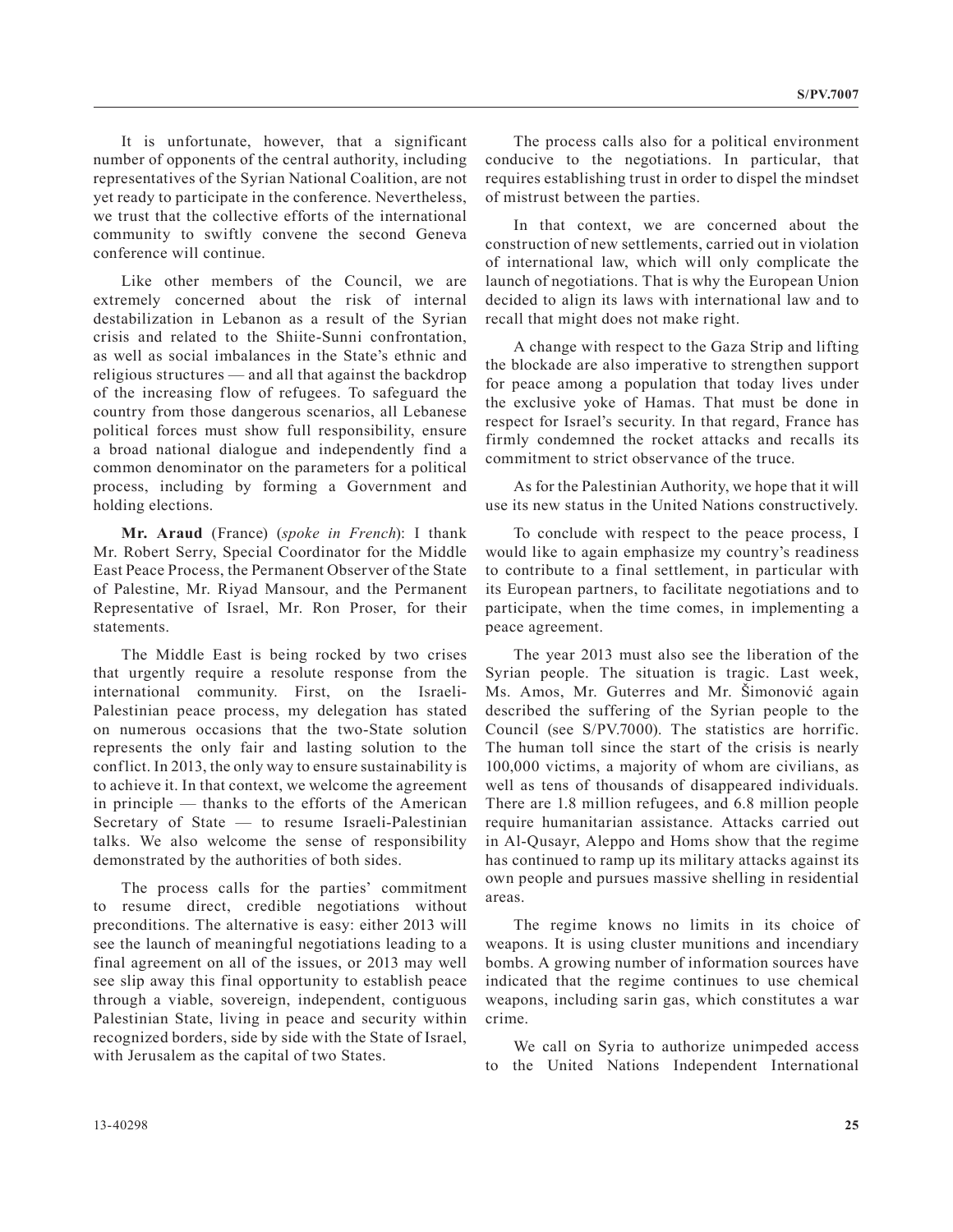Commission of Inquiry on the Syrian Arab Republic to investigate the allegations and incidents of the use of chemical weapons. We are awaiting the results of the commission's visit to Damascus this week.

It is high time for the Council to take the measures necessary to put an end to the suffering of the Syrian people, the primary and overwhelming responsibility for which lies with the Al-Assad regime. Those measures are familiar to all: first, a referral to the International Criminal Court to prosecute war crimes and crimes against humanity committed by all parties in Syria; secondly, increased humanitarian action to enable unimpeded access to all populations who need it. Ms. Amos identified in the Council a list of measures necessary to meet the needs of Syria. Based on that, the Council should send a clear, unanimous message on the application of international humanitarian law and the need for the regime to authorize humanitarian access throughout the country and to the Syrian population. Thirdly, a political transition is necessary. We support international efforts, particularly those led by Russia and the United States, for a political solution in Syria that embodies the principles of a political transition, based on the first part of the Geneva communiqué (S/2012/523, annex), namely, the transfer of the executive powers to a transitional Government.

For our part, we will continue to work on structuring the opposition. The broadening of the Syrian National Coalition and the election of a new president represent important decisions. The Coalition is also strengthening its status as the legitimate representative of the Syrian people and is pursuing its steps to restructure and to unite.

We call upon the international community to support the only approach capable of leading to a political transition. We have called for a credible interlocutor, and we have one — who is recognized by the League of Arab States and by the vast majority of the international community — working to form a Government and to effectively unite the various sectors of Syrian society.

I will make a final comment on Lebanon, which is caught in the middle of the storm. France welcomes the unanimous support expressed by the Council for Lebanon on 10 July. The presidential statement (S/PRST/2013/9), adopted on France's initiative, made clear the international community's unanimous

commitment to the sovereignty, integrity, independence and stability of Lebanon.

As the effects of the Syrian crisis are increasingly felt in Lebanon, it is important to reiterate our collective support for Lebanese State institutions, which are the guarantors of stability in the country, and first and foremost to President Sleiman and to the Lebanese Armed Forces, which today courageously uphold the dissociation policy. We must ensure that Lebanon is not drawn into the Syrian conflict.

Today we are witnessing a region on the brink of toppling because of the Syrian crisis, the burden of refugees and the radical terrorism proliferating throughout the Syrian charnel house. Doing nothing to resolve the crisis in Syria would be to abandon that strategic region for world peace and security to decades of chaos that will not remain confined to the Middle East.

**Sir Mark Lyall Grant** (United Kingdom): I would like to thank Robert Serry for his briefing this morning and the Permanent Observer of the Observer State of Palestine and the Permanent Representative of Israel for their statements.

The Government of the United Kingdom warmly welcomes United States Secretary of State Kerry's 19 July announcement that Israel and the Palestinians have reached an agreement that establishes the basis for resuming direct final status negotiations. We pay tribute to the efforts of Secretary Kerry and his team and commend the leadership shown by both Prime Minister Netanyahu and President Abbas. The United Kingdom stands ready to do all that we can over the coming months to support the parties and the United States in their efforts to achieve a lasting peace for the Israeli and Palestinian people.

The European Union set out clearly its full support for United States efforts at yesterday's Foreign Affairs Council. There was also a vital role for Arab States to build on the constructive steps taken so far to reiterate the strategic importance of the Arab Peace Initiative. Friday's announcement is, of course, only a beginning, not an end. We welcome the clear commitment of Prime Minister Netanyahu and President Abbas to a two-State solution and to working to achieve peace for the Israeli and Palestinian peoples. Now more than ever it is vital that both show bold and decisive leadership. With the new momentum, the Israeli and Palestinian people must be able to trust that progress is possible. That would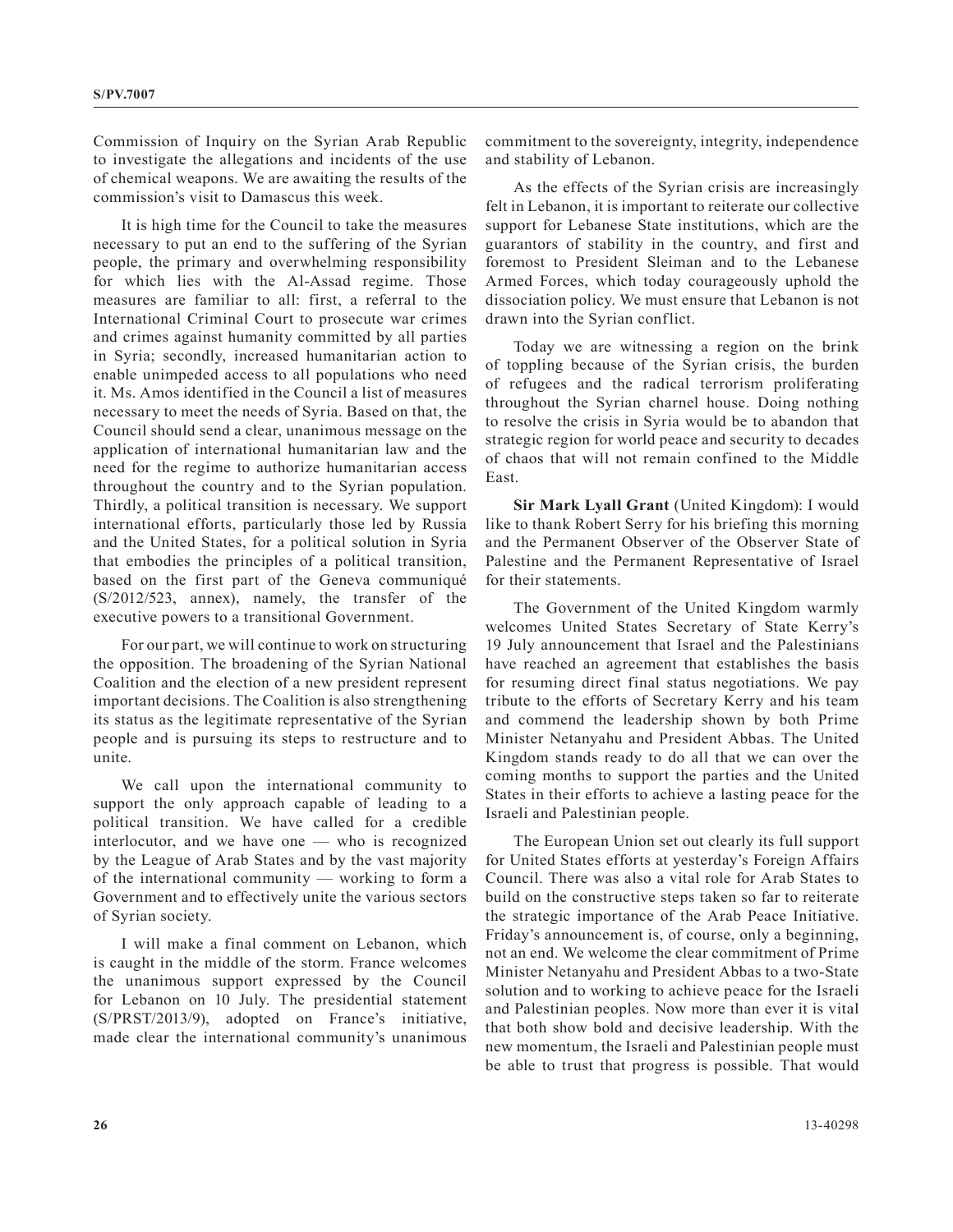be undermined by a repeat of recent events, such as further settlement announcements, the use of live fire and demonstrations by the Israeli Defense Forces, and rockets shot from Gaza into Israel. We urge all sides to exercise restraint and to look forward.

As talks resume, we should not forget Gaza. Gaza must be an integral part of any two-State solution. As our Minister for the Middle East saw last month, for ordinary Gazans the Strip remains a desperately difficult place in which to live. In the heat of summer, Gazans face very poor living conditions, including regular and sustained power cuts. It will be important for Gaza to benefit fully from any economic package that is being prepared to accompany the political track, including the easing of Israeli restrictions on movements of goods and people. The United Kingdom believes that an improved economy is not only essential for the people, including the children of Gaza, but firmly in Israel's own security interests.

Current United States efforts and the strong commitment shown by the parties themselves reflect the best chance in many years of securing peace. We must all unite to reach our shared goal of a negotiated two-State solution, where a safe and secure Israel can live in peace with an independent and viable Palestinian State.

Turning to Syria, it was with great dismay that we heard Under-Secretary-General for Humanitarian Affairs Valerie Amos's briefing before the Council last week. It is truly shocking that more than 6 million people require humanitarian assistance and that 4 million people are no longer able to meet their basic food needs. Yet the Al-Assad regime continues to prevent the United Nations from delivering aid effectively inside Syria. With the death toll now well over 100,000, the situation in Syria gets worse by the day. Since last July, an average of nearly 200 people have been killed every 24 hours. What started off as peaceful protests over two years ago has become a protracted conflict waged by a murderous regime, aided and abetted by Hizbullah and Iran. The Al-Assad regime has continued to ramp up its brutal military offensive over recent months, as witnessed today in Homs, where thousands of innocent civilians are currently trapped in their homes with limited access to food, water or electricity.

The countries of the region have already provided sanctuary to 1.7 million Syrians. More will come. We urge all neighbouring countries to keep their borders open for Syrians to escape the tragic and dangerous situation they are facing at home. In response, the United Kingdom has doubled its support for humanitarian assistance, bringing the total to over \$500 million, including support for Syrian refugees and host communities in Jordan and Lebanon. The Group of Eight (G-8) countries last month committed over \$1.5 billion, yet the United Nations \$5.2 billion Syria appeal for 2013 is only 35 per cent funded. The needs for aid in Syria will, sadly, only grow. Without help, Lebanon and Jordan risk being destabilized. Member States need to contribute more and encourage others to do more now and in the long term.

The continuing deterioration of the human rights situation is also of grave concern. The independent international commission of inquiry's latest report found that the conflict had reached new levels of brutality. War crimes, crimes against humanity and gross human rights violations continue at a frightening rate. We remain at the forefront of the international community in calling for full accountability for all those responsible for human rights violations and abuses. The Council should refer the situation in Syria to the International Criminal Court without delay.

There is a growing body of limited but persuasive information showing that the regime has used and continues to use chemical weapons, including sarin gas. The use of chemical weapons is a war crime. We call on Syria to allow the United Nations unfettered access to investigate incidents of chemical weapons use in Syria.

On 17 June, the G-8 reaffirmed support for a second conference in Geneva, leading to the creation of a transitional governing body with full executive powers. Yet the regime's offensive of recent weeks has made it even harder for this conference to take place. We continue to support the expanded Syrian National Coalition and its new President Ahmed Assi Al-Jarba. The coalition remains the most legitimate and credible representative of the Syrian people. It has made clear its commitment to a future democratic Syria in which the rights of all Syrians are respected. We must not conflate this moderate opposition with terrorist groups. We must not accept what Al-Assad wants us to believe — that the only alternative to his brutal regime is extremists and terrorists. There are millions of Syrians who want a peaceful and democratic future and legitimate forces that are fighting for their interests. We should be on their side.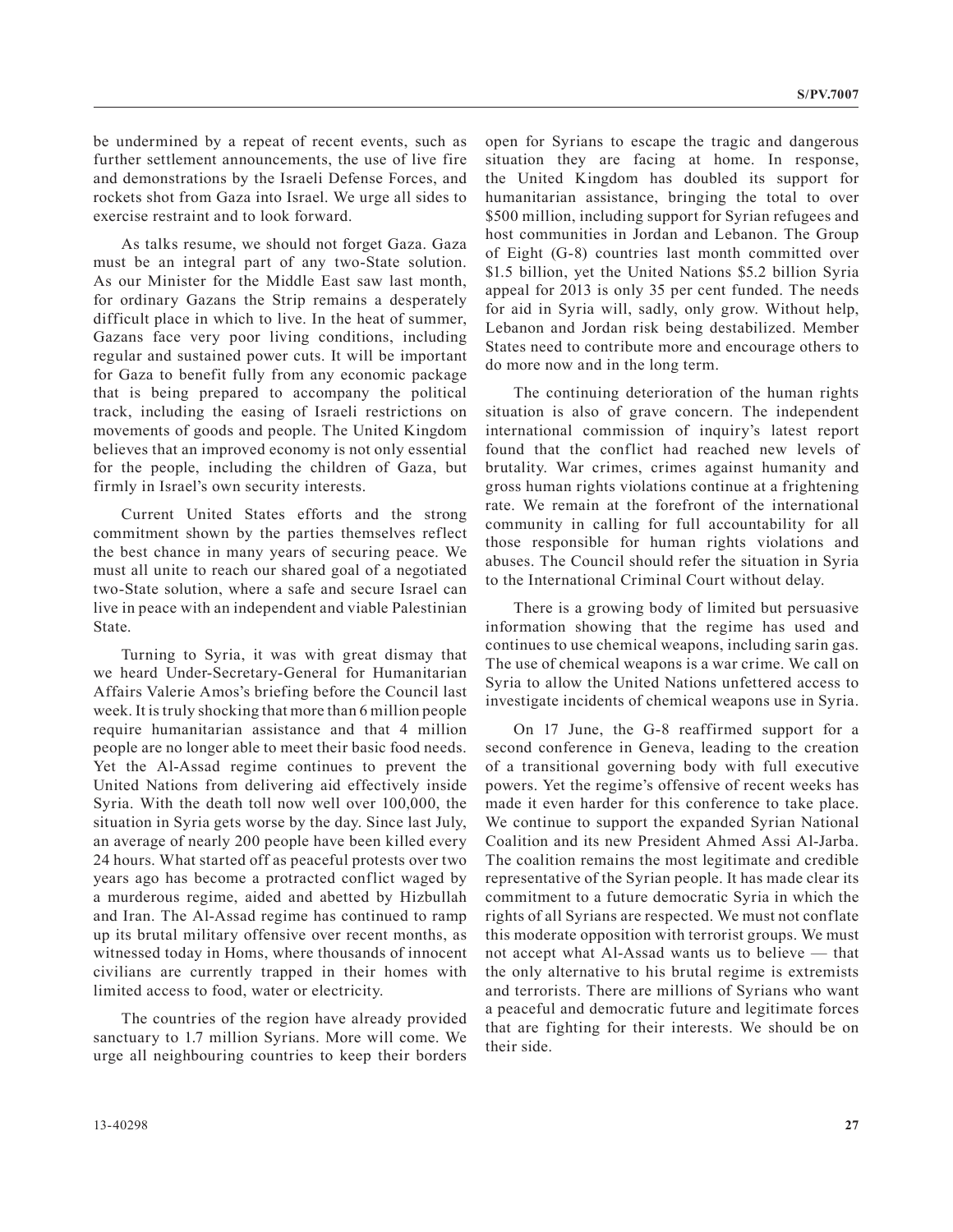Despite our differences, the Council shares some fundamental aims: to end the conflict, to stop Syria fragmenting, to let the people decide who governs them, and to prevent the growth of violent extremism. As a Council, we need to recommit to working with the parties in a meaningful way towards a viable political settlement, based on last year's Geneva communiqué (S/2012/523, annex).

**Mr. Wang Min** (China) (*spoke in Chinese*): I wish to thank Mr. Robert Serry for his briefing. We have also listened attentively to the statements made by the observer of the Observer State of Palestine and the representative of Israel.

At present, the situation in the Middle East remains complex and fragile. The Palestinian-Israeli issue is at the core of concerns in the Middle East, bearing on the overall situation in the region, to which dialogue and negotiation represent the only viable solution. Recently, thanks to the efforts of all parties, a significant opportunity exists for direct talks between Palestine and Israel. China welcomes the prospects of a resumption of peace talks and appreciates the parties' efforts in that direction. It is our hope that Palestine and Israel will overcome difficulties, move closer towards each other and try to achieve substantive progress as soon as possible.

China has consistently maintained that, through peace talks between Palestine and Israel, independent State of Palestine can be established with complete sovereignty, based on the pre-1967 borders and with East Jerusalem as its capital, whereby the two States, Palestine and Israel, living side by side in peace and security, can facilitate peace and stability in the Middle East. A step-by-step solution to the Palestinian-Israeli issue is needed. The immediate priority is to take effective measures to halt all settlement activities, stop acts of violence targeting innocent civilians, lift the Gaza blockade and properly address the issue of Palestinian detainees.

Meanwhile, the international community needs to scale up its support for Palestine in order to facilitate its economic development and job creation. That will help ease the suffering of the Palestinian people and enhance their confidence in the peace process. China supports a greater role for the United Nations, especially the Security Council, in facilitating the unanimous support of the international community for the peace process in the Middle East.

China firmly supports the Palestinian people in their just cause for the restoration of their legitimate national rights and has been actively promoting the peace process. Last May, China invited leaders of both Palestine and Israel to visit China with a focus on peace facilitation. China put forward a four-point proposal on the solution to the question of Palestine, emphasizing: the need to maintain the right direction of independent statehood for Palestine, living side by side in peace with Israel; the need to regard peace negotiations as the only viable way out for peace; the need to adhere to the principle of land for peace; and the need for the international community to provide guarantees for taking the peace process forward.

To implement that four-point proposal, the Chinese Government hosted the United Nations International Meeting in Support of the Israeli-Palestinian Peace Process last year in Beijing, whereby the efforts of the international community to facilitate the peace process gathered momentum. China stands ready to continue to work with the international community to play a constructive role for the early achievement of a comprehensive, just and lasting peace in the Middle East.

A political solution is the only way out of the Syrian conflict. China welcomes all initiatives and efforts that will help stop the violence in Syria and facilitate a political solution to the Syrian conflict. We call on the Syrian parties to implement the Geneva communiqué of the Action Group, achieve a ceasefire and halt violence without delay, actively respond to the initiative for a Geneva conference on Syria and start a political dialogue as soon as possible.

**The President**: I shall now make a statement in my capacity as the representative of the United States.

I thank Special Coordinator Serry for his briefing.

I will begin with Middle East peace before turning to Syria and Lebanon.

The United States is deeply committed to a just and lasting peace, with Israelis and Palestinians living side by side in peace and security. That is why Secretary of State Kerry has made repeated visits to the region and has focused so heavily on that effort. Last week, after his sixth trip to the region as Secretary, he was able to announce that the parties had reached an agreement that establishes a basis for resuming direct final status negotiations. He also stressed that the agreement was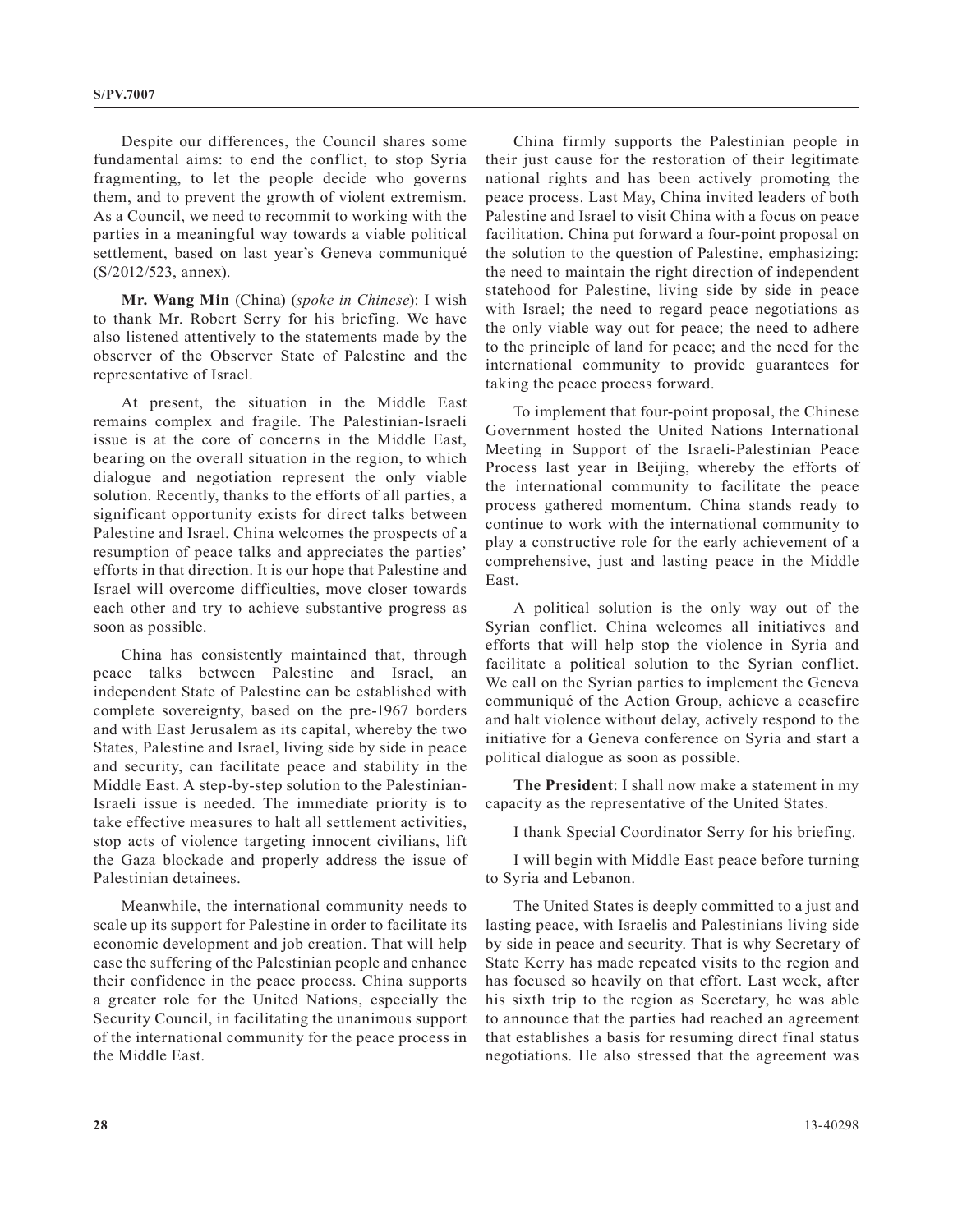in the process of being formalized and that in the meantime none of the parties would be making public comments about the negotiations, so as to improve the likelihood that the talks could indeed succeed.

As Secretary Kerry noted, everyone is aware that the process will not be easy, and no one believes that the long-standing differences between the parties can be resolved overnight or just wiped away. We know that the challenges require some very tough choices in the days ahead.

Today, however, we are hopeful, because the representatives of two proud people have decided that the difficult road ahead is worth traveling and that the daunting challenges we face are worth tackling. So they have courageously recognized that in order for Israelis and Palestinians to live together side by side in peace and security, they must begin by sitting at the table together in direct talks.

It is important to note that that diplomatic effort would not have been possible without strong international support. The Arab Peace Initiative follow-up committee, the Quartet envoys and many others played a vital role in supporting the resumptions of negotiations. The Secretary-General, European partners and others around the world also weighed in with strong statements of support. We should now continue to urge all sides to avoid taking unilateral actions, including steps at the United Nations. Our shared objective at this critical moment must be to build the trust and confidence necessary for a lasting peace.

In that regard, the United States position remains that General Assembly resolution 67/19 did not establish that Palestine is a State. The United States is committed to helping bring about a viable Palestinian State through bilateral negotiations with their Israeli counterparts. That is the only real path to genuine statehood for the Palestinian people, as repeatedly affirmed by both sides and endorsed by the international community.

In the end, those most responsible for that process are the parties themselves. We applaud the courageous leadership shown by President Abbas and Prime Minister Netanyahu in taking that step forward. As the parties work through the complicated issues they face, we should encourage them with all possible support.

Turning to Syria, the United States continues to believe that the only sustainable outcome to the conflict is through a political solution based on the Geneva Action Group for Syria communiqué (S/2012/523, annex), which clearly calls for a transitional governing body with full executive powers chosen by mutual consent. We continue to work towards that end. In that regard, we welcome the election of Syrian opposition coalition President Ahmed Assi Al-Jarba and look forward to working with him. A united opposition that represents all Syrians is essential to achieve a negotiated political solution that will provide dignity, freedom and hope to the Syrian people.

Despite professed support for negotiations, the Al-Assad regime is in fact working to thwart any possibility of a peaceful solution. In collusion with Iran- and Hizbullah-backed fighters and advisors, the Al-Assad regime has waged war against the Syrian people. Further, the United States assesses that the regime has used chemical weapons, including the nerve agent sarin, on a small scale against the opposition multiple times in the last year, in violation of international norms.

We again call upon the Al-Assad regime to grant the United Nations team, led by Mr. Sellström, free and unfettered access to investigate any and all credible allegations of the possible use of chemical weapons in Syria. We urge all members of the Council to use their influence with the regime to reinforce that point and take other appropriate steps to support the investigation initiated by Secretary-General Ban.

We also remain deeply concerned by the regime's ongoing campaign against the besieged city of Homs, aided by Hizbullah and Iranian-backed paramilitaries. Residents of the old city of Homs have received little humanitarian aid for the past year, a result of heavy fighting and the Syrian Government's refusal to support the delivery of such aid. We reiterate that there is no justification for the Al-Assad regime to prevent humanitarian access to Homs, and we call on it to allow humanitarian organizations safe access to evacuate the wounded and provide medical treatment. We also reaffirm that those responsible for violations of international humanitarian and human rights law must be held accountable.

The impact of the Syrian conflict has created immense challenges for Syria's neighbours. We strongly commend Lebanon, Turkey and Jordan for their steadfast support of Syrian refugees, and we urge all neighbouring countries to keep their borders open to vulnerable people fleeing for their lives. Refugees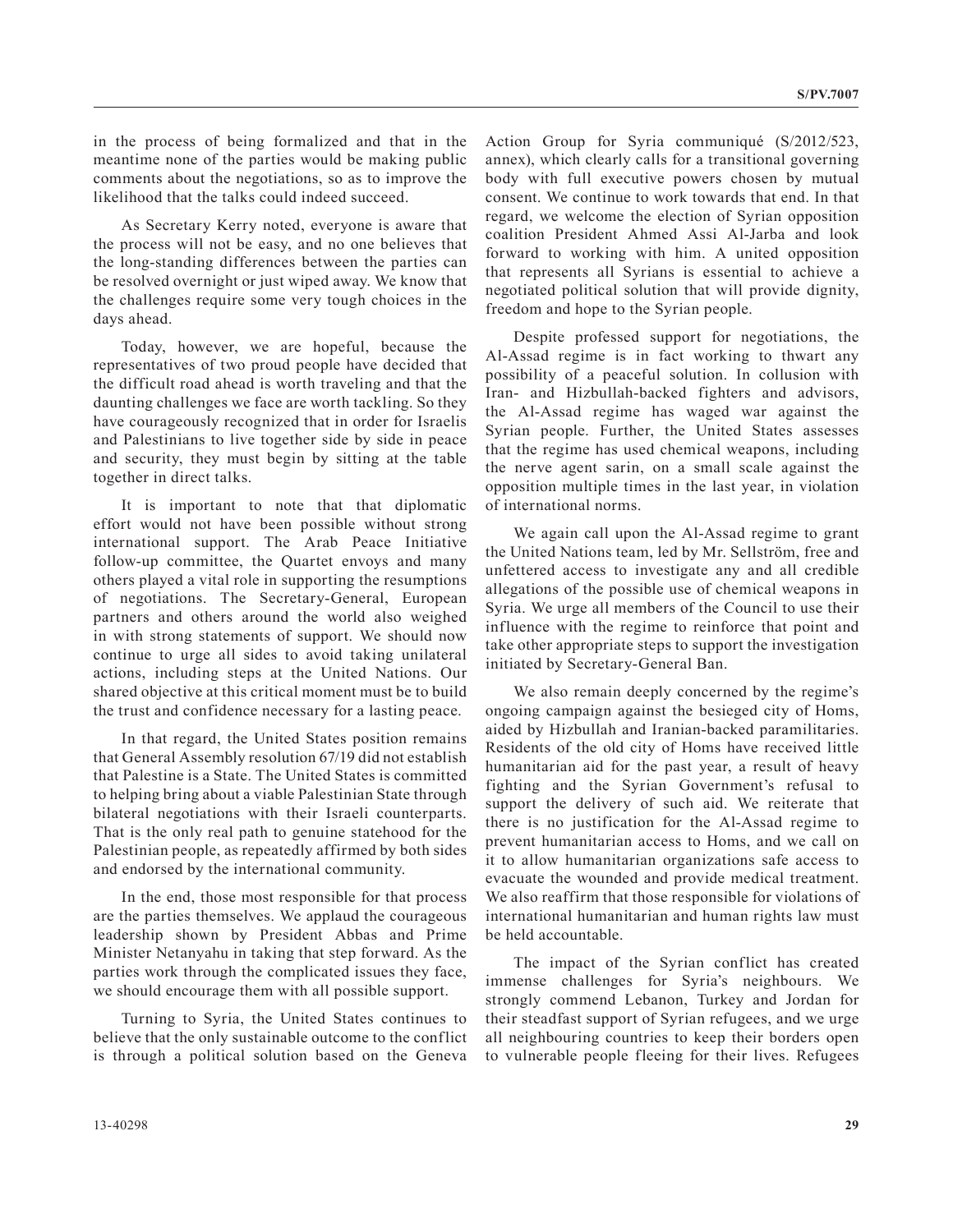and host countries alike need our urgent and sustained financial support.

Finally, we remain gravely concerned by the violent clashes and bombings in Lebanon, including in Sidon, Tripoli and Beirut. We condemn in the strongest terms the attacks by militants against the Lebanese armed forces that have killed soldiers and civilians. The United States again reiterates our full support for Lebanon's policy of dissociation from the Syrian crisis and its commitment to supporting a stable, sovereign and independent Lebanon. We call on all the parties in Lebanon to abide by the dissociation policy and to act with restraint to ensure Lebanon's stability and security.

We welcome the important step the European Union (EU) took yesterday in agreeing to designate the military wing of Hizbullah as a terrorist organization. With that action, the EU is sending a strong message to Hizbullah that it cannot operate with impunity and that there are consequences for its actions, including last year's deadly attack in Burgas, Bulgaria, which the Security Council rightfully condemned, and for plotting a similar attack in Cyprus. We call on other Governments to follow the EU's lead and take steps to begin reining in Hizbullah's terrorist and criminal activities.

I now resume my functions as President of the Council.

I wish to remind all speakers to limit their statements to no more than four minutes in order to enable the Council to carry out its work expeditiously. Delegations with lengthy statements are kindly requested to circulate their texts in writing and deliver a condensed version when speaking in the Chamber.

I wish to inform all concerned that, as we have a very large number of speakers, we will be carrying on today's open debate right through the lunch hour.

I now give the floor to the representative of Lebanon.

**Mr. Salam** (Lebanon): Allow me to begin by thanking you, Madam President, for organizing today's timely meeting and to express my delegation's deep appreciation to Mr. Robert Serry for his comprehensive briefing.

We meet today a few days after the adoption of a presidential statement, on 10 July in which all members around this table expressed

"deep concern at all violations of Lebanon's sovereignty and call[ed] on all parties to fully respect Lebanon's sovereignty, territorial integrity, unity and political independence within its internationally recognized borders, in accordance with the relevant Security Council resolutions". (*S/PRST/2013/9*)

While my delegation expresses its appreciation for the Security Council's reiterated calls for full respect of Lebanon's sovereignty, I stand before it today to remind the Council that the basic foundations of resolution 1701 (2006) and of that presidential statement are challenged on a daily basis by Israeli fighter jets. That is highlighted by the Secretary-General in paragraph 9 of his latest report (S/2013/381) on the implementation of resolution 1701 (2006), where he stated that, "[d]uring the period from 3 to 5 May alone, [the United Nations Interim Force in Lebanon (UNIFIL)] counted 49 Israeli fighter jets violating Lebanese airspace". UNIFIL and my Government protested those violations — my Government did so in the strongest terms — and called for their immediate cessation.

Need I also remind the Council that Israel persists in violating the territorial integrity of my country by occupying the Shaba'a farms and Kfar Shuba Hills? Need I also remind the Council that Israel delays in even responding to the plan proposed by UNIFIL for ending Israel's occupation of the northern part of Ghajar? It is indeed high time that Israel withdraw from the remaining occupied Lebanese territories.

Moreover, it is my privilege once again to recognize the determination of the troop-contributing countries and the men and women of UNIFIL and commend them for their tireless efforts in helping to maintain stability and security in southern Lebanon. Their determination matches Lebanon's commitment to the full implementation of resolution 1701 (2006).

On the situation in Syria, let me thank you, Madam President, for the concerns expressed in the Council's presidential statement regarding the "marked increase of cross-border fire from the Syrian Arab Republic into Lebanon" (*S/PRST/2013/9*), which violates my country's sovereignty and threatens to destabilize it.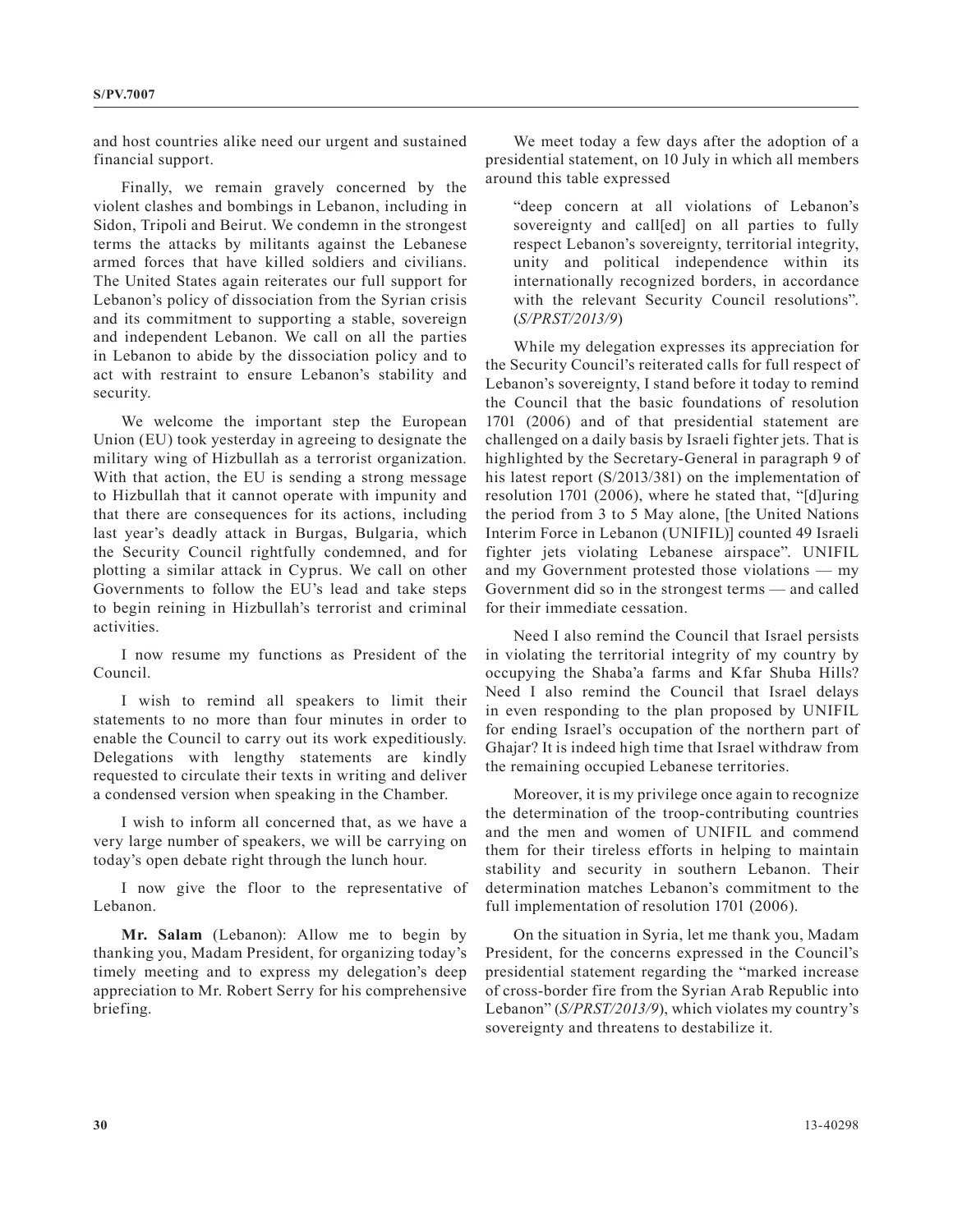It is a well-known fact that since the beginning of the crisis in Syria, my country has adopted a policy of dissociation aimed at safeguarding Lebanon's internal unity and stability from regional conflicts, which is a policy that has been reaffirmed in the Baabda Declaration, adopted by the national dialogue committee on 11 June 2012. However, dissociation from the Syrian conflict could not and did not mean dissociating Lebanon from its responsibilities towards our Syrian brothers and its obligation under international law and international humanitarian law. As I told the Council last week, Lebanon will not close its borders, will not turn back refugees and will continue to provide assistance to them within available means (see S/PV.7000). Yet, let me stress once again that Lebanon will not be able, within its scarce and diminishing resources, to cope with the increasing influx of Syrian refugees by itself, hence our repeated appeal for the international community to share the burden and intensify direct support to Lebanon politically and financially.

Turning now to the main subject of today's meeting, I would like to commend the efforts of the Secretary of State of the United States, Mr. John Kerry, for the resumption of the Palestinian-Israeli negotiations in the hope that they will lead to a just and lasting peace that, in our view, can only be based on the principles and rules of international law, the relevant decisions of the United Nations, the Madrid terms of reference and the Arab Peace Initiative.

Still, let us state it loud and clear: the main danger facing such negotiations is the continuation of provocative Israeli actions capable of undermining them. To protect the negotiations, those actions ought to be completely stopped. Obviously, there is no better example of such actions than the unabated construction in the past months of Israeli settlements at an unprecedented rate, let alone the approval of new settlement units, the latest being 1,169 units in June and approximately 900 so far this month. How, too, can we not mention the ongoing acts of land confiscation, attacks on property and settler violence?

As to the prospects for the success of the negotiations, the issue was eloquently framed in an editorial in the leading Israeli paper, Ha'aretz, on 21 July:

"... the main responsibility for moving the talks ahead rests on Israel. Only Israel can put an end to the occupation, which is the key to everything else."

Finally, reference has been made in today's meeting to the addition by the European Union (EU) of what it labeled "the military wing of Hizbullah" to its terrorist list. As expressed yesterday by President Michel Sleiman, my country hopes that the EU

"will re-examine its position on the basis of avoiding hasty decisions, of safeguarding the stability of Lebanon and of confirming the fundamental options under discussion in the national dialogue committee, mainly dealing with the terms of the Baabda Declaration and the presidential plan for a national defence strategy".

In that regard, it is also clearly fitting to remind the Security Council that, on 19 July, the EU also issued a landmark directive barring cooperation with, and financial support to, Israeli entities and projects beyond the 1967 line in the occupied territories of the West Bank, East Jerusalem and the Golan Heights. It might be a small step, as many have said, in view of the guideline nature of the EU instrument, but it is indeed an important step in the right direction. We strongly welcome that development to ask whether or not it is high time for the Council to also send a similar message, indicating that continued occupation in violation of international law can no longer benefit from impunity.

**The President**: I now give the floor to the representative of Saudi Arabia.

**Mr. Alyas** (Saudi Arabia) (*spoke in Arabic*): At the outset, Madam President, I would like to extend my sincere congratulations on your country's assumption of the Security Council presidency for this month and for convening this open debate on the situation in the Middle East.

I would like also to express my country's support for the statements made, or to be made, by the speakers on behalf of the League of Arab States, the Organization of Islamic Cooperation and the Non-Aligned Movement. I would also like to thank Mr. Robert Serry for his comprehensive briefing on the topic.

Israel continues to violate international law and the rights of the Palestinian people through acts that include, inter alia, displacement, expulsion, arbitrary detention and ill-treatment of prisoners. It also continues its settlement policy in a quest to change the situation on the ground. That includes, but is not limited to, the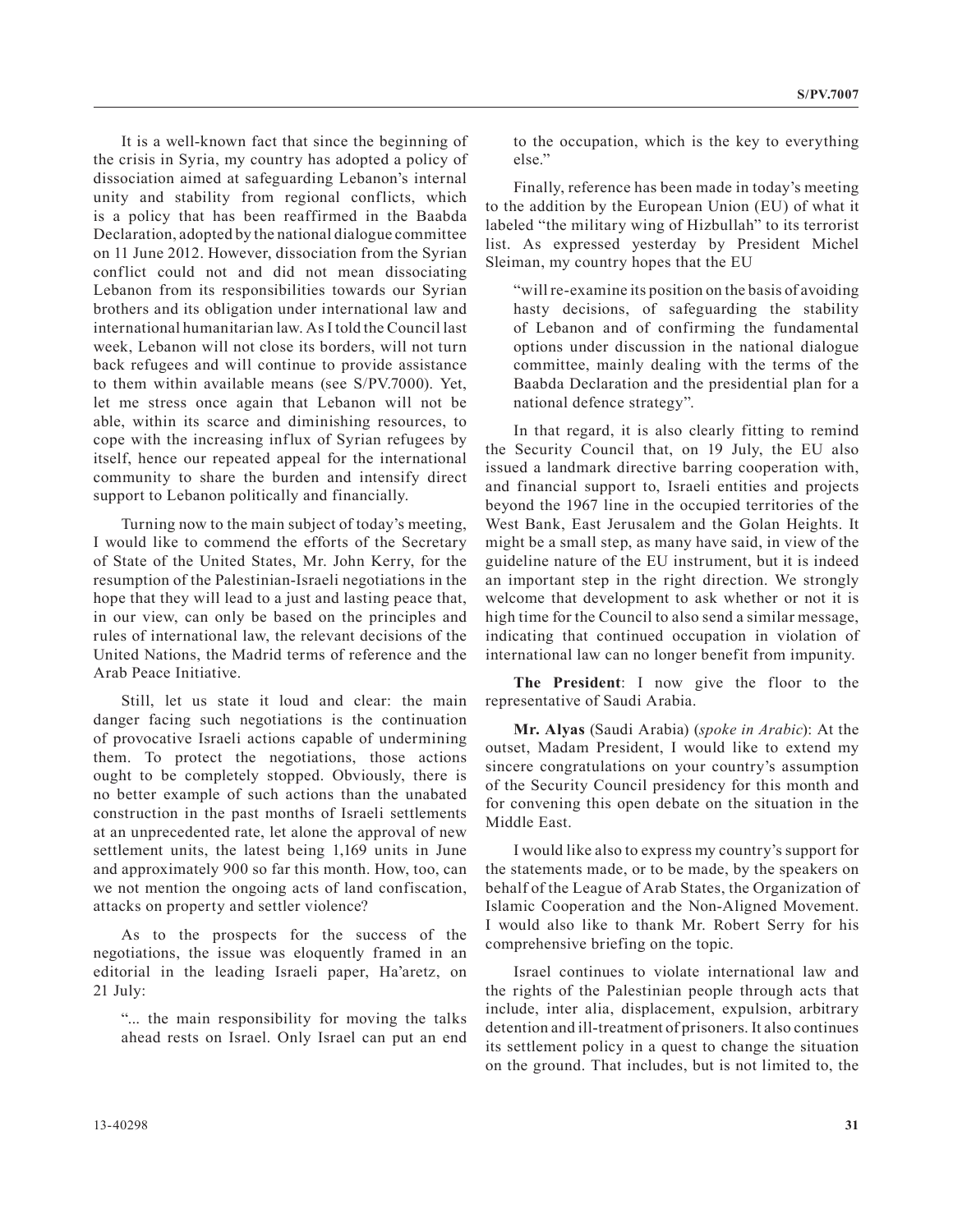confiscation and destruction of Palestinian homes, the expansion of settlements, arrests, the use of excessive violence against demonstrators and the continued blockade on the Gaza Strip. In addition to all of that, the latest evidence of Israel's arrogance and its defiance of the will of the international community came last week, when it declared its intention to approve the construction of a thousand new housing units in a number of settlements.

Not only does Israel continue to ignore international efforts to revive the peace process, but Israeli officials make statements that threaten the success of the peace process and the two-State solution. That merits broad international condemnation. On the other hand, we have closely monitored the statements and reports on the possible resumption of the peace process between the Palestinians and Israel. Consequently, my delegation stresses the importance of not relying on hopes without the international community continuing to pressure Israel in order to make it understand that there is no choice but peace and that this issue is not limited to routine reviews in the Security Council's deliberations.

Meanwhile, my delegation commends the latest decisions of the European Union (EU) that emphasize the illegitimacy of settlements built on the territories of the West Bank and Jerusalem, and the inclusion of a clause in any future agreements between the EU and Israel emphasizing that those settlements are not under Israel's authority. Moreover, we commend the decisions of the EU not to cooperate with Government agencies, especially the ones in Israeli settlements in East Jerusalem and the West Bank. We call on the countries of the world to follow suit and take similar steps to condemn the criminal Israeli actions against Palestinian citizens.

The situation in Syria is deteriorating day by day. To date, more that 100,000 people have been killed, including more than 6,500 children under the age of 10. All of that occurs as the international community remains silent and refrains from forcing the Syrian regime to respond to the legitimate aspirations of the Syrian people. The Syrian humanitarian crisis is a source of shame for the conscience of the international community, which stands paralysed on this issue. As a result, the Syrian refugee crisis has attained historic proportions, becoming the worst crisis since the genocide in Rwanda, according to testimony in the United Nations.

Through the resolutions of the General Assembly, especially resolution 67/262 of 15 May 2013, the majority of States Members of the United Nations has condemned the Syrian regime, which has massacred tens of thousands of Syrian people. Moreover, the Human Rights Council last June condemned the Syrian regime for its violations of the human rights of the Syrian people. My delegation therefore stresses the importance of implementing these decisions through international measures to support the Syrian people and stop the genocidal massacre being committed by the Syrian regime, as well to prevent a spillover of the crisis in the region, which would have serious consequences with the intervention by third parties, such as the flagrant interference of Hizbullah in Al-Qusayr.

Any delay by the international community in taking action means more suffering for the helpless Syrian people. History too will hold the Council accountable for any such delay.

**The President**: I now give the floor to the representative of Brazil.

**Mr. Machado** (Brazil): The past few weeks have once again witnessed important events in the Middle East and in North Africa. Brazil warmly welcomes the announcement by United States Secretary of State John Kerry on July 19 that an agreement has been reached regarding the basis for resuming direct final status negotiations between Palestinians and Israelis. That is an encouraging development, one that has the potential for reversing the deadlock and paralysis that have characterized the peace process in recent years. We hope this renewed effort will lead to the full and overdue realization of the two-State solution. It is an opportunity that must not be missed.

The Security Council must provide active and sustained support to the resumption of the peace process and work towards its satisfactory completion. The current situation, with the Council sidelined and sterile efforts to promote peace remaining in the hands of small groups such as the Quartet, should be called into question. Brazil herewith renews its firm and continued commitment to peace between Israel and Palestine and remains ready to support a genuine agenda for peace.

As the parties prepare to re-engage in direct negotiations, we must continue to help meet the humanitarian needs of the Palestinians, which continue to be quite substantial. The Brazilian Government has just concluded an agreement with the World Food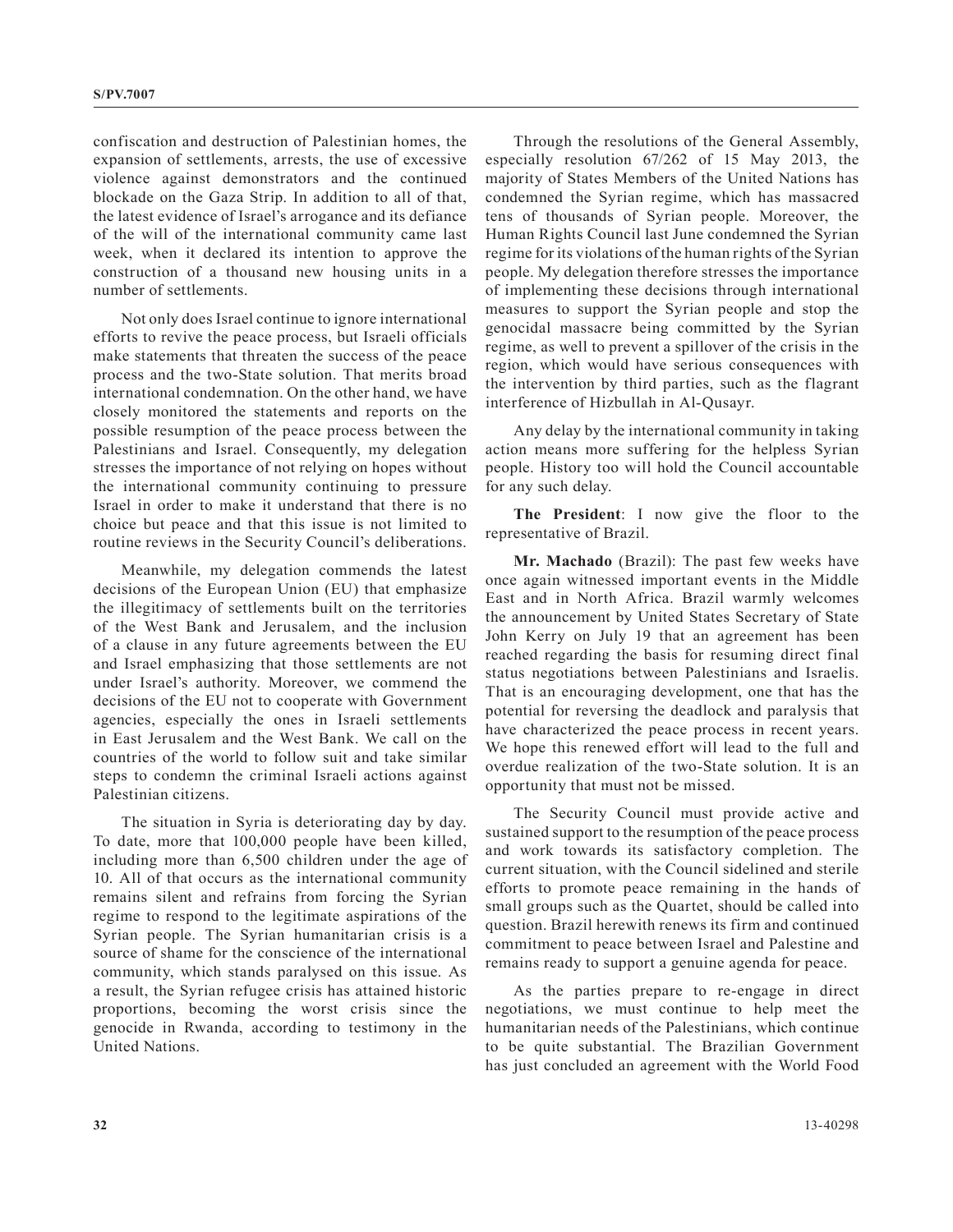Programme and the United Nations Relief and Works Agency for Palestine Refugees in the Near East for the donation of 11,500 tons of rice.

As we continue to grapple with the challenges of achieving peace between the Israelis and Palestinians, let us not forget the role played by civil society in the region, and allow those voices that have been clamouring for peace to be heard.

Brazil remains deeply concerned with the situation in Syria, where a human tragedy is unfolding with spillover effects in the entire region. We reiterate our unequivocal condemnation of all forms of violence, by whomsoever committed. We renew our call for an immediate ceasefire, an end to all violations of international human rights and humanitarian law, and safe, immediate and unimpeded humanitarian access to those in need.

We remain strong supporters of the initiative to convene another Geneva conference as soon as possible in order to promote an inclusive, Syrian-led political process leading to a transition that meets the legitimate aspirations of the Syrian people. We renew our support for the work of the Joint Special Representative in that endeavour and encourage him to brief the General Assembly on his initiatives.

Comprehensive negotiations are the only viable option at hand. Brazil reiterates its repudiation of actions that further militarize the conflict in Syria. We call on all members of the international community, including members of the Security Council, to heed the recommendation of the Independent International Commission of Inquiry and cease arms transfers to all actors involved in the conflict. The argument that providing weapons to the parties will help reach a military balance and somehow contribute to the success of the planned Geneva conference is seriously flawed. It will only promote an arms race, which in turn will further reduce the chances of a political understanding.

A diplomatic surge, not an arms surge, is the path to a political settlement which this Council should promote. Furthermore, it is clear that more weapons can sadly lead to more human rights violations. In the light of the conclusions of the Commission of Inquiry that all parties have gravely violated human rights, the protection of civilians requires fewer, not more, arms in the hands of the parties.

In view of the grave deterioration of the humanitarian situation in Syria, we commend neighbouring countries for the humanitarian assistance provided to Syrian refugees. We recognize that the burden placed on the shoulders of those exercising active and laudable solidarity with the Syrians has been extremely heavy. Brazil has been contributing financially through the Office of the United Nations High Commissioner for Refugees to mitigate the plight of the refugees and internally displaced people.

Brazil has been following with great concern the grave situation in Egypt. We urge all actors to seek solutions to the challenges facing the country with full respect for the institutions. We further call for dialogue and reconciliation, so that the legitimate aspirations of the Egyptian people to freedom, democracy and prosperity can be achieved without violence and fully within the democratic order.

Let me conclude with a brief comment on Lebanon. It is particularly worrisome that the violence is becoming more and more sectarian, creating further challenges in a country as diverse as Lebanon.

More than ever, the international community must strongly and effectively support President Michel Sleiman and the Lebanese Government's commitment to the dissociation policy. Peace and stability in Lebanon should be firmly upheld by the international community, with the resolute involvement of the Council, as exemplified by its presidential statement of 10 July (S/PRST/2013/9), which we support. We call on all parties in Syria to fully respect the sovereignty, political independence and territorial unity of Lebanon. It is in their own interest not to further destabilize the country. We also call on all Lebanese actors to avoid further escalation and to embark on the path of political understanding.

**The President**: I now give the floor to the Permanent Observer of the Holy See to the United Nations.

**Archbishop Chullikatt** (Holy See): Mr. President, allow me to congratulate you on your assumption of the presidency of the Security Council and to thank you for having convened this meeting.

The Holy See has repeatedly voiced its urgent concern for the peace and welfare of all the peoples in the Middle East, regardless of their ethnicity or religion. Pope Francis, in his first Easter message, on 31 March this year, appealed for: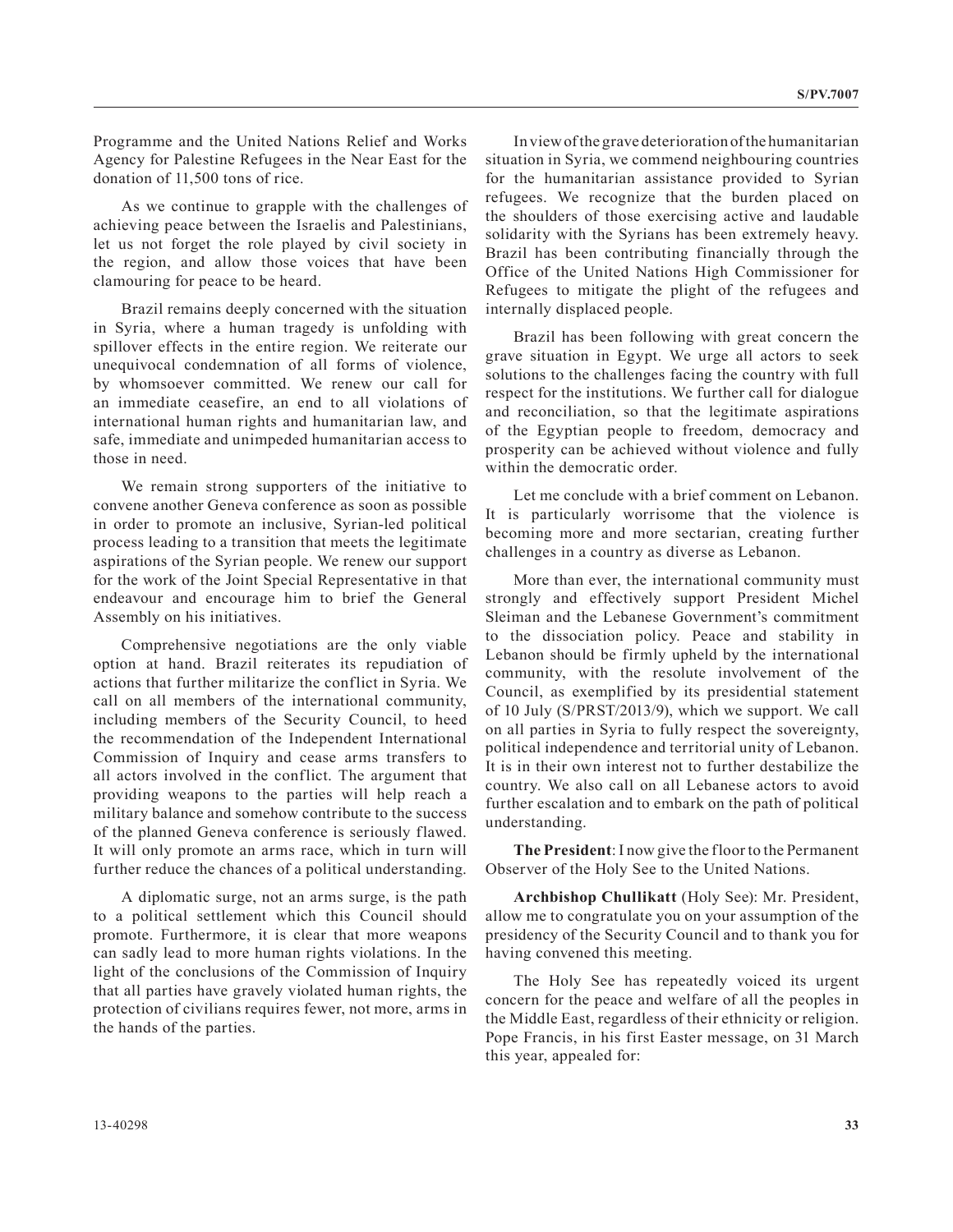"Peace for the Middle East, and particularly between Israelis and Palestinians, who struggle to find the road of agreement, that they may willingly and courageously resume negotiations to end a conflict that has lasted all too long. Peace … above all for dear Syria, for its people torn by conflict and for the many refugees who await help and comfort. How much blood has been shed! And how much suffering must there still be before a political solution to the crisis is found?"

Given the extreme seriousness of what has been unfolding in Syria, especially during these past few months, my delegation wishes to focus its remarks today on the unbearable suffering of its people.

The whole world has been shocked by the everincreasing statistics describing the dire humanitarian situation in Syria. The tragedy of such an intolerable situation demands from us immediate measures to assist the some 1.8 million refugees who now seek peace, security and safety in Lebanon, Jordan, Iraq, Turkey and Egypt.

Further, there are over 4 million internally displaced persons, constituting nearly 18 per cent of the population, and 6.8 million victims of this conflict, half of whom are children, require urgent humanitarian assistance. More than 4 million people have lost their homes. Moreover, the challenges faced by neighbouring countries in assisting and protecting refugees appear to contribute to the further political destabilization of the region.

On the political front, this destructive conflict is only being exacerbated by outside influences and extremist groups, which see it as an opportunity for political or ideological gains rather than as an appalling disaster that is engulfing Syria. Today, while recognizing that the conflict has negative repercussions for everyone, my delegation would like to bring to the international community's attention the devastating impact that the conflict is having on Syria's Christian population, a population which in its various traditions has been present in the country for 2,000 years.

These days, the Christian community faces numerous challenges to its very survival in the region. Christians face, on the one hand, ideological extremist groups that seek to eradicate them from the region, and, on the other, continued insecurity for their families and homes as they are left to fend for themselves. The murder of the Catholic priest François Murad is just one

of the many heinous acts in a long series of kidnappings of Christians, including bishops and priests, and of gruesome killings of innocent civilians. Christians have also witnessed the destruction of more than 60 of their churches and affiliated institutions. Here I would like to thank the representative of Togo for having kindly remembered the murder of Father Murad.

In many cases, they have had to seek ways and means, in the midst of dangerous and life-threatening circumstances, to safeguard their treasured sacred objects and priceless manuscripts and artifacts bearing witness to their bi-millennial tradition and culture, which constitutes a veritable world heritage of outstanding universal value for the whole of humanity.

These pertinent remarks are not indicative of any lack of concern on the part of the Holy See for the suffering that afflicts each and every Syrian citizen, regardless of religion or ethnicity. Rather, they are a fitting expression of the solicitude of the Holy See for the whole Christian family and of what should be the serious apprehension of the entire world about the overlooked fate of so many thousands of victims, including Christians as well as other ethnic and religious minorities, who find themselves ruthlessly targeted in that conflict through no fault of their own, and who now, caught in the crossfire, are struggling for their very survival. My delegation is convinced that there can be no social progress and no justice if religious and ethnic minorities are not accorded their rightful place as full members of society.

The persistent refusal on the part of both sides to the conflict to engage in a meaningful political dialogue aimed at building a reconciled Syria augurs only more deaths, fear, hatred and destruction. As has been stated many times in this Chamber and in other international forums, there can be no military solution to the Syrian conflict. Regardless of this, the parties to the conflict manifest the determination, with total impunity, to shed yet more blood, to supply yet more weapons and to destroy more lives before they can be brought to the negotiating table.

War can never more be considered a means of resolving conflicts. Yet war, when it occurs, can be won only through peace; yes, peace won through negotiations, dialogue and reconciliation. It is my delegation's hope, therefore, that the international community can find the courage to reconcile its differences and show the political determination necessary to pave the path to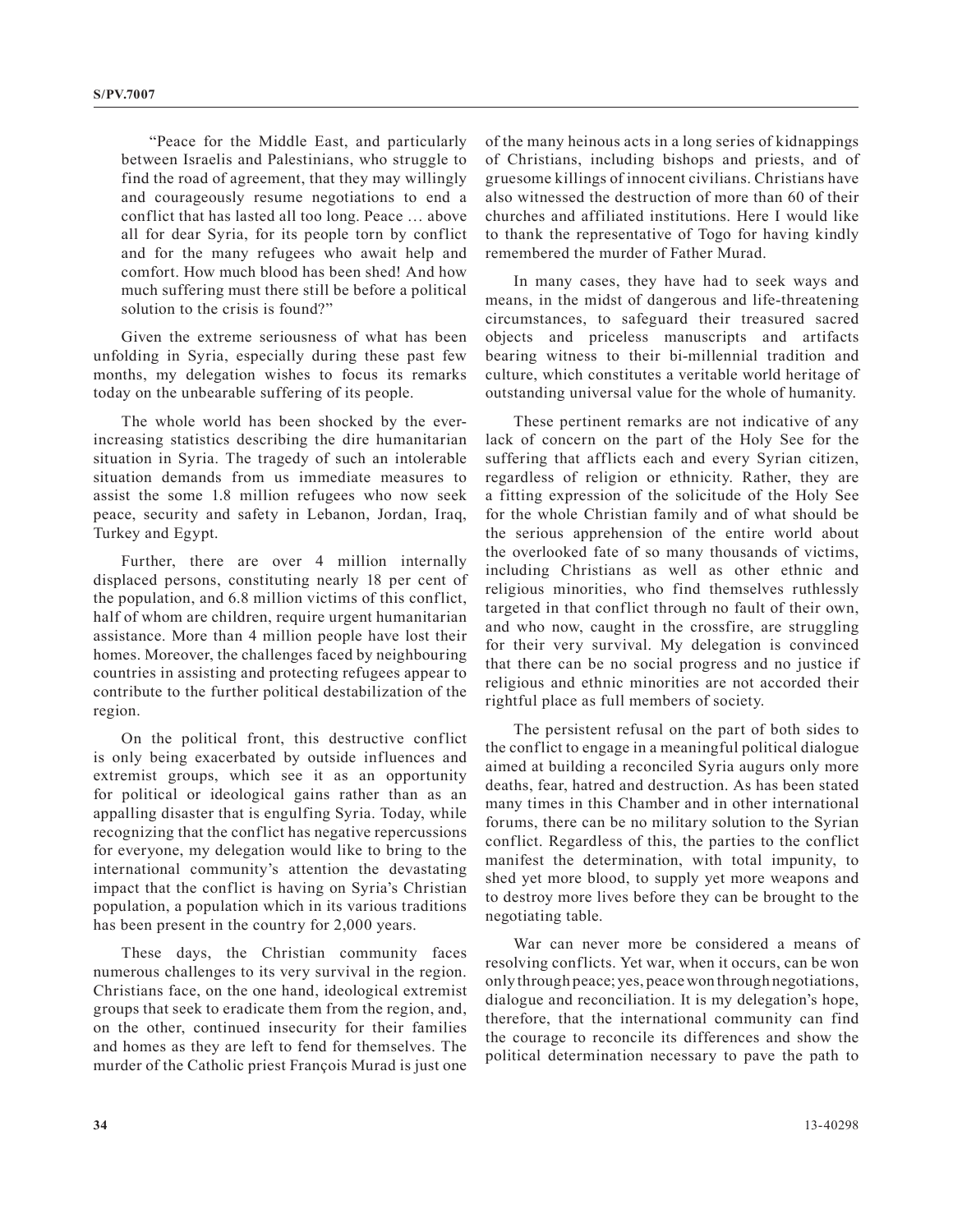the much-awaited "Geneva II" conference, so as to help all parties to the conflict rediscover the indispensable path of dialogue with a view to reaching a concerted and negotiated solution.

My delegation commends every effort to that end and calls upon all responsible parties to desist from hindering the long-overdue negotiated settlement of this conflict. Peace in Syria makes us all winners, whereas enduring conflict surely guarantees only losers.

**The President**: I now give the floor to the observer of the delegation of the European Union to the United Nations.

**Mr. Storaci**: I have the honour of speaking on behalf of the European Union (EU). The former Yugoslav Republic of Macedonia, Montenegro, Serbia, Bosnia and Herzegovina, Albania, Ukraine and Georgia align themselves with this statement.

The European Union warmly welcomes the announcement by United States Secretary of State John Kerry on 19 July that an agreement had been reached establishing a basis for resuming direct final status negotiations between the Palestinians and the Israelis. This is a crucial step towards achieving a lasting resolution to the conflict. The European Union commends Secretary Kerry's dedication and the personal commitment demonstrated by Prime Minister Netanyahu and President Abbas.

The European Union also praises the significant efforts made by the League of Arab States to confirm the strategic importance of the Arab Peace Initiative for all parties.

Given the challenging negotiations ahead and the difficult decisions to be taken, the continued bold leadership of President Abbas and Prime Minister Netanyahu and their sustained willingness to engage in good faith will be crucial to success. Once negotiations resume, they should lead to tangible and timely progress. The European Union urges all parties to refrain from actions that could undermine the negotiation process and the prospects for peace.

The European Union recalls its previous Council conclusions laying down its vision for the two-State solution, resulting in an agreement on all final status issues, ending all claims, and fulfilling the legitimate aspiration of both parties, with the State of Israel and an independent, democratic, contiguous, sovereign and viable State of Palestine living side by side in peace and

security and mutual recognition, both States enjoying normal relations with all the countries of the region. It also recalls previous conclusions and will continue to address all issues that put the viability of the two-State solution at risk.

The European Union will remain fully engaged with both parties and will also continue to contribute, together with other regional and international partners, including within the Quartet, to a negotiated solution on all final status issues, including Jerusalem, borders, security, water and refugees. The European Union will give active and concrete support to help ensure negotiations between the parties are successful, including through support to any international arrangements aimed at underpinning a peace agreement. If an agreement to finally end this conflict were reached, the door would open to deepened and enhanced cooperation between the European Union and all the countries of the region, contributing to the prospects for a new era of peace, security and prosperity.

I will continue with a shortened statement. I would ask participants to refer to the distributed text for the whole statement.

With regard to the situation in Syria, the EU is appalled by the disastrous humanitarian situation and the continuing military crackdown of the regime, in particular the relentless shelling of Homs, as well as the denial of humanitarian access for the United Nations and other humanitarian actors, which we deplore. We are also alarmed by reports of the increasing brutality of certain armed opposition groups. The European Union demands that all parties ensure immediate, regular, safe, unfettered and unimpeded access for aid organizations to those in need in all areas of Syria, and through all possible routes and channels, including across borders and across conflict lines. In that regard, the EU strongly supports the appeal made by Under-Secretary-General for Humanitarian Affairs Valerie Amos on the Council on 16 July, and in that connection calls on the Security Council to fully shoulder its responsibilities.

The EU welcomes and strongly supports the joint initiative of the United States and Russia to bring about a political settlement in Syria by convening a Geneva conference. The EU welcomes the Syrian National Coalition's enlargement, which will allow for an effective, representative and cohesive participation of the opposition at this conference.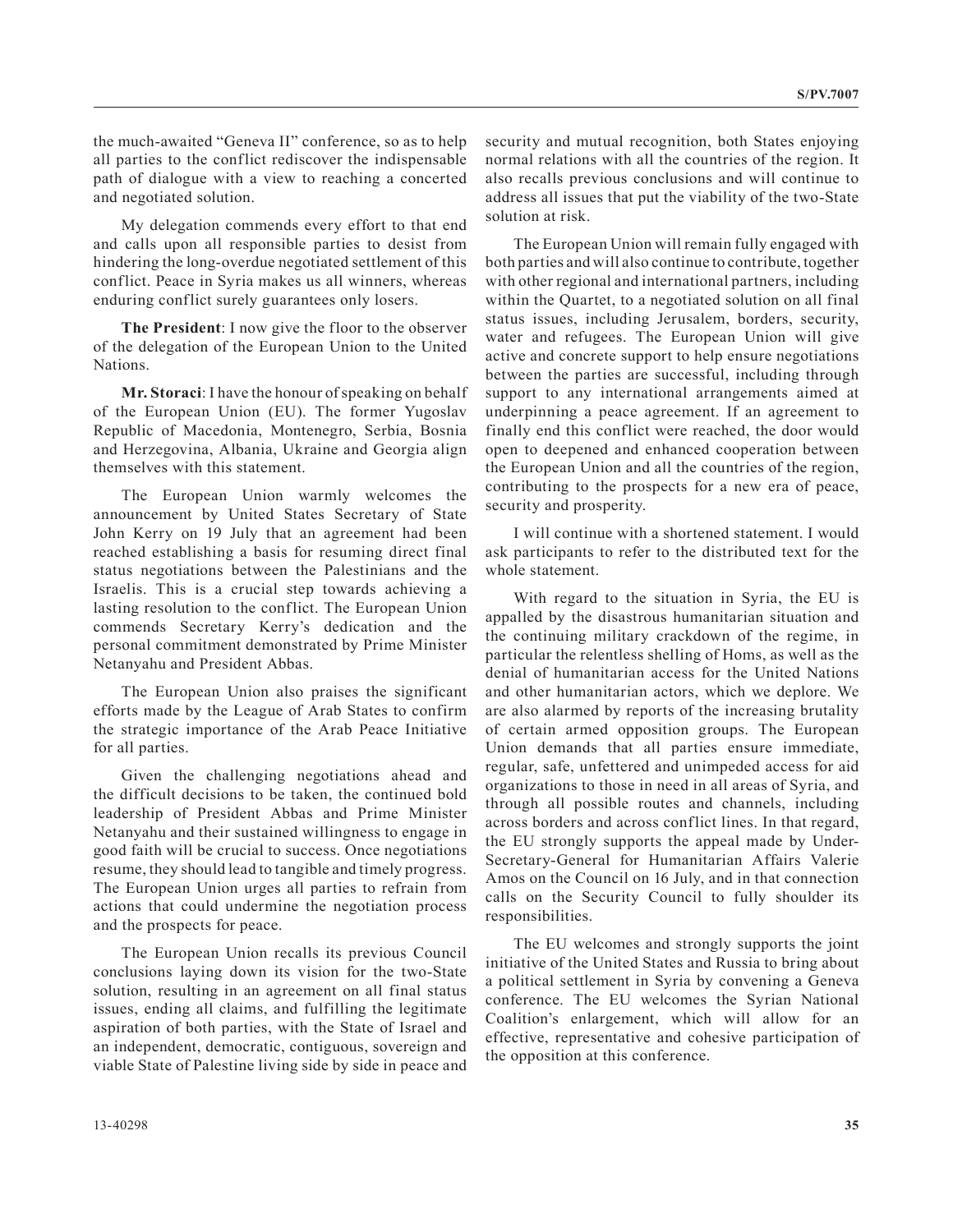The EU is deeply concerned over the involvement of extremist and foreign non-State actors in the fighting in Syria on all warring sides, and with the rising sectarian tension in Lebanon and Iraq.

The EU reiterates the importance of the role of the independent international commission of inquiry on the Syrian Arab Republic, and expresses grave concern about the findings reflected in its latest report. The EU reaffirms that there will be no impunity for any violation and abuse of human rights or international humanitarian law, and recalls that the Council can refer the situation in Syria to the International Criminal Court at any time, as requested in the letter from the Chargé d'Affaires of Switzerland to the Council of 14 January 2013 (S/2013/19).

The European Union is gravely concerned by the recent assessment on the use of chemical weapons and agents within Syria. The EU therefore once again urges the Syrian authorities to grant the United Nations factfinding mission full and unfettered access to all sites of alleged use of chemical weapons without delay.

Please allow me to turn to Lebanon. The European Union fully subscribes to the content of the presidential statement on Lebanon of 10 July 2013 (S/PRST/2013/9). The European Union commends Lebanon's decision to keep its borders open to all refugees. In its generous efforts of hosting and assisting these refugees, the Lebanese authorities, however, face serious challenges that have wide-ranging humanitarian, political, security and socioeconomic implications.

The European Union has provided over  $\epsilon$ 113 million in support for Lebanon since the beginning of the crisis and is committed to continuing its assistance.

The European Union reaffirms its support to the United Nations Interim Force in Lebanon, to which EU member States actively contribute, and underlines the importance of Lebanon's continued commitment to the full implementation of the relevant Council resolutions and other international obligations, including those of the Special Tribunal for Lebanon.

The EU notes with deep concern the involvement of Lebanese parties in the fighting in Syria, including Hizbullah's openly acknowledged participation. It also underscores its growing concern at cross-border shelling and rocket fire from Syria into Lebanon, and reiterates that violations of Lebanon's sovereignty are unacceptable. We urge all Lebanese actors to heed

the call of President Sleiman to abide in practice by Lebanon's policy of dissociation from the Syrian conflict, and to continue to genuinely commit to this and other principles enshrined in the Baabda Declaration.

The European Union urges a prompt formation of a new Lebanese Government, and further encourages Lebanese political leaders to resume their deliberations over the electoral framework and the arrangements for parliamentary elections.

Let me conclude with a few words on the situation in Egypt, which we follow with great concern. The EU greatly values its relationship with Egypt and continues to stand with the Egyptian people in their struggle for dignity, democracy, social justice and a decent life. Yesterday, the Ministers of Foreign Affairs of the EU agreed to the Council's conclusions on Egypt, which outline the EU's positions and concerns and to which we refer. Let me reaffirm three key messages.

It is of utmost importance that Egypt embark on a transition, allowing a transfer of power to a civilianled and democratically elected Government. Inclusivity remains central to this process. All parties must refrain from violence, and security and public order must be maintained, while showing restraint and full respect for human rights and fundamental freedoms. The EU stands ready to assist the Egyptian people in their desire for a democratic and prosperous future.

I wish to add one point with regard to the European Commission guidelines published last Friday, to which the Permanent Representative of Israel and others referred. Let me quote a statement made by the High Representative of the European Union for Foreign Affairs and Security Policy in that regard. That document

"reiterates the long-held position that bilateral agreements with Israel do not cover the territory that came under Israel's administration in June 1967".

This is meant to clarify the European Union's position in advance of negotiations of agreements with Israel during the forthcoming EU Financial Perspective commencing in 2014. In no way will this pre-judge the outcome of peace negotiations between Israelis and Palestinians. The EU's long-held position is that it will recognize changes made to the borders once they are agreed to by both parties. In that way, the EU hopes to create an atmosphere for meaningful and sustainable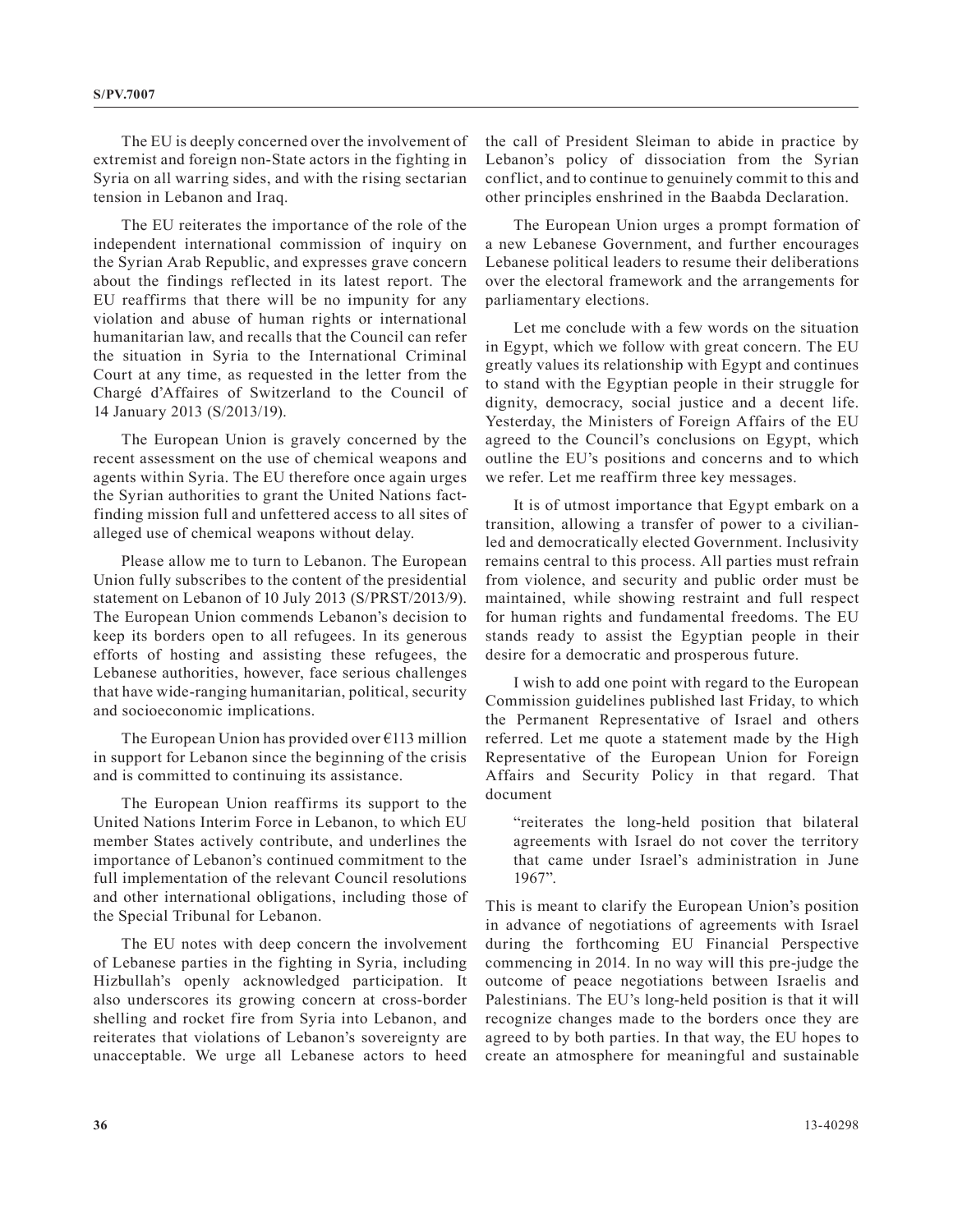negotiations leading to a peace agreement between the parties.

However, the specific provisions of the guidelines will not be implemented before 1 January 2014. In the meanwhile, the EU looks forward to working and consulting with Israel on a broad range of bilateral issues, and has invited Israel to hold discussions on the territorial scope of agreements with the European Union that are currently under preparation.

**The President**: I now give the floor to the Chairman of the Committee on the Exercise of the Inalienable Rights of the Palestinian People.

**Mr. Diallo** (*spoke in French*): I thank you, Madam, for your leadership of the Council this month. I also thank Mr. Robert Serry, Special Coordinator for the Middle East Process, for his comprehensive briefing.

The volatile regional environment should not deflect our attention from the Israeli-Palestinian track. Finding a durable and just solution to this conflict is no less important. The relative calm that prevails for now could signal more turbulence.

We welcome the announcement in Amman with regard to the conclusion of an agreement setting the bases for the resumption of talks between Israelis and Palestinians. The Committee appreciates the intense diplomatic activity of the American Secretary of State, John Kerry, who enjoys the support of the Arab League follow-up committee, as well as of many heads of State.

It is imperative for the international community to pursue its commitment in order to ensure that the parties live up to their promises, negotiate in good faith and refrain from any action that could jeopardize the negotiation process. Just last month, the Committee convened in Beijing an international meeting on the Israeli-Palestinian peace talks. The large number of participants and the extensive media coverage showed that the international community sees this as a priority issue. The Committee sincerely thanks the Chinese Government for hosting thr event and is grateful to the Chinese experts for their active participation.

The need to redouble longstanding efforts to reach a negotiated two-State settlement was widely recognized among participants at the conference. Speakers appreciated the renewed engagement of the United States and believed that the energetic diplomatic efforts of Secretary of State John Kerry should be given a chance to show results. They appreciated China's efforts and initiatives and welcomed the dynamic role played by the League of Arab States. Nonetheless, they regretted that other key stakeholders, such as the Council and the Quartet, remained on the sidelines. They were also deeply troubled by Israel's refusal to abide by its legal obligation to halt all settlement activities, to respect the 1967 borders and to free prisoners, which blocks any progress.

July marks nine years since the issuance of the International Court of Justice advisory opinion (see A/ES-10/273)that reaffirmed the illegal nature of all settlements and called on Israel to dismantle the separation wall and compensate Palestinians for all damages. It has been 34 years since the adoption of resolution 446 (1979), in which the Security Council called on Israel to stop transferring settlers to occupied territories. Both texts remain dead letters. The construction of the wall continues, causing grave humanitarian hardship. The first quarter of 2013 saw an alarming rise in settlement activity, as compared to 2012.

The recent European Commission directive that bans all European Union funding for Israeli projects in the settlements is a first concrete step towards preventing the development of those settlements. We welcome it and hope it will be followed by other measures. It sends a strong message and shows that the international community has ran out of patience with regard to Israeli settlements. The Israeli leadership should pay heed and act wisely if they do not wish to irreparably harm the efforts being made to restart negotiations.

The Committee will continue to remind States Members of the United Nations of their obligation to ensure Israel's compliance with international law. It will keep calling for the lifting of the siege on Gaza, in line with resolution 1860 (2009). We hope that, despite regional upheavals, Palestinians will not lose sight of the goal of reconciliation, without which there can be no two-State solution, as the deadline for elections and for constituting a Government of national unity approaches.We will continue to mobilize assistance for Palestinian State institutions. The Committee can be relied upon to support all efforts to relaunch good-faith negotiations.

**The President**: I now give the floor to the representative of Egypt.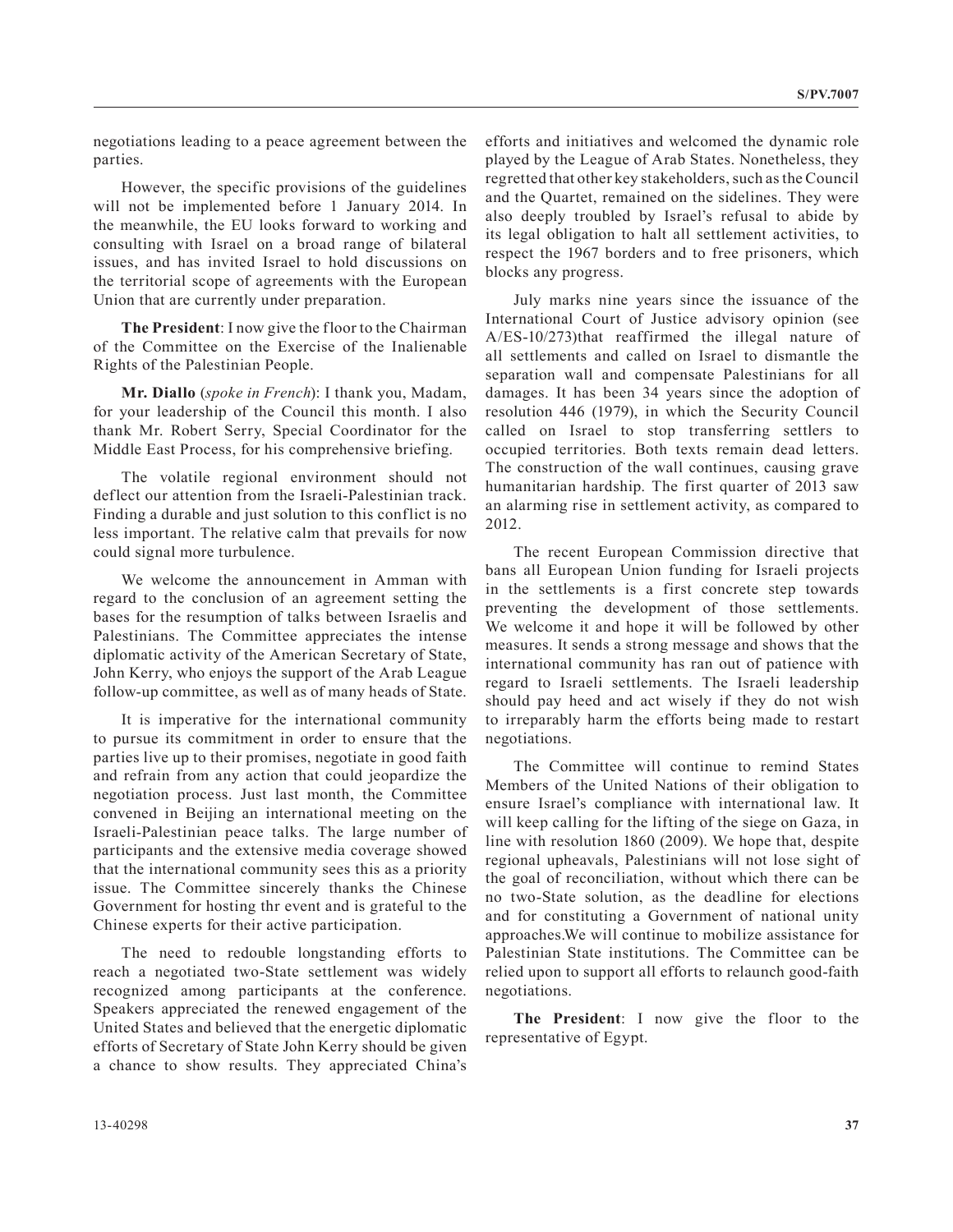**Mr. Khalil** (Egypt) (*spoke in Arabic*): I would like to express our appreciation for the excellent briefing by Mr. Robert Serry, Special Coordinator for the Middle East Peace Process.

The delegation of Egypt supports the statements to be delivered by the representative of the Islamic Republic of Iran on behalf of the Non-Aligned Movement and by representative of Djibouti on behalf of the Organization of Islamic Cooperation. I wish to add some additional points.

First, Egypt supports the recent efforts by the United States aimed at resuming peace negotiations, following a number of visits by the Secretary of State to the region. Those efforts recently led to the announcement that direct talks between the two parties would resume shortly. We hope those efforts will result in real progress soon, before we reach a point of no return regarding the two-State solution. We also reaffirm that United States mediation efforts are not enough by themselves. The Israeli side must also show the political necessary for the negotiations to succeed. They must choose between peace and settlements, and choose peace rather than settlements. Egypt also looks forward to reviving the road map of the Quartet once peace negotiations have resumed.

Secondly, Egypt supports Palestine's position that negotiations should start on the basis of the 1967 borders and a stop to settlement activities. It emphasizes that demands made by Palestine are not preconditions; they only reflect a legitimate call for the implementation of the relevant United Nations resolutions.

Thirdly, Egypt condemns the continued Israeli attacks on Palestinians in the occupied territories, the persistent violence by Israeli settlers against unarmed Palestinians and the destruction of Palestinian property. It calls for the immediate release of thousands of Palestinian prisoners being held in Israeli detention centres and for an end to the violations to which they are subjected.

Fourthly, Egypt condemns the illegal Israeli settlement activities in the occupied Palestinian territories, especially in East Jerusalem and surrounding areas. It calls on the international community to take firm measures to stop those illegal acts, which most recently include Israel's plan to expel the population of eight Palestinian villages in southern Hebron under the pretext that they fall within the scope of a military training area, as well as the approval by the Israeli

Knesset of a law on the organized resettlement of Bedouins in the Negev. In that connection, Egypt recalls that, in March 2012, the Commission on the Elimination of Racial Discrimination determined that the draft law would legalize racist practices against Arab citizens in Israel in order to settle the Arab population on the smallest land area.

We also call for a halt to the approval by Israeli authorities of a public park south of Jerusalem. One fifth of that park is to be built on Palestinian land — an innovative form of land confiscation.

Egypt commends the recent decision of the European Union to exclude the settlements from any future agreement with Israel. It clearly indicates non-recognition of Israeli sovereignty over the Arab territories occupied since 1967. Egypt views this decisions as a step in the right direction, a step towards the two-State solution, and a step to resist the intensification of settlements. We hope that it will convince Israel to stop building settlements, instead of restricting the activities of the European Union in the West Bank in response.

Fifth, Egypt rejects the illegal Israeli blockade imposed on the Gaza Strip, as well as the restrictions imposed on the Palestinian Authority. They have led to the destruction of the Palestinian economy and the deterioration of the living conditions of the Palestinians.

Sixth, the Egyptian security forces are addressing the security threats in Sinai, in accordance with the provisions of the peace accords.

Seventh, Egypt reaffirms situation in the region should not distract us from the developments related to the question of Palestine, or from the need to stop the settlement activities and establish the independent State of Palestine with East Jerusalem as its capital. Nevertheless, we also call for an immediate end to the violence in Syria, urgent assistance to the Syrian refugees, and the provision of the necessary support to the countries hosting them. We reaffirm the importance of preserving the unity and territorial integrity of Syria, while maintaining the cohesion of Syrian society.

The current situation in Syria in no way justifies the continued occupation of the Syrian Golan. We call for the implementation of Security Council resolutions related to the occupied Syrian Golan, including the Israeli withdrawal from the Syrian territories. We are deeply concerned by the increasing breaches of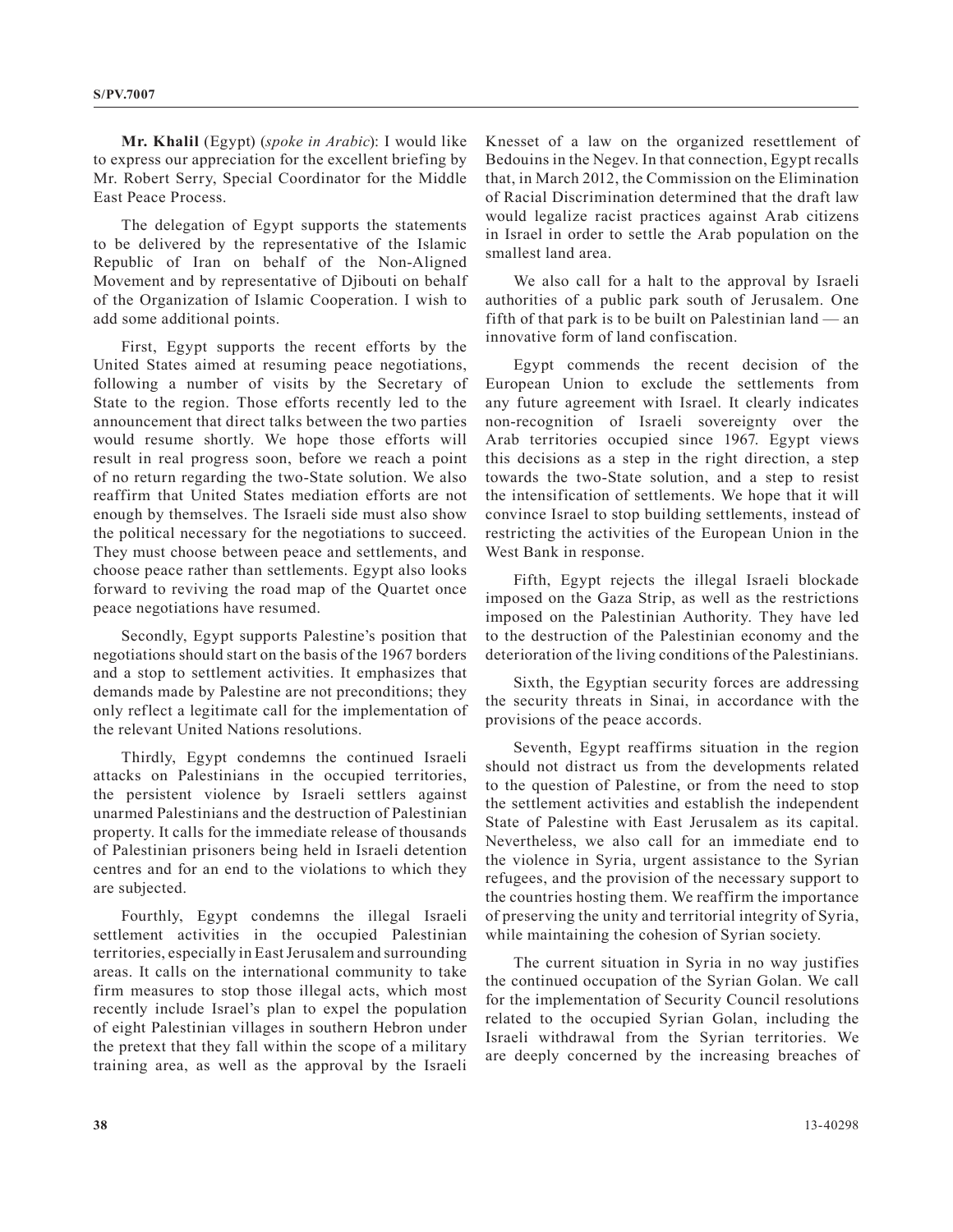Lebanese airspace by the Israeli air force, in violation of Lebanon's sovereignty and in contravention of the United Nations Charter, international law, and the relevant Security Council resolutions.

Egypt once again calls on the Security Council to shoulder its responsibilities by taking the necessary measures for the immediate cessation of the illegal Israeli settlements activities and ensuring a final solution, especially since the question of Palestine has been and still is the main reason behind the instability in the Middle East region which threatens international peace and security.

**The President**: I now give the floor to the representative of Turkey.

**Mr. Eler** (Turkey): We thank you, Madam, for organizing this open debate. The Middle East is going through a significant period of transition and change. At the heart of the challenges we face in the region still lies the Palestinian question. This issue continues to undermine the prospects for regional peace, cooperation and welfare.

Turkey has always supported a two-State solution based on the 1967 borders, with East Jerusalem as the capital of the State of Palestine, living side by side in peace and security with Israel, and with us on an equal footing under this roof. The revival of the Middle East peace process and the resumption of comprehensive peace negotiations between the parties for a just and lasting solution have become increasingly crucial.

In this regard, we appreciate and support the recent efforts of United States Secretary of State John Kerry towards a breakthrough in revitalizing talks between the parties. Another chance for a viable two-State solution should not be missed. We encourage the parties to commit to preparing a solid ground for talks on the basis of 1967 borders, with agreed land swaps. Parties must build confidence, including settlement freeze, prisoner release and security arrangements for both sides. We also believe that any provocative step against holy sites, especially the Al-Aqsa mosque, must be avoided.

I would like to reiterate once again that Turkey is, as always, ready to contribute to all international efforts towards a just and lasting settlement.

Unfortunately, Israel's illegal settlement activities in occupied Palestinian territories, including East Jerusalem, remain a major obstacle to meaningful negotiations. It is time to seriously commit to and respect the established parameters of the peace process. The worrying situation of the Palestinian prisoners under Israeli custody continues to be yet another source of great concern.

We are following closely the developments regarding the recent European Union guidelines banning funding and other provisions in relation to the occupied territories.

It goes without saying that the blockade on Gaza is inhumane, illegal and unsustainable. We repeat our call on the Israeli Government to lift the blockade, in accordance with its bilateral and multilateral commitments. In the meantime, Turkey will continue to fully support Palestinian reconciliation, which we believe constitutes one of the bases of a lasting solution and peace in the Middle East. We strongly support the goal of establishing a unity Government, embracing the Palestinian people as a whole, within the timeframe determined in Cairo on 14 May.

The achievement of Palestinian reconciliation and unity must enjoy importance and priority in the search for a fair, comprehensive and viable solution to save Palestine from the yoke of occupation. Turkey will continue to support the Peace Process, as well as the rightful aspirations of the Palestinian people to internationally recognized statehood in accordance with United Nations resolutions, the Madrid principles, the road map and the Arab Peace Initiative.

This is the third Ramadan that the Syrian people are living the inhumane and indiscriminate attacks by the Syrian regime. The situation in Syria is already the biggest humanitarian tragedy of the twenty-first century. The crisis is increasingly threatening regional peace and security, as well as posing a grave burden on Syria's neighbours.

There is an immediate need for a political solution paving the way for a democratic transition in accordance with the legitimate demands of the Syrian people. However, the prospect for a peaceful settlement will remain elusive so long as the attacks of the regime continue unabated with heavy weapons, including ballistic missiles and chemical weapons. This is totally unacceptable.

We must act urgently to stop the attacks of the regime, protect the people of Syria, ensure the withdrawal of foreign militia forces from Syria, and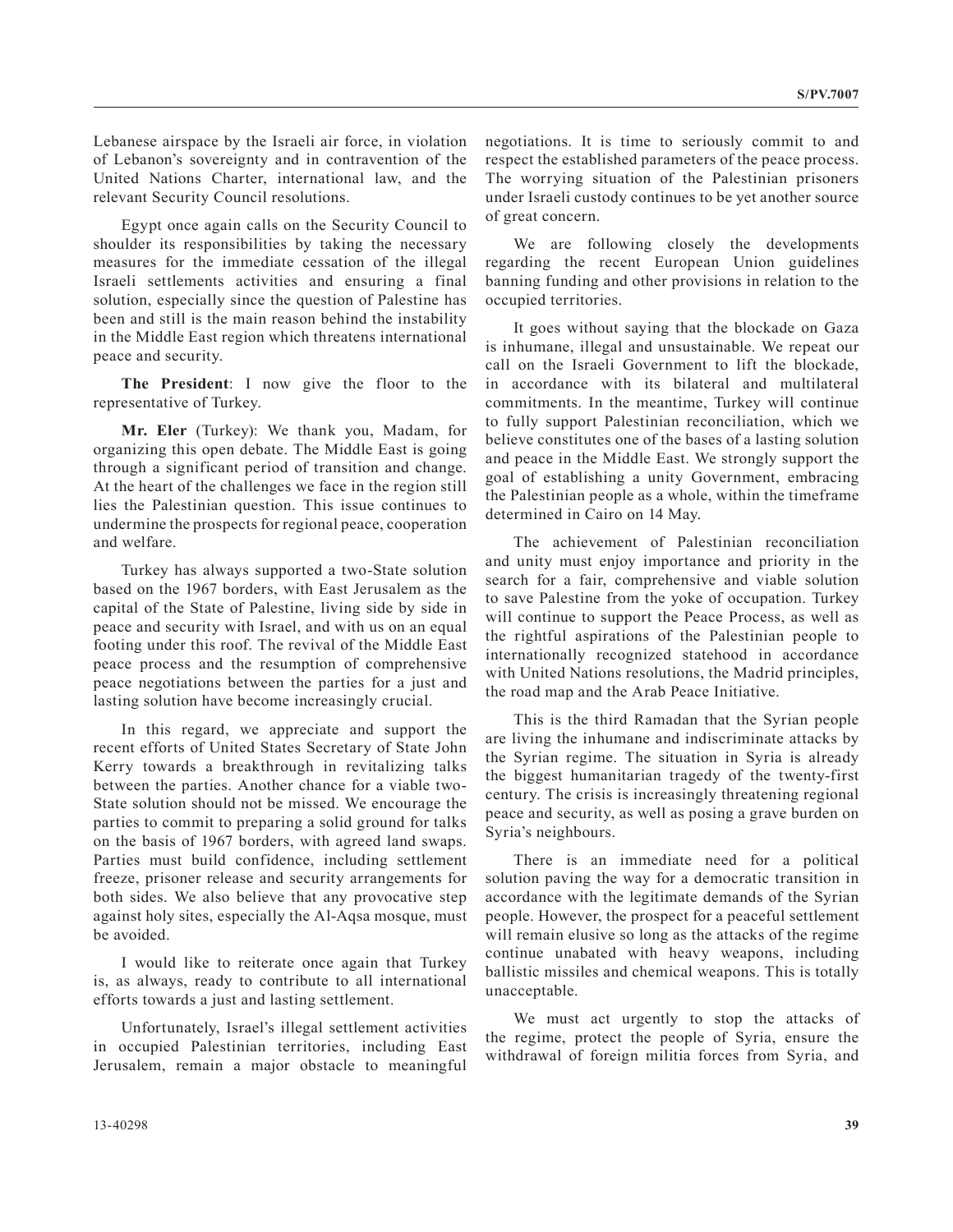start the democratic transition process. In this vein, we once again call on the Security Council to assume its responsibilities and act urgently, resolutely and collectively.

Let me conclude by reiterating that 2013 is vital for peace in the Middle East, and it is now time for sincere and concrete action. We need to seize any momentum that will help to revitalize the talks between the parties and take concerted action towards a two-State solution.

**The President**: I now give the floor to the representative of the Syrian Arab Republic.

**Mr. Ja'afari** (Syrian Arab Republic) (*spoke in Arabic*): My delegation reiterates its forceful rejection of the insistence of certain delegations on diverting the deliberations of the Security Council on the item "The situation in the Middle East" from the primary purpose for which it was established by forcibly introducing other topics outside the scope of the item, such as the internal situations in Syria, Egypt, Lebanon or other countries. Their objective is clearly to marginalize the Israeli occupation of Arab territories, to demote it on the list of United Nations priorities, and to nullify the terms of reference and substance of the item, which, as we all know, is connected primarily to the effort to end the Israeli occupation and to achieve a settlement of the Arab-Israeli conflict in accordance with the wellknown terms of reference.

It was very strange to hear the Personal Representative of the Secretary-General disregard, in his briefing this morning, the clear legal description of the occupied Syrian Golan accepted by the United Nations. He continually referred to "the Golan" rather than to "the occupied Syrian Golan", which is the accepted expression used in the United Nations. On top of that was his failure to address the importance of ending the Israeli occupation of the Golan in accordance with Security Council resolutions. He also failed to highlight the cooperation between Israel, on one side, and the armed terrorist groups that are active in the area of separation in the Golan, on the other side.

I will not respond to the arguments and claims of certain delegations about my country under the agenda item for this meeting, because I do not wish to contribute to efforts that serve only the continuing Israeli occupation and the policies of those who protect it. I should say, however, that we have much to say in refutation and dissection of the claims made by the delegations of the same States that support, shelter and

arm the terrorists spreading destruction and extremism in Syria and working very hard to ensure the failure of any peaceful solution to the crisis under Syrian leadership. In that regard, I would name in particular the Governments of Qatar, Saudi Arabia and Turkey, as well as various well-known Western States, as was recently confirmed by Zbigniew Brzezinski, a former United States National Security Advisor, and Roland Dumas, a former Minister for Foreign Affairs of France.

The Israeli occupation of the Arab territories and its consequences for the peace and security of the area have reached dangerous levels, in the context of the international community's failure to compel Israel to end the occupation in compliance with the relevant international resolutions and to halt Israel's gross violations of international conventions, particularly the 1949 Geneva Conventions, and its continuing and unprecedented settlement activity and expulsion of Arab peoples from their lands. In that regard, it is very strange that certain countries that feign enthusiasm for the protection of civilians and respect for human rights lose that enthusiasm where Israeli violations are concerned, depriving the Palestinian people of their right to self-determination and to rid themselves of the racist Israeli occupation. In that regard, we should point out the dangers of Israel's pursuit of what is called the Prawer Plan, which effectively seeks to confiscate 800,000 dunums of Arab lands in the Negev, destroy 36 Arab villages and displace 45,000 Palestinian residents from their homes in order to build Israeli settlements instead, in order to further its plans for ethnic cleansing and Judaization, practised by Israel in full view of merchants of crisis around the world.

The suffering of Syrian citizens continues under the Israeli occupation in the Syrian Golan, in the absence of the international will needed to end that occupation in accordance with relevant United Nations resolutions, especially resolution 497 (1981), and in the context of the impotence of international human rights mechanisms and the failure to take steps to end Israel's methodical and gross violations of human rights and international humanitarian law in the Golan. There has unfortunately been no serious international movement to end those violations, or to halt the campaign of settlement, oppression and racial discrimination, as well as the kidnapping of Syrian citizens from the area of separation and Israel's construction of a separation wall in the occupied Golan. Almost 46 years have passed since Israel occupied the Golan and began its barbaric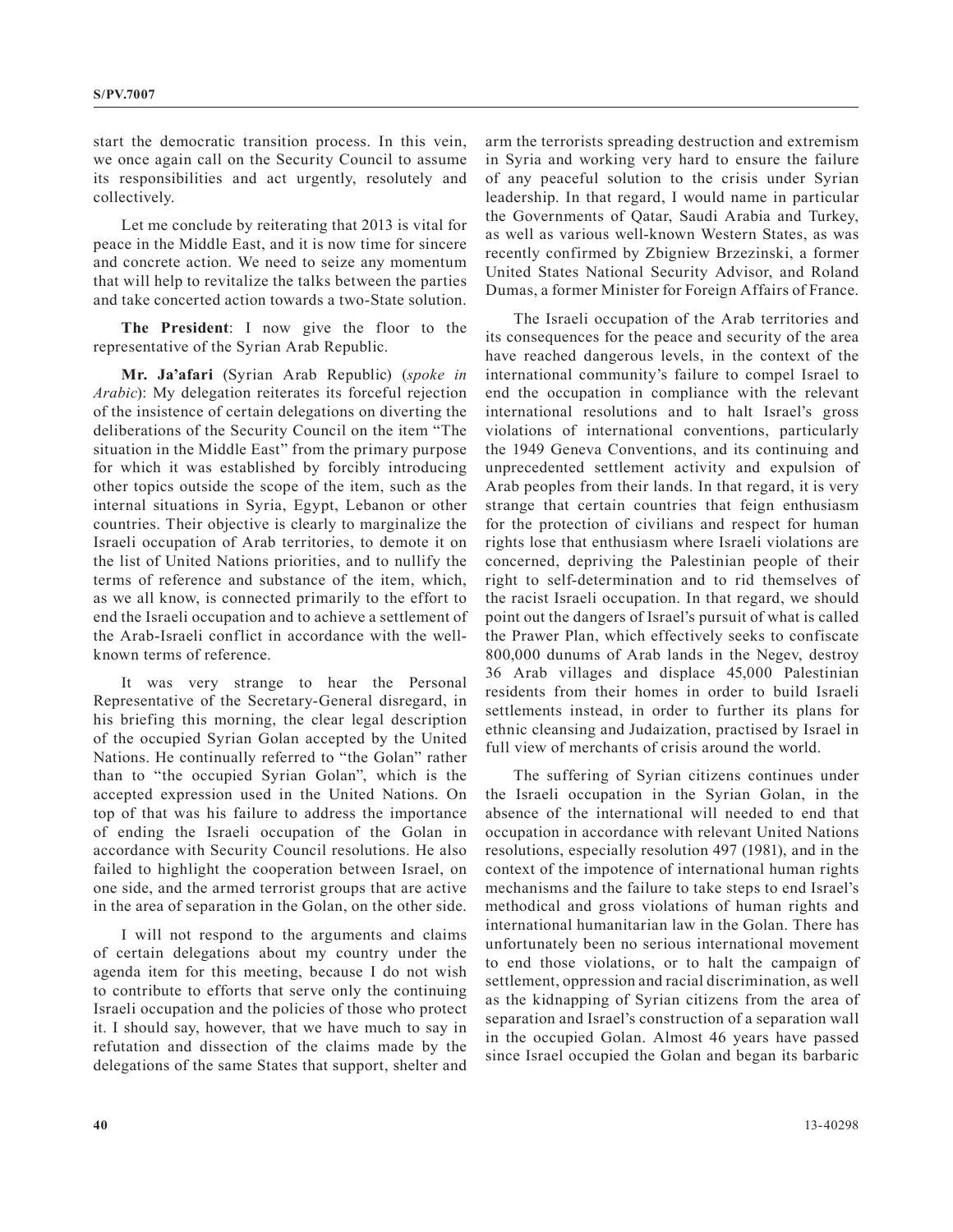practices there. Unfortunately, during that time, we have heard no one call for meetings aimed at defending and protecting the population of the Golan suffering under the occupation or those displaced by Israel from their lands. We have heard no one call for conferences to be held to collect humanitarian assistance for those people — not to mention the fact that the enthusiasm of certain parties for establishing commissions of inquiry suddenly evaporated when it came to the occupied Syrian Golan.

Thanks to this international silence concerning such Israeli practices, Israel went so far as to commit an act of aggression against Syrian territories on 5 May, and has continued to threaten further such acts. We would like to state here that Israel's continued perpetration of such acts of aggression has increased tension in the area to unprecedented levels that could lead to the outbreak of a widespread regional war, which could threaten international peace and security. The continuing practice of certain permanent members of the Security Council of providing cover for acts of aggression and occupation of Arab territories by Israel makes them partners in those acts and entirely responsible for their consequences.

Israeli occupation forces are providing assistance to terrorist groups in the area of separation in Golan by transporting injured terrorists across the line of separation to Israeli hospitals, where they are treated and returned to Syrian territory across the line of separation, where they can continue their terrorist activities in that very sensitive area. We should focus on the fact that such Israeli assistance to terrorists is not merely a blatant violation of the Separation of Forces Agreement, the mandate of the United Nations Disengagement Observer Force (UNDOF) and international law, it also puts the lives of United Nations forces there at risk and undermines their work. That is exactly what happened when, on several occasions, terrorist groups kidnapped members of UNDOF's staff with direct incitement by Qatari intelligence. This is a very grave matter, and we are still awaiting the results of the Under-Secretary-General's investigation of it.

In conclusion, there are those whom it behooves not to continue deceiving themselves and the rest of the world or providing justifications and excuses for Israel. It is well known to all that Israel is a settlement entity built on ethnic cleansing and that it has thus never been concerned with peace. It has responded to every peace initiative with postponements, diversions

and justifications about what they falsely term security concerns, at the expense of the Arab population, which has now been living under the Israeli occupation for decades.

**The President**: I now give the floor to the representative of Malaysia.

**Mr. Haniff** (Malaysia): I will be making a shorter statement and circulating the full text.

Malaysia associates itself with the statements to be made by the representatives of Iran, on behalf of the Non-Aligned Movement, and of Djibouti, on behalf of the Organization of Islamic Cooperation.

Malaysians join other Muslims around the world in observing this Islamic holy month of Ramadan. At the same time, our thoughts are with our fellows of the Ummah who face oppression and subjugation under the ongoing illegal Israeli occupation. As a member of the United Nations Special Committee to Investigate Israeli Practices in the Occupied Palestinian Territories, we participated in a fact-finding mission to Amman and Cairo last month, where we heard disturbing testimony by witnesses. The situation in the occupied Palestinian territory continues to deteriorate, and as Israel continues to build illegal settlements, the window for peace is slowly closing.

The Special Committee was told that Israel had reinstated the three-nautical-mile limit on fishermen from Gaza and conducted numerous arrests, as well as confiscating boats. That has led to a decrease of 60 per cent in the total amount of fish caught this year, which in turn has contributed to the 80 per cent poverty rate among Palestinian fishermen. We also heard testimony that farmers from Gaza have had to face danger in farming on their own lands where they fall in the deadly buffer zone, where Israeli soldiers have fired indiscriminately at people as far as 300 to 1,000 metres away. By the end of last year, that heinous practice had claimed the lives of five Palestinians and resulted in another 92 injured.

The economic blockade on Gaza, including the near total restriction on exports, is producing chilling results. My delegation reiterates its condemnation of that illegal blockade, which is now in its seventh year, and calls for an end to such cynical and deliberate Israeli policies of collective punishment towards the Palestinian people.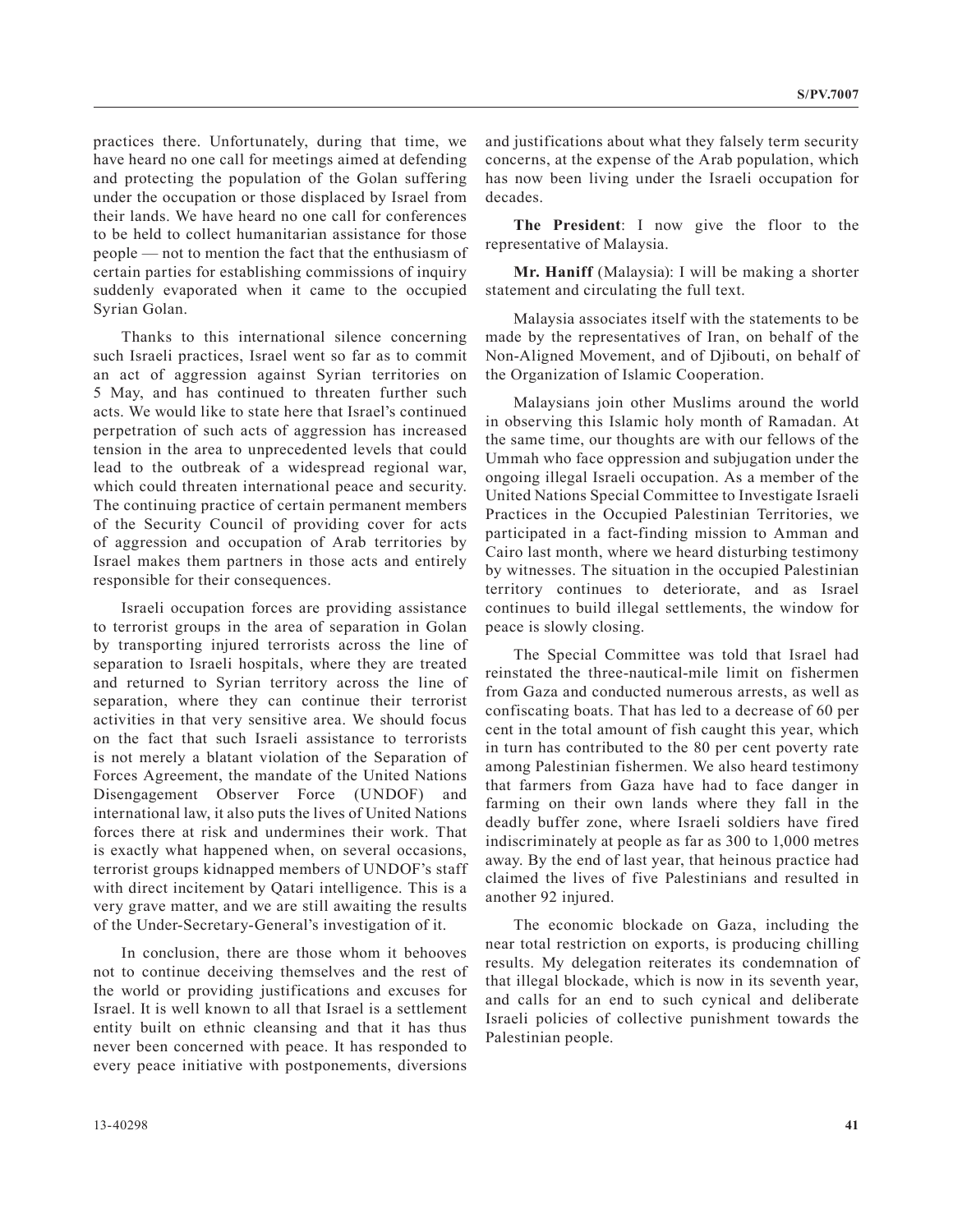My delegation also remains deeply concerned about the illegal detention of more than 5,000 Palestinian prisoners. What is more alarming is the detention of approximately 200 Palestinian children. The appalling conditions that the children have had to endure will do nothing but inflict long-term psychological damage on such young minds. We therefore demand the release of all Palestinian children in Israeli detention centres.

It is no surprise to us that Israel also continues to contravene international law with impunity elsewhere in the Middle East. Early this year, Israel granted exclusive rights to a United States-Israeli company to drill for oil in half of the occupied Syrian Golan Heights — a blatant violation of the Fourth Geneva Convention.

With regard to the Middle East peace process, Malaysia is keenly observing the developments leading up to the potential resumption of direct negotiations. We recognize the progress made by the shuttle diplomacy of Secretary of State John Kerry. We wish him well and offer our support for his tireless efforts to try to bring the two sides together.

It is therefore timely to reiterate our support for a two-State solution based on the borders of 4 June 1967, with East Jerusalem as the capital of Palestine.

My delegation also commends the European Union for its recently announced European Commission guidelines, which backs up its position and political commitments with effective sanctions against Israeli settlement practices.

Turning to the situation in Syria, Malaysia welcomes the United States-Russia initiative to organize an international conference. We stress the need for an immediate cessation to violence and underscore the importance of dialogue to reach a political solution. Malaysians empathize with the suffering of the Syrian people. Nevertheless, in our view, only the Syrian people can decide on their own destiny. We therefore continue to believe that a Syrian-led inclusive political process is the way forward, based on resolutions 2042 (2012) and 2043 (2012), as well as the final communiqué (S/2012/522, annex) of the Action Group for Syria issued in Geneva on 30 June 2012.

To conclude, Malaysia reiterates its support for Lebanon in its efforts to fully liberate all of its territories. In that regard, we urge Israel to fully implement resolution 1701 (2006), which calls for a

permanent ceasefire and for the complete withdrawal of Israeli troops from Lebanon, with full respect for the Blue Line.

**The President**: I now give the floor to the representative of Japan.

**Mr. Umemoto** (Japan): At the outset, I would like to thank the United States Mission for its leadership in convening this open debate. I also express my appreciation to Mr. Robert Serry, Special Coordinator for the Middle East Peace Process, for his briefing.

Japan has long understood the aspiration of Palestinians to build an independent State and has supported the right of the Palestinian people to selfdetermination. Japan therefore endorses a two-State solution, under which Israel and a future independent Palestinian State would coexist, side by side, in peace and security.

From that standpoint, Japan sincerely welcomes the announcement made by United States Secretary of State Kerry last week in Amman on an agreement that establishes a basis for resuming direct final-status negotiations between Israelis and Palestinians. The entire international community should now mobilize the political and economic means at its disposal to help Israel and Palestine overcome their differences.

At this critical juncture, Japanese Foreign Minister Kishida will visit Israel, Palestine and Jordan starting today. Through bilateral meetings with his counterparts, he will urge both parties to conduct frank and meaningful negotiations in order to make substantial progress, based on the agreement announced by Secretary of State Kerry.

My Minister is also scheduled to chair a ministerial-level meeting with Israel, Palestine and Jordan to discuss the "corridor for peace and prosperity". That initiative, which Japan launched in 2006 with the aim of developing a sustainable Palestinian economy, has been making tangible progress. Several companies have expressed interest in its flagship project, the Jericho Agro-Industrial Park. Japan looks forward to future investments coming from various countries and areas for that project.

I would like to take this opportunity to reiterate our commitment to the Middle East peace process and to close cooperation with the United States, Arab countries, Europe and other partners. In that context, Japan will continue to actively promote its initiative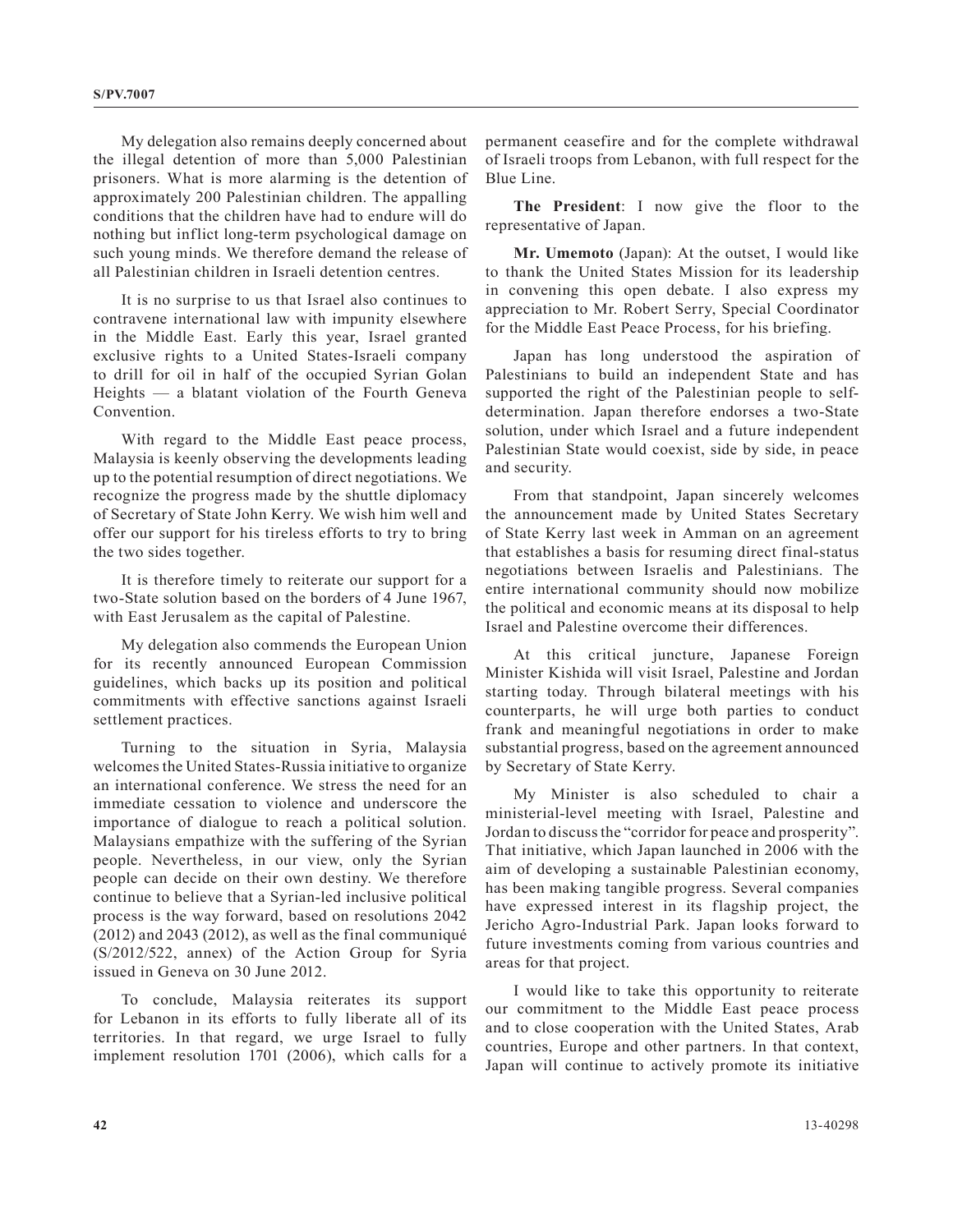of the conference on cooperation among East Asian countries for Palestinian development.

With regard to Syria, Japan is deeply concerned about the serious and escalating situation there. Japan profoundly deplores the death of many thousands of people as a result of violence, which continues despite the Secretary-General's appeal to its cessation during Ramadan. The briefings to the Council by United Nations humanitarian agencies last week (see S/PV.7000) were yet another occasion to hear appalling accounts of the tragic incidents taking place daily on the ground. Japan concurs with the Council's concern, expressed in a presidential statement (S/PRST/2013/9) adopted on 10 July, at the risk of the regionalization of the Syrian conflict, especially its growing impact on Lebanon's stability.

Faced with this scourge of war, the entire international community urgently needs to address the rapidly deteriorating humanitarian situation in Syria. Japan remains committed to significantly contributing to such international efforts. Japan's support through international organizations and non-governmental organizations now totals \$90 million. Japan has also been disbursing ¥ 240 million in loans for the stabilization of Jordan. As part of cross-border assistance, Japan will provide assistance in health services and other areas to local residents, in cooperation with the assistance units of opposition groups and local non-governmental organizations.

Humanitarian assistance, however, cannot be an end in itself. The political process needs to be engaged as a matter of urgency. In that respect, it is regrettable that recent military offensives by the Syrian army have made it even more difficult to convene the "Geneva II" conference. Japan condemns the Syrian authorities for not keeping their commitments and responsibilities to protect their own citizens, and calls upon all parties in Syria to immediately halt the violence and human rights abuses. We must all strive to create an appropriate environment that will bring about an early Syrianled political transition. Japan hopes to see the Syrian National Coalition play a major role in advancing the political process under the leadership of its newlyelected President Ahmed Al-Jarba.

Before concluding, I would like to briefly touch upon Egypt. Following the swearing in of the interim President Adly Mansour, an interim Government has been set up and begun working according to its political road map. Japan calls on all the relevant parties to desist from acts of violence and to exhibit maximum selfrestraint and responsibility. At the same time, Japan hopes that Egypt will return to a democratically elected civilian Government as soon as possible through an inclusive process that respects human rights and the rule of law.

**The President**: I now give the floor to the representative of Djibouti.

**Miss Hassan** (Djibouti): I would like to clarify that my delegation has the honour to speak on behalf of the Organization of Islamic Cooperation (OIC), as that fact has not been reflected in the list of speakers.

I congratulate the United States for assuming the presidency this month and commend you, Mr. President, for the way you are steering its work. I would like also to thank Mr. Robert Serry for his briefing today.

I wish to express the appreciation and support of the OIC for the efforts of Secretary of State John Kerry aimed at resuming the Israeli-Palestinian peace talks. Those timely efforts are essential to achieving the lofty goal of resolving the thorny Arab-Israeli conflict. We hope that Secretary Kerry will succeed in bringing the parties back to the negotiation table, as the implications of missing fundamental opportunities are certainly unfavourable, especially at a time when the situation in the Middle East is highly unstable and volatile.

Despite the promising reality that has emerged from the recent efforts exerted by Secretary Kerry to revitalize Israeli-Palestinian peace negotiations, Israel, the occupying Power, has persisted in carrying out illegal practices aimed at fortifying its decadeslong occupation of the occupied Palestinian territory, including East Jerusalem.

In that regard, the OIC believes that Israeli settlement activities, chiefly in occupied East Jerusalem, which have markedly escalated recently, remain the core challenge that needs to be seriously addressed. There is no doubt that, at a time when well-intended efforts have been made to give a new lease on life to the Middle East peace process, the continuation of the illegal Israeli settlement activities, in violation of international law and peace commitments, will only undermine prospects for the two-State solution and destabilize the region. Hence, Israel's willingness to engage in serious peace negotiations will depend upon its genuine readiness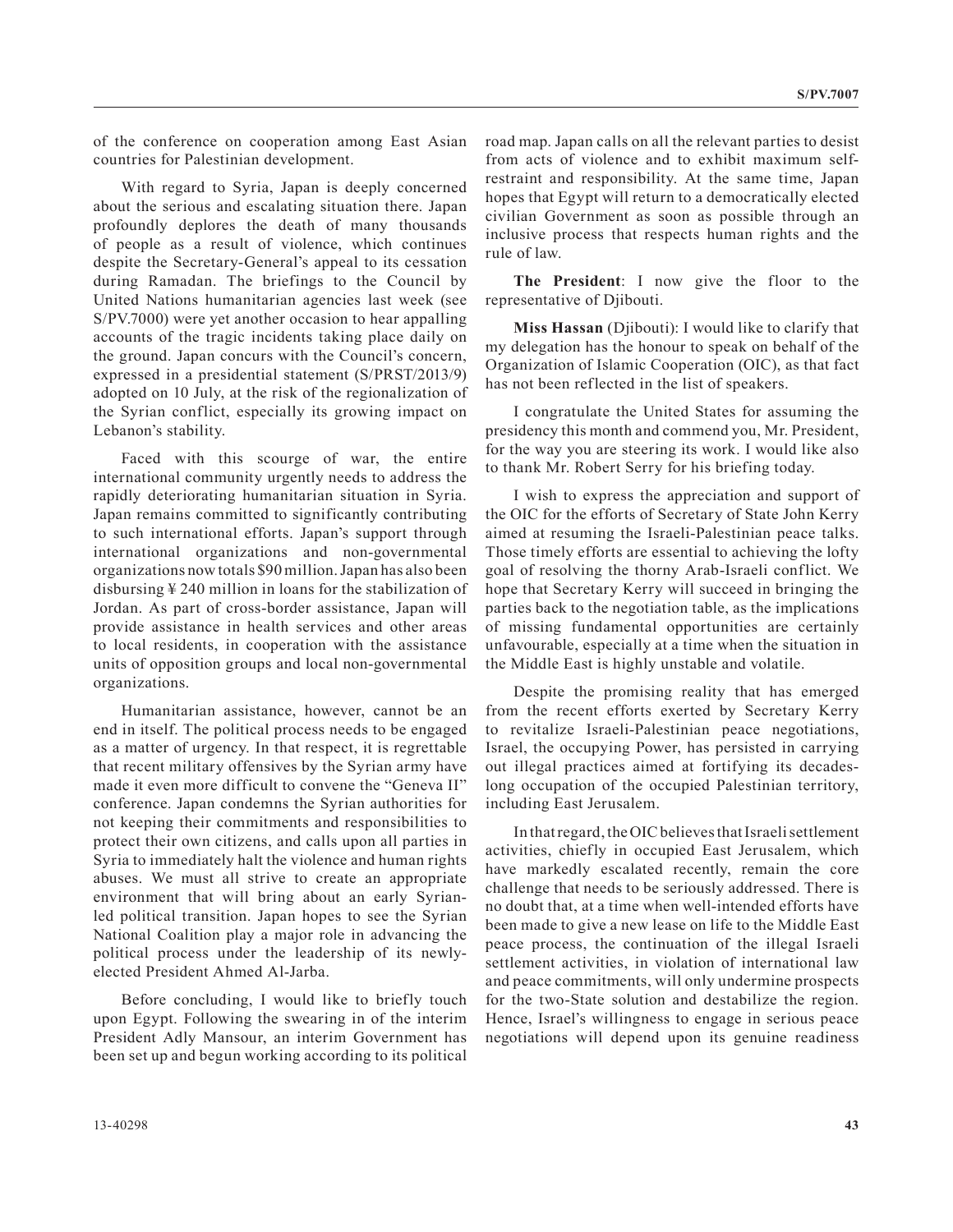to halt all of its settlement activities in the occupied Palestinian territory, including in East Jerusalem.

The OIC, which has endorsed the Arab Peace Initiative, believes that efforts to resolve the Palestinian-Israeli conflict should be carried out within the widely agreed upon parameters, particularly the well-established principle of Israel's withdrawal from the territories that it occupied in 1967, and the establishment of the independent Palestinian State on those territories. That raises the need for Israel to unequivocally accept the 1967 borders in order to facilitate the resumption of peace negotiations. At the same time, Israel, the occupying Power, should carry out several confidence-building measures that can create an environment favourable to the resumption of peace negotiations. Releasing Palestinian detainees, especially those detained prior to the signing of the Oslo Accords, remains an important cornerstone in that regard.

In addition, the removal of Israeli restrictions imposed on the mobility of Palestinians and the prevention of acts of terror by fanatical Israeli settlers against Palestinian civilians are important steps that should be taken prior to recommencing negotiations. In that connection, the OIC welcomes the decision of the European Union (EU) to exclude Israeli settlements from any future agreement with any EU country, and to prohibit funding, cooperation and the issuance of scholarship or research grants to any Israeli individuals or institutions located in the settlements situated in the Palestinian and Arab territories occupied since 1967.

Nevertheless, the OIC is very concerned about the human rights violations against Palestinians in Israeli jails. The deaths of Palestinian prisoners in an Israeli jail early this year not only exposed the inhuman policies and systematic violations perpetrated by the Israeli occupation against Palestinian prisoners, it also requires urgent intervention by the international community to take effective action in order to defend the Palestinian prisoners' human rights, save their lives and pressure Israel to respect its obligations towards Palestinian detainees in accordance with international humanitarian law and the Geneva Conventions, and to release them immediately.

The Organization of Islamic Cooperation is very much concerned about the deteriorating situation in Syria and the ongoing bloodshed, violence and destruction of property. The OIC stresses the need to preserve Syria's unity, sovereignty, independence and territorial integrity. The OIC therefore calls for the immediate cessation of violence, killing and destruction, for respect for Islamic values and human rights, and for saving Syria from the danger of an allout civil war.

The OIC urges the Syrian regime to show wisdom and to engage in serious dialogue with the opposition in order to pave the way for a transition process that allows the Syrian people to achieve their legitimate aspirations for democratic reforms and changes. However, while reiterating the OIC's commitment to a peaceful solution to the crisis in Syria, the OIC calls upon the international community, in particular the Security Council, to assume its responsibilities and act promptly to stop the killing, destruction and displacement perpetrated against the Syrian people, and to find a peaceful and lasting solution to the Syrian crisis.

In conclusion, I wish to reaffirm the full support and solidarity of the OIC with the Palestinian people, in their endeavour to regain their legitimate and inalienable national rights, including their right of return, self- determination and the establishment of their independent Palestinian State on their national soil, with East Jerusalem as its capital.

**The President**: I now give the floor to the representative of the Islamic Republic of Iran.

**Mr. Dehghani** (Islamic Republic of Iran): It is an honour for me to address the Security Council on behalf of the Non-Aligned Movement (NAM) at this open debate on the situation in the Middle East, including the question of Palestine.

Since the last open debate (see S/PV.6950), despite regional and international peace initiatives and efforts, Israel, the occupying Power, has continued its policy of the colonization of Palestine. The occupying Power's settlement campaign reached a seven-year high in the first quarter of this year alone, in violation of the relevant resolutions and in grave breach of international law, including the Fourth Geneva Convention.

Palestinian civilians have continued to be arrested, detained and forcibly displaced. The occupying forces have continued to use excessive force against Palestinian demonstrators and to cause civilian casualties. The blockade on the Gaza Strip has continued, inflicting grave socioeconomic loss and humanitarian hardship.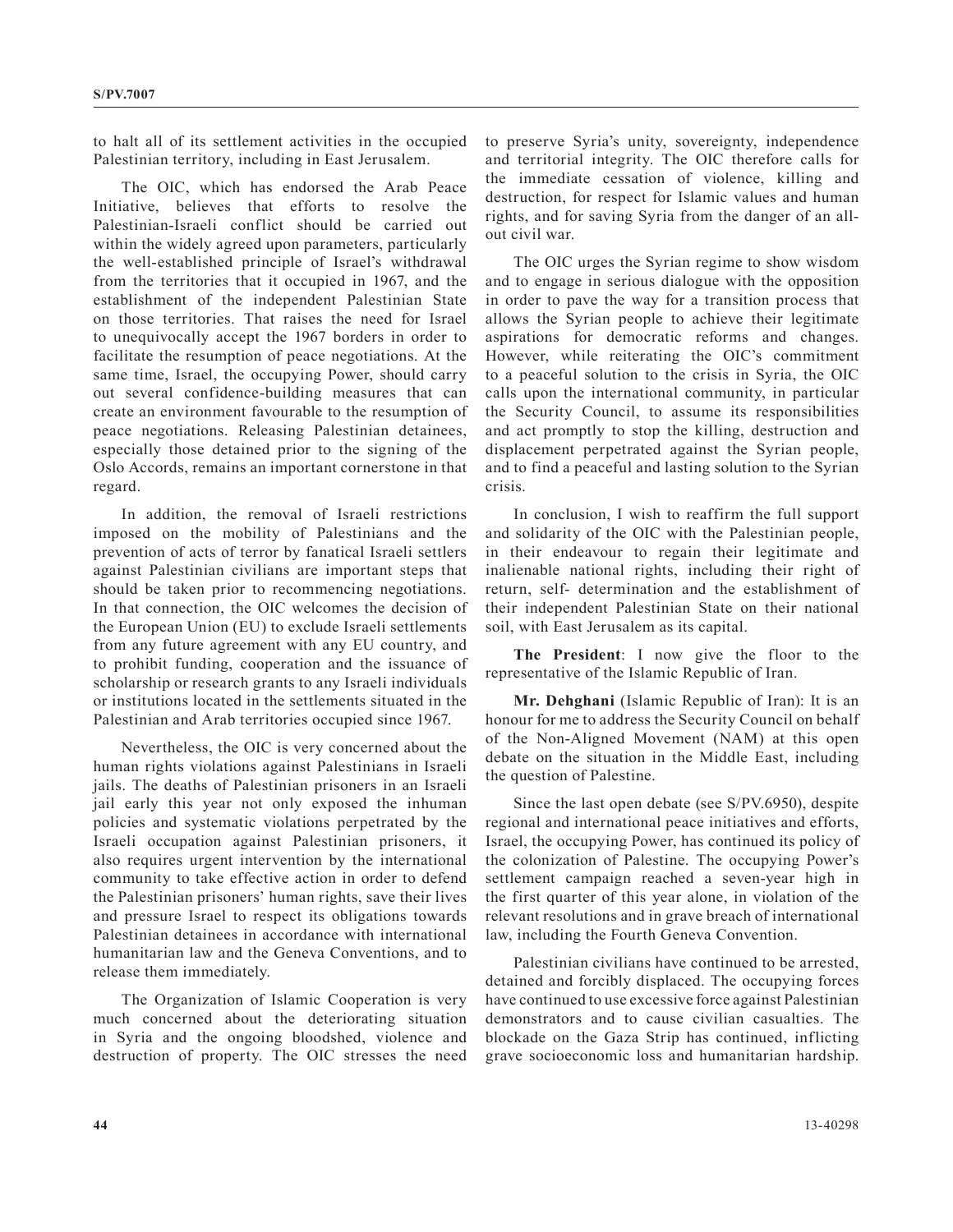And settlers have continued to attack and terrorize Palestinians and their villages and properties, including religious sites.

In addition to announcing plans to construct more than 1,000 settlement units, in recent months more Palestinian land has been seized by the occupying forces and more Palestinian buildings have been demolished, displacing several Palestinian families. Acts of provocation have continued against Muslim and Christian holy sites, especially in occupied East Jerusalem, dangerously inflaming religious sensitivities.

The ongoing Israeli settlement campaign and other provocative and illegal actions underscore the occupying Power's preference for occupation, annexation and domination of the Palestinian people and their land. It also starkly highlights the occupying Power's unwillingness to respect international law and to act in good faith for the sake of peace and stability in the Middle East.

As a result, the recent period has witnessed the deterioration of the situation in the occupied Palestinian territory, including East Jerusalem, and the two-State solution based on the pre-1967 borders remains in grave danger. If Israel persists with such unlawful behaviour, it will only undermine the current efforts being exerted aimed at achieving a just, lasting and comprehensive peace in the Middle East and will further destabilize the fragile situation, which threatens international peace and security.

The international community must therefore act to ensure that those efforts do not fail. That requires that Israel, the occupying Power, be called upon to cease forthwith all of its illegal measures and to abide by international law and the spirit and long-standing parameters of the peace process.

The Non-Aligned Movement therefore reiterates its call for a halt to all the occupying Power's illegal practices in the occupied Palestinian territory. Respect for international law and United Nations resolutions, including resolutions of the Security Council, is fundamental for the realization of a just and peaceful solution to the Middle East conflict. The continued failure to comply with the law demands accountability.

NAM stresses the need for the international community to act urgently to redress the unjust and critical situation being endured by the Palestinian people under Israel's decades of military occupation. The members of the Security Council cannot remain onlookers, but rather must act to contribute to advancing the efforts to resolve the prolonged, tragic conflict by which the Palestinian people have been deprived too long of their inalienable human rights, including the right to self-determination and the right to return and enjoy freedom in their independent State of Palestine with East Jerusalem as its capital.

The Israeli Air Force has continued to violate Lebanese airspace, intensifying its incursions into Lebanon, including recent low-altitude flights over Beirut. Such activities are a blatant violation of Lebanese sovereignty and the relevant international resolutions, particularly resolution 1701 (2006).

They are also a clear infringement of the Charter of the United Nations and the principles and provisions of international law. NAM calls on the Security Council to condemn those violations in the strongest possible terms and to prevail on Israel to end its violations of Lebanese sovereignty — whether by air, sea or land — and to fulfil all of its obligations under resolution 1701 (2006).

With regard to the occupied Syrian Golan, the Movement is concerned about the Israeli military fortifications in violation of the 1974 Disengagement of Forces Agreement between Israeli and Syrian forces, which could result in the risk of tension, escalation and confrontation in the area. NAM reaffirms that all measures taken by Israel, the occupying Power, to alter the legal, physical and demographic status of the occupied Syrian Golan, as well as Israeli measures to impose its own jurisdiction and administration there, are null and void and have no legal effect. The Non-Aligned Movement demands that Israel abide by resolution 497 (1981) and withdraw fully from the occupied Syrian Golan to the borders of 4 June 1967, in implementation of resolutions 242 (1967) and 338 (1973).

NAM condemns in the strongest possible terms the act of aggression committed by Israel against the Syrian Arab Republic on Sunday, 5 May. NAM requests the Security Council to shoulder its responsibilities by clearly condemning the Israeli aggression against the Syrian Arab Republic, taking the necessary measures to prevent its recurrence and holding Israel accountable for that act of aggression.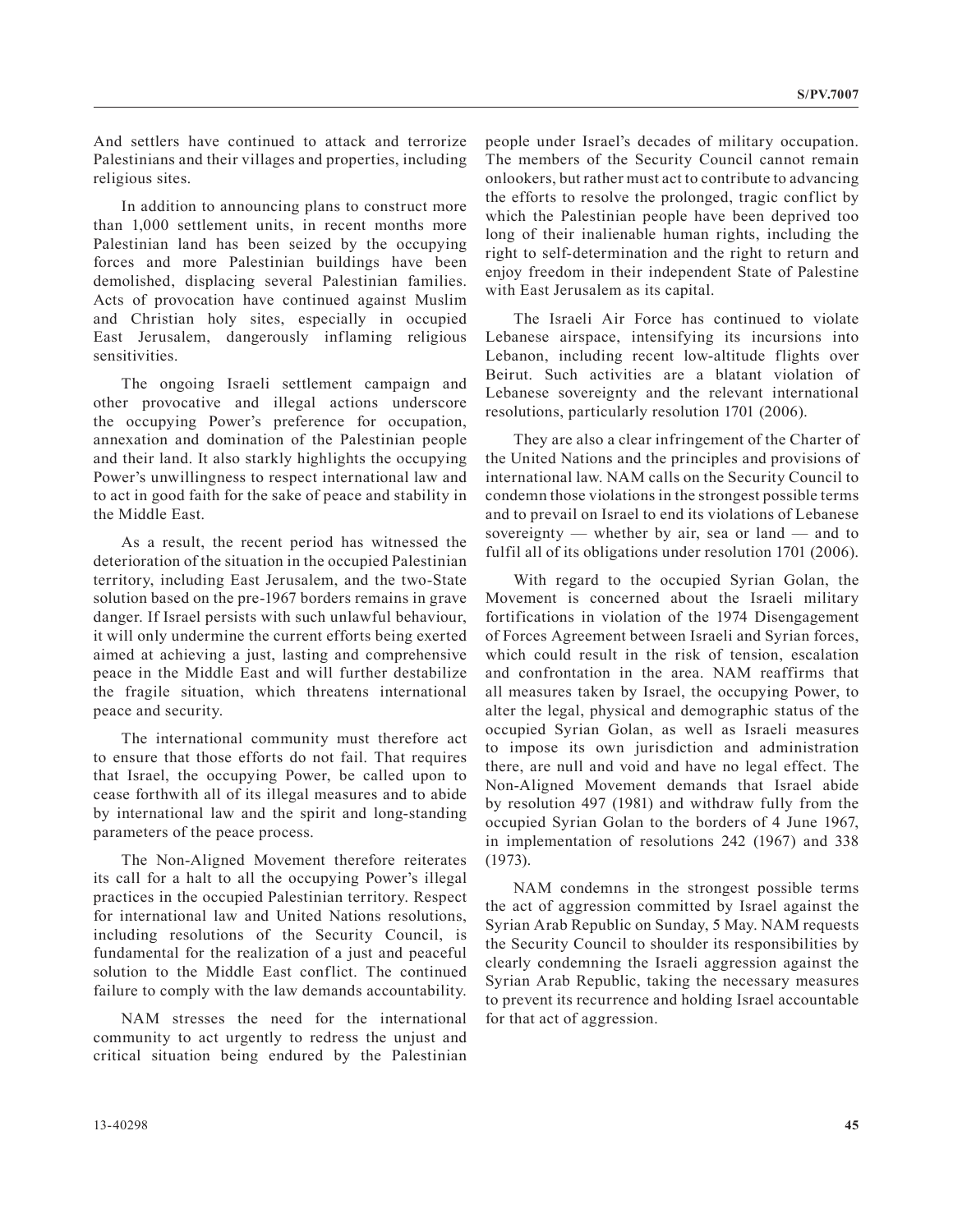I shall now speak in my national capacity to briefly react to what was said by the representative of the Israeli regime against my country.

With regard to the presidential election, I should say that the Iranian nation is proud to have held a democratic election with more than a 70 per cent turnout, wherein Mr. Rouhani won a landslide majority on 14 June. The high turnout once more showed the vibrancy of the Iranian polity and society and the strong potential that exists for dealing with any impediments along the way towards the stability and enhancement of Iran's international stature. That is a reality that the Israeli regime cannot endure. That is why, in the days remaining before the presidential inauguration, it has already started its smear campaign to distort the facts about Iran's election and elected officials. That reflects its deep concern about any development towards stability and tranquillity in the region.

On Iran's nuclear issue, which is exclusively peaceful in nature and in full conformity with our international obligations, I should say that we are not only party to the Treaty on Non-Proliferation of Nuclear Weapons, but we are party to all major international instruments banning weapons of mass destruction and are fully committed to all the relevant legal obligations under those treaties. The Israeli regime's non-adherence to the international instruments on weapons of mass destruction and its non-compliance with its related obligations under the Charter of the United Nations and international law, however, are well-known facts.

Furthermore, the Israeli-regime's brutal practices in killing innocent women and children, in particular during the 33-day war against Lebanon and the 22-day attack on Gaza, are also well-known facts. The regime's terrorist operations all around the world, including the assassination of Iran's nuclear scientists, are known to the world as well. To cover up its terrorist nature, the Israeli regime tries to pin the blame for terrorism on others. That is partly because of the impunity that the regime enjoys.

The European Union's indecision to condemn Israel for all its State terrorism, on the one hand, while putting Hizbullah's military branch on a terrorism list, on the other, based on false and unjust accusations, is a double-standard approach towards terrorism. Hizbullah is part of Lebanon's socio-political fabric and is respected and accepted by the people of Lebanon as a legitimate resistance movement against the Israeli regime's aggression. The European Union's decision will not generate any doubts as to the popular character of Hizbullah; rather, it will further complicate the situation in the Middle East. The European Union should live up to its responsibility in redressing the situation and reconsider its decision.

In conclusion, our advice to the representative of the Israeli regime is that instead of levelling baseless allegations against others in the region, it would do better to abide by the norms and regulations of international law and the principles of the Charter of the United Nations and to correct its behaviour for the sake of peace and stability in the Middle East.

**The President**: I now give the floor to the representative of Indonesia.

**Mr. Percaya** (Indonesia): The delegation of Indonesia is pleased to participate in this open debate. In that regard, I would first like to thank the United States, as President of the Council for the month of July, for convening this meeting. My delegation is also grateful to the United Nations Special Coordinator for the Middle East Peace Process and Personal Representative of the Secretary-General, Mr. Robert Serry, for his comprehensive and detailed briefing.

In making these remarks, Indonesia would also like to associate itself with the statements delivered by the Permanent Representative of the Islamic Republic of Iran on behalf of the Non-Aligned Movement and by the representative of Djibouti on behalf of the Organization of Islamic Cooperation.

The Middle East region continues to undergo great instability, with tragic human consequences, a dire humanitarian situation and an uncertain conclusion. Indonesia remains deeply committed to, and concerned about, the prospects for peace in the Middle East. The question of Palestine, which is a key concern for my country, has dragged on both as a fact and as an agenda item in the Council for far too long.

We are deeply appalled that the Israeli policy in the occupied Palestinian territory, including East Jerusalem, has continued with little regard for the need to create conditions conducive to peace and a resolution of the conflict. In that regard, it remains our concern that nothing poses as obvious an obstacle to progress as the construction of illegal settlements, which constitute a strong symbol of Israel's lack of commitment to meeting the Palestinians on a productive playing field.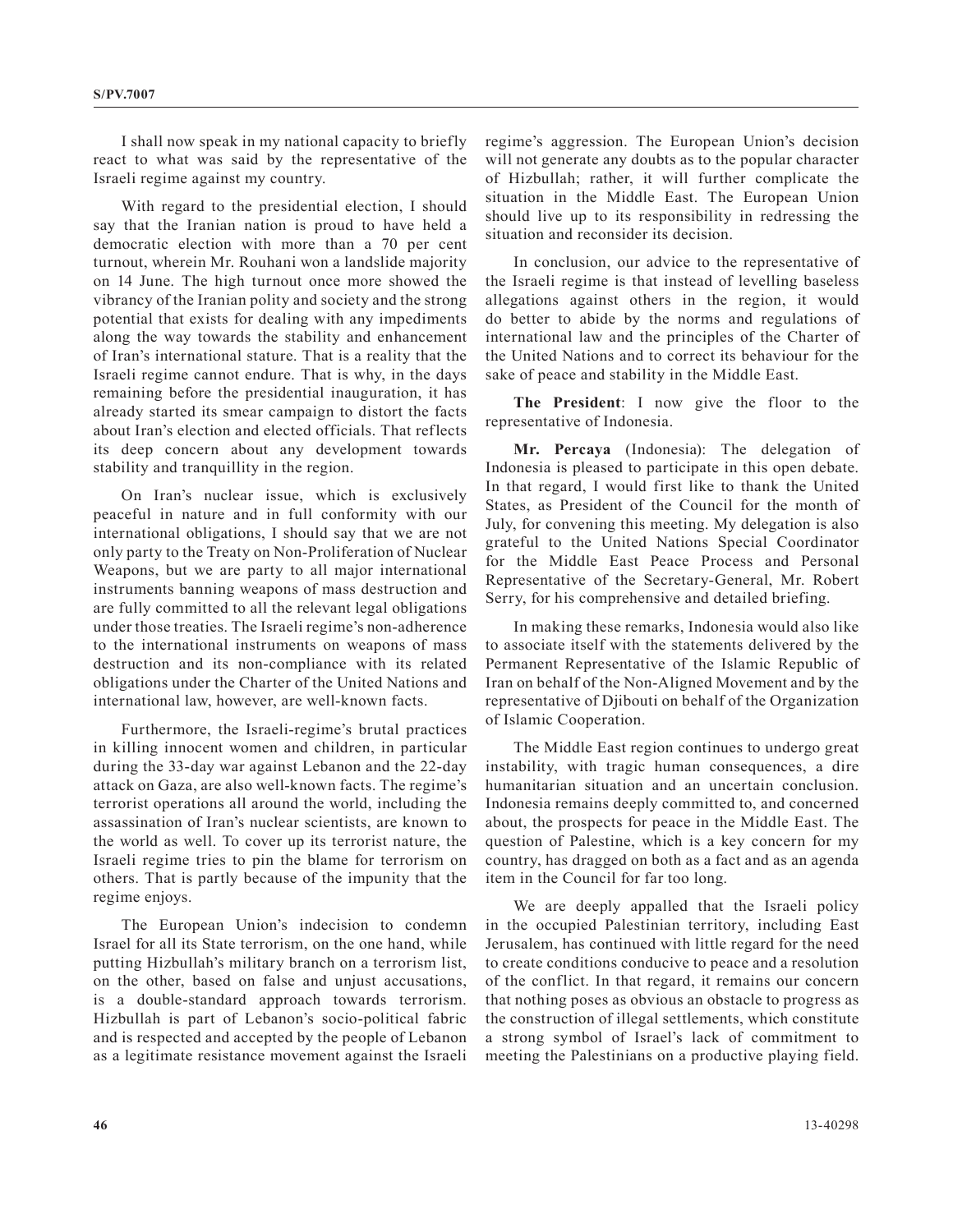Similarly, throughout the occupied Palestinian territory, Israel has continued with such policies and practices as the construction of the separation wall, home demolitions, residency revocations and the closure of Palestinian institutions. In Gaza, the humanitarian situation continues to deteriorate. Israel's blockade, which has continued for five years, is asphyxiating the economy, as it frustrates the movement of people and goods, thereby increasing unemployment and shrinking private-sector businesses.

Indonesia has always been deeply supportive of the two-State solution, based on the conviction that an independent State of Palestine, with rights and responsibilities that are coterminous with those of other States, will contribute to the attainment of a just, lasting and comprehensive peace in the Middle East, and not detract from it.

We believe that peace on the basis of the 1967 borders, with East Jerusalem as the capital of the State of Palestine, is the irreducible minimum basis for negotiations. In that regard, my delegation welcomes the ongoing efforts being made by the United States, including through Secretary Kerry's visits to the region in the past three months. We furthermore welcome the plans for a resumption of direct talks and look forward to that historic process.

In order to give that initiative a good chance of success, Indonesia urges Israel to halt any conduct that might impair the effort. To that end, my delegation would like to underline that Israel must be prevailed upon to recognize the futility of ignoring the legitimate aspirations of the Palestinians with regard to the core issues, namely, illegal settlements, the status of Jerusalem, refugees, security and permanent borders.

If true progress is ever to be made on the Middle East file, it is essential that Israel act as a responsible partner and member of the international community. It is critical that Israel abandon the impunity through which it has ignored and defied United Nations resolutions and international law for more than 60 years. To put it simply, no nation should be immune from the consequences of violating international law, and that includes Israel. Indonesia therefore welcomes the European Union's (EU) new guidelines on the eligibility of Israeli entities and their activities in the occupied territories for grants, prizes and financial instruments funded by the EU. Under the new guidelines, the EU will not recognize any changes to pre-1967 borders

other than those agreed by the parties to the Middle East peace process. In accordance with our belief that violations of international law should not be rewarded, we support that approach and commend it to other members of the international community.

Permit me now to turn to Syria.

As my delegation observed during the last debate (see S/PV.6950), the catastrophe in Syria has regrettably continued to evolve, with no response from the international community, including the Council. As members of the Council know only too well, however, the situation on the ground has become so dire that it now threatens the stability of the region. We have on our hands a grave humanitarian crisis in Syria that involves refugees and displaced persons, which calls for immediate attention. On the question of refugees, it is self-evident that the spillover of more than 1.7 million people, including 71,000 Palestinian refugees, to neighboring countries is an issue of great concern for the Governments involved. Those refugees require further assistance through international relief organizations. We should see to it that they receive the help they need.

Without doubt, part of the response to the situation in Syria is political. In that regard, Indonesia reiterates its call for a political process that will lead to a permanent solution to the conflict in accordance with the aspirations of the Syrian people. In that connection, members of the Council must put their differences aside in fulfilment of their mandate and must commence earnest measures to bring the violence to an end.

**The President**: I now give the floor to the representative of Bangladesh.

**Mr. Rahman** (Bangladesh): It is indeed a great honour for me to speak at this very important debate. I shall limit my statement to the issue of occupied Palestinian territories.

The saga of Palestinian misfortune is often repeated in international discourse without any effective remedy. It is a unique story of the long suffering of one segment of the human race inflicted by another, starting with the occupation of land, the alteration of history and then the escalation of violence and military incursions, leading to the imposition of inhuman conditions on the Palestinian people through the demolition of homes, the confiscation of land, closures and blockades. The Gaza borders have been subjected to a regime of closure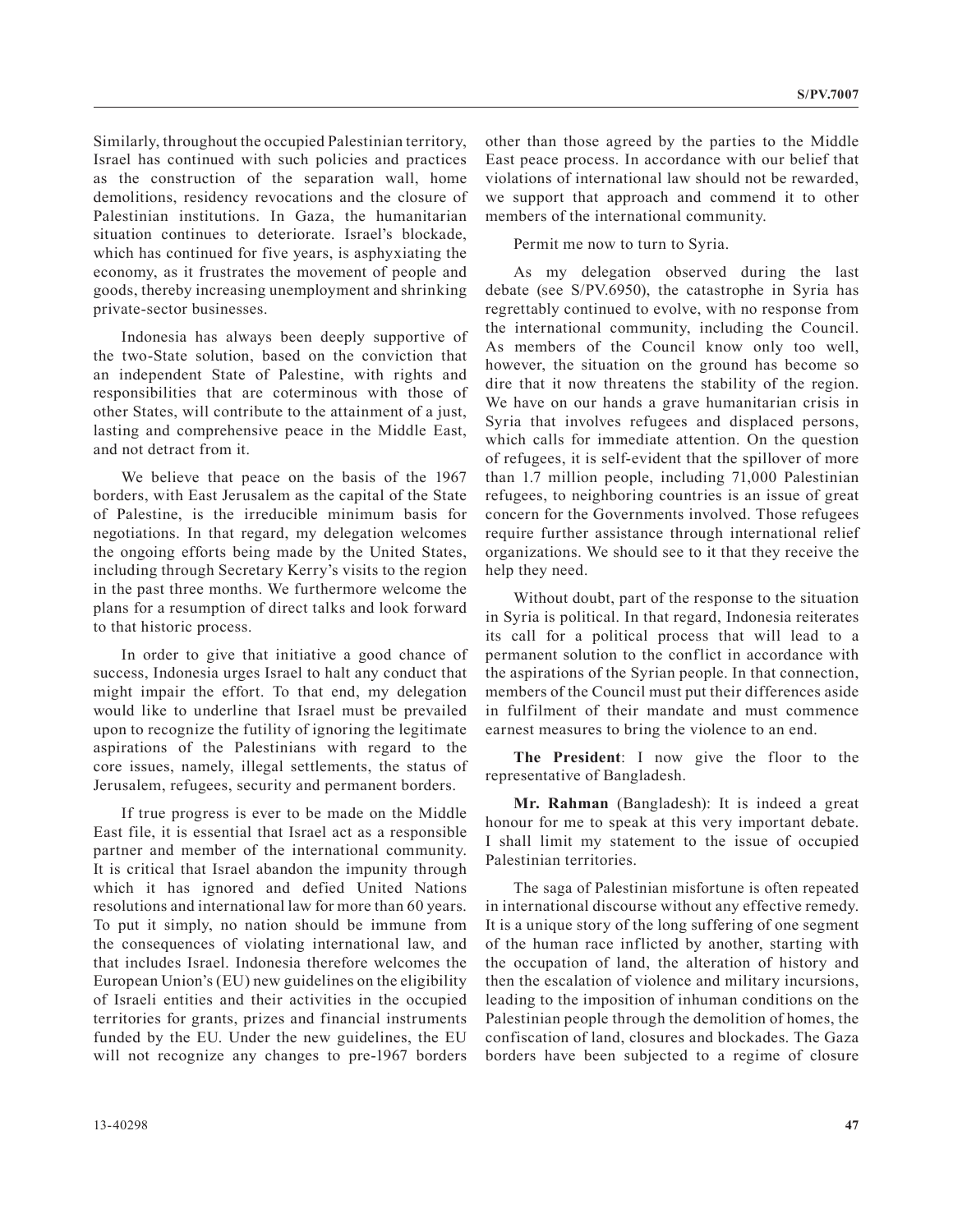that is without precedent anywhere on the planet. The quality of life of the Palestinians in the entire occupied territories has been reduced to a subsistence level. For example, in Gaza 1.7 people have been living in a 360 square kilometre area. Of that number, 80 per cent are extremely poor and rely on food handouts. Some 90 per cent of the available water is unfit for human consumption, and 30 per cent of vital medicines are unavailable in the hospitals. Those are only a few disturbing statistics that demonstrate the precarious condition in which the people of Palestine, particularly women and children, are languishing. Unfortunately, all that is happening before the eyes of the international community and in the absence of any resolute action.

Despite the global outcry and International Court of Justice advisory opinion against it (see A/ES-10/273), Israel continues to build a separation wall on the West Bank, dividing and isolating communities, destroying livelihoods and preventing hundreds of thousands access to their jobs, families, markets, schools and hospitals. The repeated appeals of the international community to improve the deteriorating conditions of the Palestinian people remain unheeded.

It is abundantly clear now that there cannot be a military solution to that longstanding conflict. Peace cannot be achieved in that land by force or through military means. Only through negotiations can there be a viable solution to the Israeli-Palestinian conflict. The Security Council cannot evade its role, particularly since its own resolutions adopted over time on the matter remain unimplemented. The stalled peace process must restart. We believe that the Fourth Geneva Convention, resolutions 242 (1967), 338 (1973) and 425 (1978), the principle of land for peace, the terms of refernce of the Madrid Peace Conference, the road map and the Arab Peace Initiative are the best guides for achieving a peaceful solution. We see a flicker of hope in Secretary of State John Kerry's efforts to bring the parties to the negotiating table. We fully support that initiative.

The root cause of the conflict is the occupation, which must end sooner than later. The settlements present an existential threat to the viability of a future Palestinian State. They are contrary to international law and the road map, and must therefore cease. If peace in the Middle East is to be achieved, we must prevail upon Israel to cease further illegal settlements and dismantle the existing ones, in line with its obligations under article 49 of the Fourth Geneva Convention. In that regard, we consider the recent action of the European Union to be the right move in the right direction.

The upgraded status of Palestine at the United Nations last year was a small step towards amending a historical injustice. Much work lies ahead to create the conditions that will allow a meaningful and just solution. Our goal remains realizing the inalienable and legitimate aspirations of the Palestinian people by creating an independent, viable and contiguous State of Palestine based on the 1967 borders with East Jerusalem as its capital, living side by side with Israel in peace and harmony. The realization of that goal needs our collective resolve. Let us all commit to working for lasting peace in the Middle East.

**The President**: I now give the floor to the representative of Ecuador.

**Mr. Lasso Mendoza** (Ecuador) (*spoke in Spanish*): Mr. President, I would like to begin by thanking you for convening today's open debate, which allows us to express our points of view on the situation in the Middle East, including the Palestine question.

The Government of Ecuador expresses once again its concern over the Security Council's prolonged management of the Israeli-Palestinian conflict.

The intransigence of Israel, with its illegal colonization policy, has closed every door to a bilateral solution. Therefore, it is time for the parties to seek an alternative to the conflict in order to achieve peace between the State of Palestine and Israel.

My country believes that it is time to restart the peace process, which has been stalled since 2010, and insists that it be a credible and serious process based on clear parameters and framed within a specific timeline. President Abbas has responded that any peace proposal must first be political and never subsumed by economic arguments. In reference to the economic plan proposed by United States Secretary of State John Kerry, he has been clear in his rejection of temporary agreements and provisional borders that sidestep political solutions.

President Abbas has called on the Government of Israel to come to the negotiating table with specific maps in order to have borders on the basis of which it will be possible to reach a final agreement. My country recognizes that these borders should be those of 1967, in accordance with relevant resolutions of the United Nations, including Security Council resolutions, the Madrid terms of reference and the Arab Peace Initiative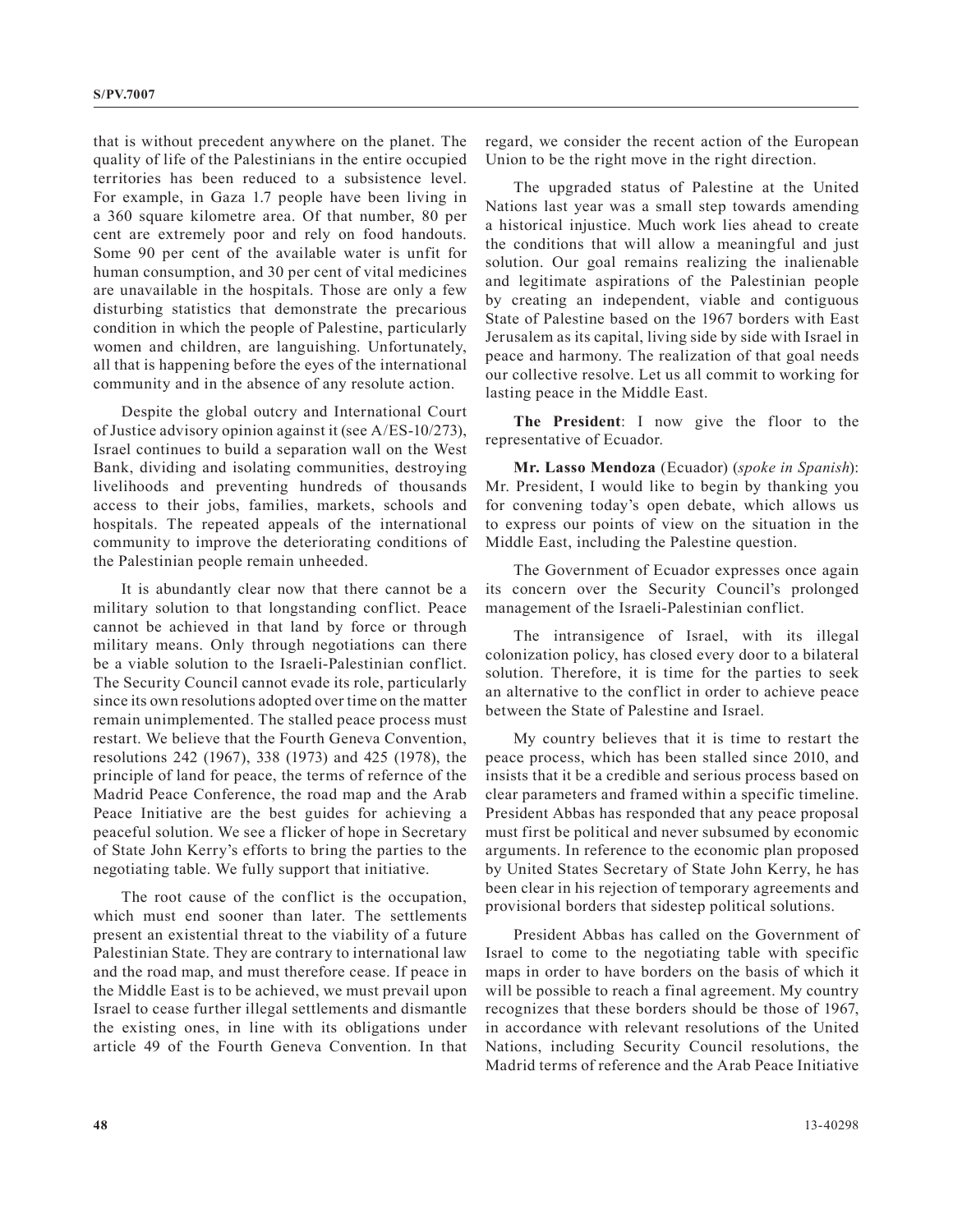of 2002. Palestine, with the support of the international community, is committed to peace on that basis.

Israel, the occupying Power, is rejecting a peaceful solution with its settlement policy, the construction of a separating wall, land confiscations, house demolitions, the displacement of civilians and unlawful detentions. Settler terrorism against the Palestinians on their lands should be condemned. The Security Council itself should be called upon to meet its obligations under the Charter in that regard. The high contracting parties to the Fourth Geneva Convention should also be called upon to fulfil their responsibilities, as those actions constitute serious violations.

Finally, Ecuador reaffirms its commitment to recognizing Palestine as a full Member State, which is its just status. We need to increase calls upon all countries around the world to recognize Palestine. That is the peace that the majority on our planet demands.

**The President**: I now give the floor to the representative of South Africa.

**Mr. Mcakuvana** (South Africa): Mr. President, let me join others in congratulating you and your country on assuming the presidency of the Security Council during the month of July. My delegation expresses its appreciation to Mr. Robert Serry for briefing the Council today. We associate ourselves with the statement delivered earlier by the representative of Iran on behalf of the Non-Aligned Movement and thank the Ambassadors of Palestine and Israel for their statements.

Since October 2010, there has been no significant signal that direct negotiations between Israel and Palestine would resume any time soon, despite regional, international and other efforts to defuse the stalemate in the peace process. The agile re-engagement of the United States in the peace process in recent times is commendable. We appreciate in particular the efforts undertaken by Mr. John Kerry to facilitate the resumption of the peace talks between the parties.

South Africa welcomes the announcement that an agreement has been reached between Israel and Palestine that will form the foundation for the resumption of final status negotiations, despite outstanding disagreements especially with respect to the critical issue of the illegal settlements that Israel continues to construct with impunity. We call on Israel to reconsider its position on settlements and refrain from these illegal acts, which may negatively affect the spirit of negotiations.

We commend the Palestinians for agreeing to return to negotiations under such arduous and difficult conditions. That shows their commitment to peace through a spirit of compromise, which is essential if this intractable conflict is to be resolved. We call on all the Palestinian parties and organizations, including Hamas, to see that as a positive step towards lasting peace. The future of Palestine is significantly dependent on the unity of its people. Therefore, we encourage the Palestinians to strive for unity as a weapon against those who are bent on dividing them for their own benefit.

On a positive note, we welcome Israel's decision to free some Palestinian prisoners as a confidence-building measure and a gesture of their commitment to the peace talks. However, South Africa is deeply concerned at the plight of the Palestinians who are illegally imprisoned in Israeli jails and have long lived in appalling conditions. We once again call on Israel to respect the human rights of all Palestinian prisoners and abide by relevant international human rights and humanitarian law, including the Fourth Geneva Convention. As the international community, we have a responsibility to put our shoulders to the wheel and assist the parties in all manner of ways to ensure that the negotiations yield positive results.

Clearly, the success of negotiations requires an immediate end to acts of aggression occasioned by continued home demolitions, price tag attacks, illegal excavations of religious sites and the restriction of access and movement. Settler attacks on civilians, the desecration of Palestinian mosques and churches, the destruction of property and the felling of olive trees should be condemned in the strongest possible terms and ultimately stopped.

With regard to the situation in Gaza, South Africa remains deeply concerned about Israel's continued blockade. The blockade and restrictions imposed are in violation of international humanitarian law, including article 23 of the Fourth Geneva Convention, and contrary to the will of the international community as expressed in various Security Council resolutions, including 242 (1967), 338 (1973), 1515 (2003) and 1860 (2009), among other international legal instruments and frameworks.

We welcome the decision of the European Union (EU) to put pressure on Israel by publishing new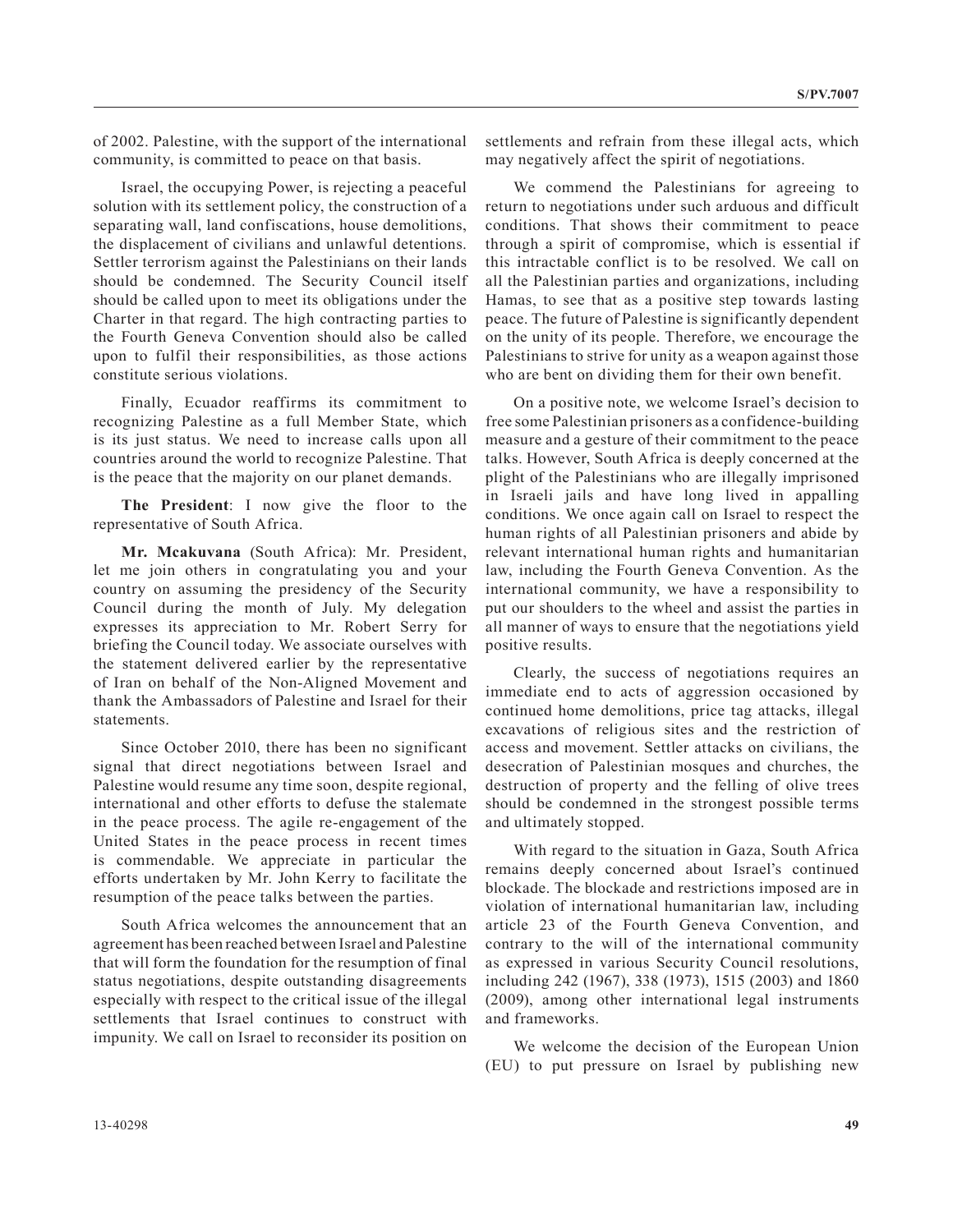guidelines banning the Union's funding for entities linked to settlements or territories occupied since the 1967 war. As is well known, that decision is in line with the EU's position on settlements and should be a clear sign to Israel that settlements are not just illegal but can also attract retributive actions from law-abiding nations and organizations. We hope that other countries and organizations will also consider applying pressure on Israel so as to coerce it to abandon its regressive policy of settlement construction.

South Africa is deeply concerned about the situation in Syria and hopes that a solution will soon be found before many more are killed, injured or displaced. We would like to emphasize our concern about the plight of the Palestinian refugees in Syria, some of whom have now left the country due to the ongoing violence. It is encouraging that, despite the hardships that come with being a refugee, a Palestinian refugee emerged recently as the winner of the Arab Idol singing competition. That is one of those achievements that are a testimony to the resilience of the human spirit. The decision by the United Nations Relief and Works Agency for Palestine Refugees in the Near East (UNRWA) to name Mohammad Assaf the UNRWA Regional Youth Ambassador for Palestine Refugees is most welcome. That should encourage the Palestinians to continue with their struggle until their liberation is complete.

Finally, last week we celebrated Nelson Mandela International Day and reflected on the life of President Mandela, who has dedicated his life to the freedom of his people and that of the Palestinians. I believe it would be appropriate for me to conclude with his wisdom as regards the issue of Palestine: "We know too well that our freedom is incomplete without the freedom of the Palestinians". Let us therefore work together to free the Palestinians from the bondage of occupation and deliver them to the promised land of freedom, for which they so yearn.

**The President**: I now give the floor to the representative of Qatar.

**Mr. Al-Thani** (Qatar) (*spoke in Arabic*): I thank you, Sir, for having convened this meeting and Mr. Serry for his briefing.

Despite the passage of more than six decades since the Arab-Israeli conflict began and despite the many efforts made and initiatives proposed to reach a comprehensive and lasting solution thereto, unfortunately unilateral stances are prolonging the illegitimate occupation and attempts to change the demographic nature of the Palestinian territories, especially the Judaization of Al-Quds Al-Sharif, continue. The arrest and detention of Palestinians, the continued unjust blockade against Gaza, measures to strangle the Palestinian economy, especially the withholding of tax revenues owed to the Palestinian Authority, and other illegal and illegitimate practices and measures — all of these factors have undermined international efforts and returned us time and again to square one. Tensions have thus spread throughout the region and the chances of conflicts escalating increased, with ramifications not only for the Middle East but the entire world.

My country has a well-established record of engaging in international and bilateral efforts to achieve a just, comprehensive and peaceful solution to the conflict that would take into account the interests of the various parties and lead to the establishment of an independent and viable Palestinian State, with Al-Quds Al-Sharif as its capital, on the basis of the pre-1967 borders and a withdrawal from occupied Arab territories, including the occupied Syrian Golan and the remaining occupied Lebanese territories.

In the light of all of this, we see the current efforts of the United States to end the deadlock in the negotiations between the Israelis and the Palestinians as a reaffirmation of the importance that the international community attaches to negotiation, dialogue and respect for the resolutions of international legitimacy. This was reaffirmed at the Arab summit held in March in Doha, which reaffirmed its support for the Arab Peace Initiative and efforts to achieve its implementation in cooperation with the international community.

We take this opportunity to express our readiness to spare no effort to support these international efforts, and we look forward to seeing similar support from the international community so that we do not waste this opportunity, which promises so much in the midst of such complicated events in the Middle East.

In this context, we welcome the recent decision of the European Union (EU) to withhold financial assistance from Israeli organizations that are active in the occupied Palestinian territories and not to recognize any changes in the pre-1967 borders. This is a clear decision to support the internationally legitimate resolutions and international law in general, and indicates the rejection by the international community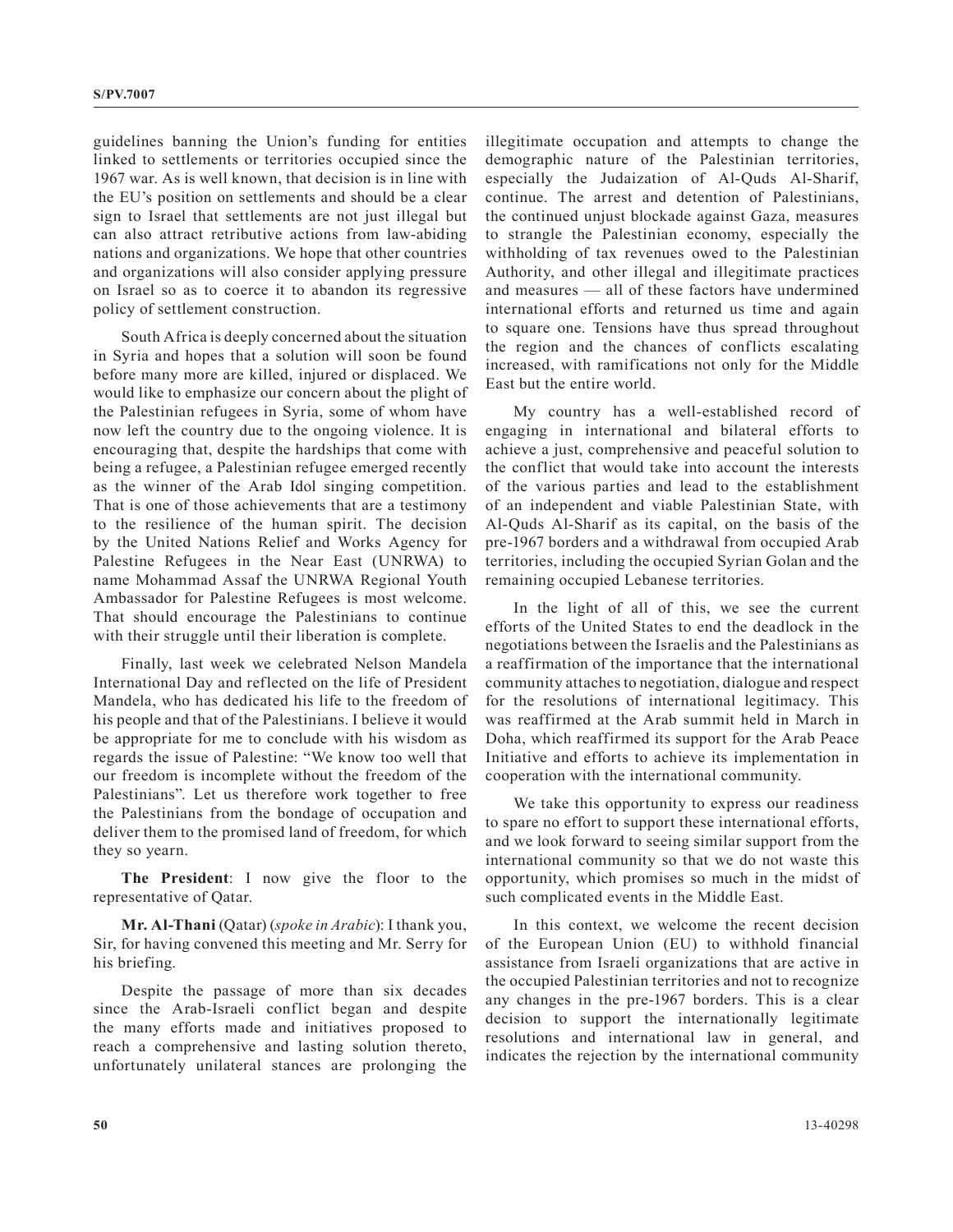of the illegal settlements and of any developments that may threaten the prospects for a two-State solution. We hope that other States will follow suit and emulate the EU precedent in this context.

When discussing the situation in the Middle East, we must recognize that the current situation in Syria poses a clear threat and challenge to the international community. The Syrian regime's insistence on pursuing a security solution and State terrorism, in the light of the failure of the international community to achieve a swift and decisive solution, may have dangerous repercussions and could unleash a spillover that would threaten the sovereignty, territorial integrity and social unity of Syria, as well as peace and security in neighbouring countries and beyond.

The Syrian regime is holding the Syrian people hostage and using them as fuel for its continued existence, with no regard for the grave results of such a policy. In this regard, it is relying on the existing division within the Security Council. The number of victims among the innocent civilian population has exceeded 100,000, in addition to the millions of refugees and internally displaced persons, and the systematic destruction of homes and facilities and countless other violations. The Security Council must therefore adopt effective and swift measures based on its responsibility enshrined in the Charter of the United Nations.

The international community, as represented by the United Nations, has issued numerous resolutions addressing the various violations committed against the Syrian people. The world is therefore confused and frustrated, and questions how long the regime will continue its killing, destruction and displacement of innocent civilians and why the resolutions of the international community are being ignored.

An objective review of the substance of the more than 15 resolutions of the Security Council, General Assembly and Human Rights Council concerning the situation in Syria reveals the extent and variety of the violations against the Syrian people. It is very clear that the regime is willing to resort to any means, even at the price of destroying the entire Syrian nation and imperiling the peace and security of the region and the world.

Since its inception, the United Nations has played an international humanitarian role that has made us proud. The Security Council has moved very quickly to end many violations. Therefore, the Syrian people — children, women, men, the elderly and all the victims of the conflict — are looking impatiently to the Security Council for an effective solution that will bring about a just resolution based on international law and international legitimacy and bring those responsible for crimes and violations to justice so that the Syrian people can define their own future and exercise selfdetermination following their prolonged suffering.

The international community deals with such violations, wherever they occur, on the basis of internationally defined criteria and standards. The Security Council has the responsibility to intervene wherever such violations take place and to end them in a manner that enjoys international legitimacy and preserves human dignity.

The violations and horrors being committed by the Syrian regime on a daily basis would lead any fairminded person to wonder whether that regime actually believes in the Charter of the United Nations and in international humanitarian and human rights law. Why does it pursue its aggressive and irresponsible policies, in violation of human and divine law? Should not the United Nations therefore take a firm position to assist the Syrian people and hold responsible those who continue to inflict such suffering? How can the international conscience bear any more sorrow?

**The President**: I now give the floor to the representative of Sri Lanka.

**Mr. Dhanapala** (Sri Lanka): I join other speakers in commending you, Sir, for having convened this important debate. The Sri Lankan delegation associates itself with the statement made by representative of the Islamic Republic of Iran on behalf of the Non-Aligned Movement.

According to statistics recently released by the United Nations country team in the occupied Palestinian territory, immediate measures are required to assuage the human suffering in the area. If unethical practices continue, the likelihood of a two-State solution could be diminished.

The continued construction of settlements is one of the reasons for the disruption of the peace process. Settlement activities are a factor in the recurrence of violence in the region. The international community has repeatedly called for a freeze on settlement activity.

Restrictions on imports and exports due to the blockade on Gaza are stifling economic growth. Those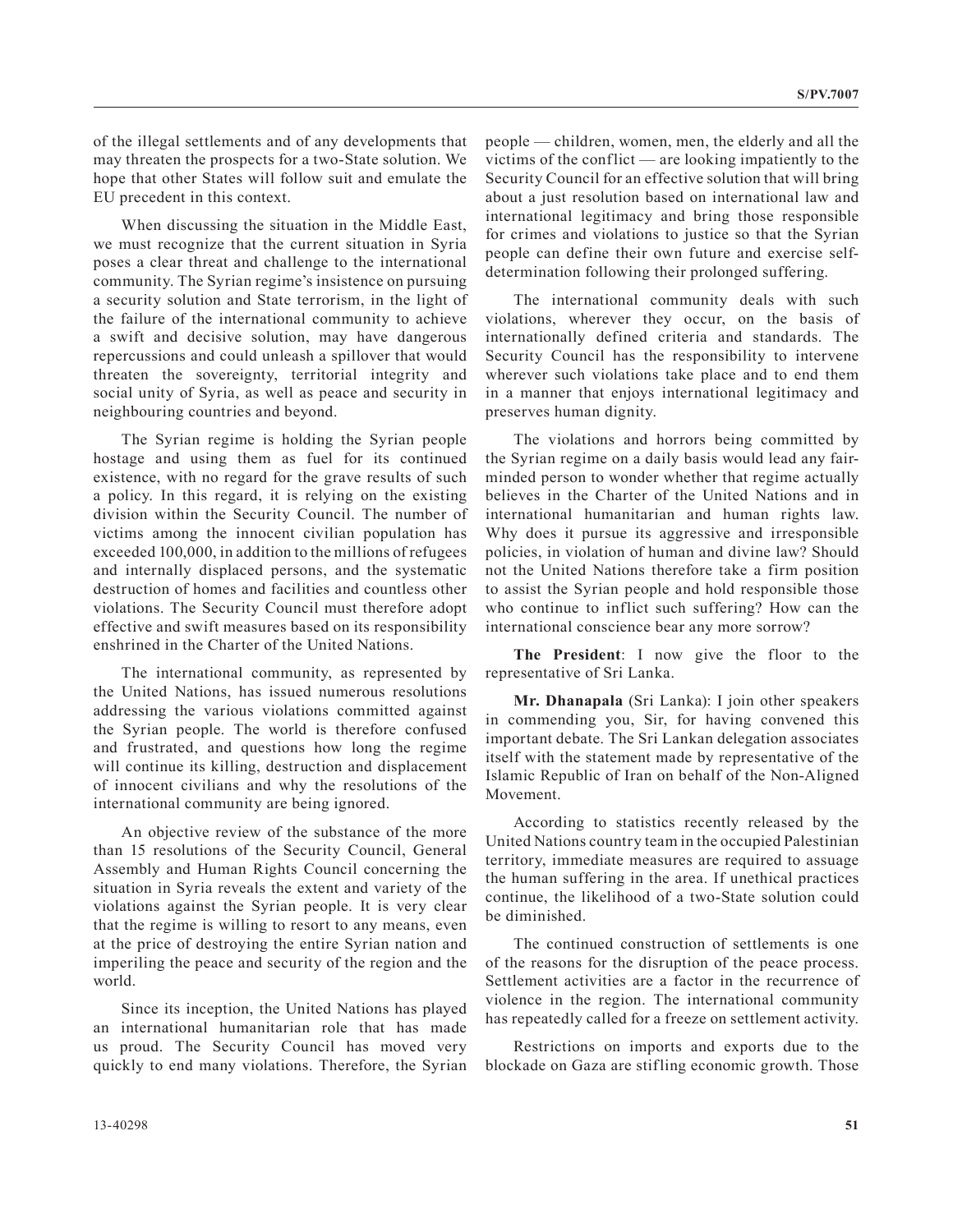restrictions need to be lifted within the framework of resolution 1860 (2009), as that would contribute significantly to the economic advancement of Gaza and the well-being of its people.

Sri Lanka also supports the work of the United Nations agencies in the occupied Palestinian territory, including the United Nations Relief and Works Agency for Palestine Refugees in the Near East and the Office for the Coordination of Humanitarian Affairs, which keep the majority of the people in Gaza supplied with the basic necessities. However, the positive results of their efforts will be stymied as long as the blockade remains in place. For sustainable development to take place in the Gaza Strip, the blockade needs to be dismantled.

Both parties to the conflict must create the environment necessary to facilitate peace. There is an urgent need for mutual confidence-building measures in support of efforts to resume dialogue and substantive negotiations. Israel must protect the Palestinian civilian population in the occupied territories from actions that are contrary to the established rules of international law and practice. Settlement freezes should not be seen as preconditions to negotiations, considering that they have been accepted in previous agreements. The security needs of the Israeli people must be respected. We encourage both parties to exercise the utmost restraint for the sake of the safety of civilians and for the greater goal of peace.

It is important that the international community remain engaged in the quest for a just and durable solution to the situation in the Middle East. Recently the Government of China hosted the United Nations International Meeting in Support of Israeli-Palestinian Peace, under the auspices of the Committee on the Exercise of the Inalienable Rights of the Palestinian People. Sri Lanka supports the implementation of the General Assembly resolutions regarding the inalienable rights of the Palestinian people to statehood and the attainment of a two-State solution.

We are heartened by the efforts of the United States Secretary of State, John Kerry, in recent months to revive the peace process, and we call upon both parties to demonstrate goodwill and engage in confidence-building measures to pave the way for renewed negotiations. We also recognize that the viability of the two-State solution will depend on the political unity and economic advancement

of the Palestinian people, and we are confident that Palestinian internal reconciliation efforts will continue. The progress made by the Palestinian Authority is commendable.

Sri Lanka supports Palestine's application for admission to full membership in the United Nations, and it is our hope that the Security Council will play a more constructive role in making that a reality.

**The President**: I now give the floor to the representative of Venezuela.

**Mr. Valero Briceño** (Bolivarian Republic of Venezuela) (*spoke in Spanish*): The Bolivarian Republic of Venezuela endorses the statement delivered by the representative of the Islamic Republic of Iran on behalf of the Non-Aligned Movement.

Our country condemns the continued denial of the inalienable rights of Palestinian people due to the Israeli military occupation of the State of Palestine, including East Jerusalem, and the illegal measures taken by the occupying Power, which result in civilian casualties, humanitarian and socioeconomic deprivation, and the destruction of Palestinian institutions, properties, infrastructure, and land and water resources, fragmenting its territory.

Venezuela rejects in particular the construction of settlements and of the separation barrier; the use of lethal force against Palestinian civilians, including unarmed demonstrators; the detention and ill-treatment of political prisoners; the imposition of a blockade on the Gaza Strip; and the establishment of hundreds of checkpoints in the West Bank. Likewise, we object to the withholding of Palestinian revenues and the various other measures aimed at isolating East Jerusalem and modifying its historical character.

The State of Israel has since 1947 systematically disregarded the relevant resolutions of the United Nations that advocate a two-State solution. Israel ignores the purposes and principles of the Charter of the United Nations and of international humanitarian law.

Our country supports any action taken by the State of Palestine aimed at seizing the opportunities offered to it by the United Nations and reiterates its full support for the desire of Palestine to be a full State Member of the Organization.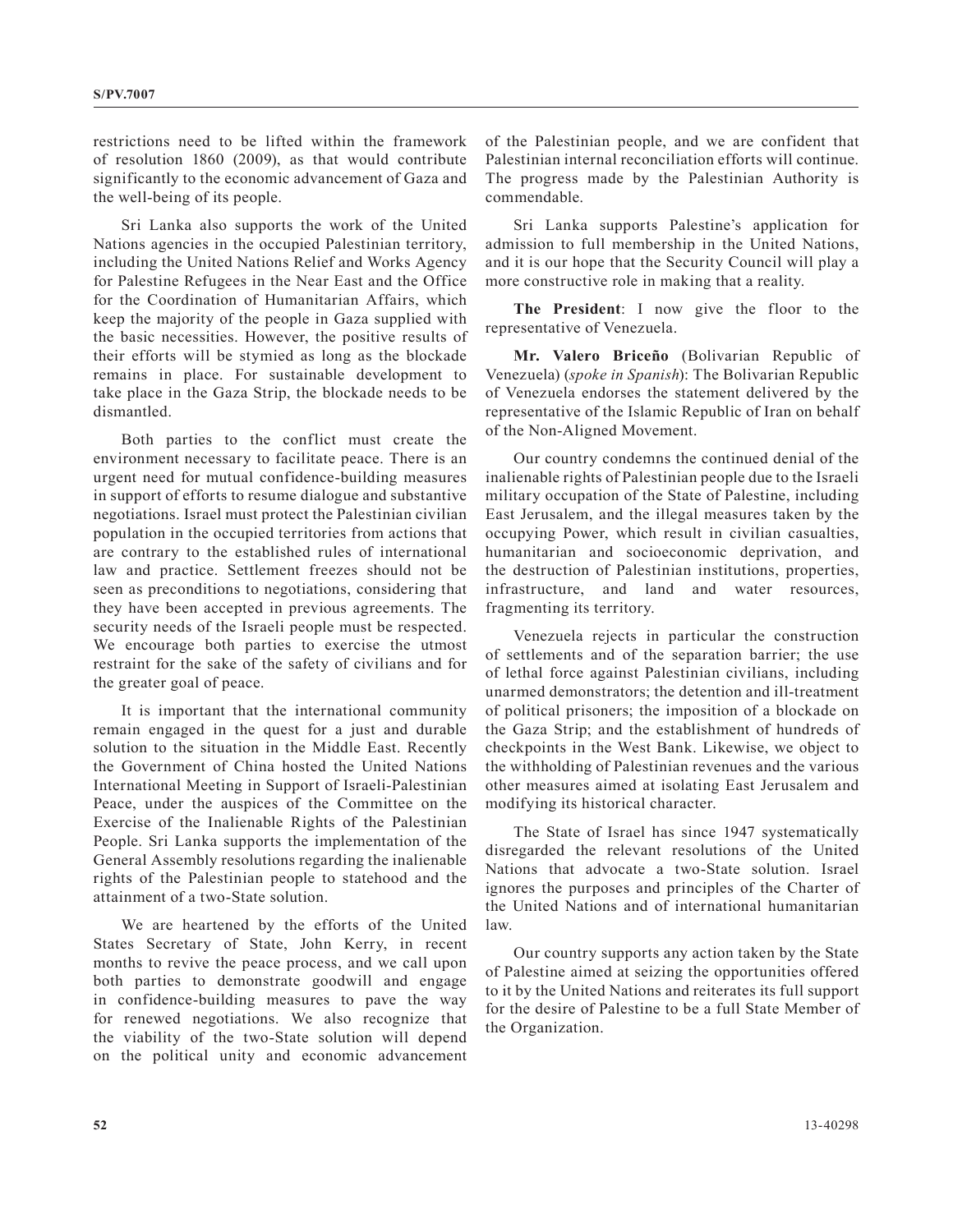Venezuela eagerly awaits the resumption of the political dialogue between the State of Palestine and Israel and reiterates its call on the occupying Power to end the policies that stand in the way of that goal.

In that regard, we aspire to a bilateral solution, with a contiguous and economically viable Palestinian State based on the pre-1967 borders, with East Jerusalem as its capital, in accordance with the resolutions of the United Nations.

The Government of Venezuela believes that the Syrian Arab Republic must be respected and that the only way to resolve the conflict in that country is through political dialogue between the Syrian authorities and the opposition, which is the Syrian people themselves see as the only alternative.

Venezuela deplores the fact that arms are being supplied from abroad to groups involved in terrorist activities that refuse to participate in a political dialogue.

My country rejects any foreign intervention in violation of the sovereignty and territorial integrity and political independence of the Syrian Arab Republic.

**The President**: I now give the floor to the representative of Costa Rica.

**Mr. Weisleder** (Costa Rica) (*spoke in Spanish*): Mr. President, we commend you and the Mission of the United States on your skilful and effective leadership of the Council during this month of July.

Costa Rica has decided to speak at this meeting, as we believe that it comes at a particularly important and auspicious moment for the Middle East. The interest we attach to this debate is evidenced by the five continuous hours that we have remained here to listen to the speakers. Unlike in previous months, today there is a small glimmer of hope that a negotiated solution might be found to the long and complex conflict between the States of Israel and Palestine, with clear repercussions for the rest of the area.

While the eventual negotiation process is still in its preliminary stages and many difficulties still lie ahead, we must underscore the constructive and systematically dedicated role that has been played by the Secretary of State of the United States, John Kerry. His commitment and effective efforts merit our gratitude.

Costa Rica, as a peace-loving country that voluntarily disarmed more than 60 years ago, is a firm believer in a peaceful solution to conflicts between peoples and States, in the framework of international law and multilateral diplomacy. We are therefore delighted by the announcement made last week regarding the beginning of talks between the Palestinian and Israeli parties aimed at establishing the basis for direct negotiations leading to what is an accepted objective for the international community, that is, peaceful coexistence between an independent and viable Palestinian State and the State of Israel.

We know that this is but a first step. The road ahead is full of difficulties and obstacles. There will certainly be those who seek to impose their perverse goals or exclusive viewpoints, or their obsolete intolerance or extremism, which not only rejects reconciliation and prevents progress in this difficult process, but is also based on outdated, sterile and unjust visions for both peoples.

Costa Rica has no false illusions about this emerging negotiation process, but we believe in the creative power of good judgement, realism and human persistence. We believe that history is written, first and foremost, thanks to the will of individuals. Through that will, and within realistic parameters, human action can change the course of events. That is what we are now witnessing as a possibility in this prolonged and painful conflict. It is essential to exchange the logic of confrontation, blame and war for one of good faith, resolve, good will and peace. The logic of peace will transform confrontation into a search for common ground, demands into proposals and hatred into hope for tomorrow. We believe that the Israeli and Palestinian leadership, and those who share in helping them to shoulder their great responsibilities, will have the courage to move forward whenever possible so as to overcome their differences. None of the parties will achieve everything they are seeking, but there is an opportunity for all to attain the minimum to which they aspire and for both sides to achieve the end goal of peace and coexistence.

The Security Council, the Secretary-General and the United Nations as a whole should work so that leaders can help their peoples understand that concessions are not defeats, but rather the cement that binds together the pieces of a structure that, if it is completed, will become the home where each of those peoples live in a safer and more peaceful neighbourhood. In order to resolve this conflict, the extremists must be isolated and the moderate forces strengthened on both sides. As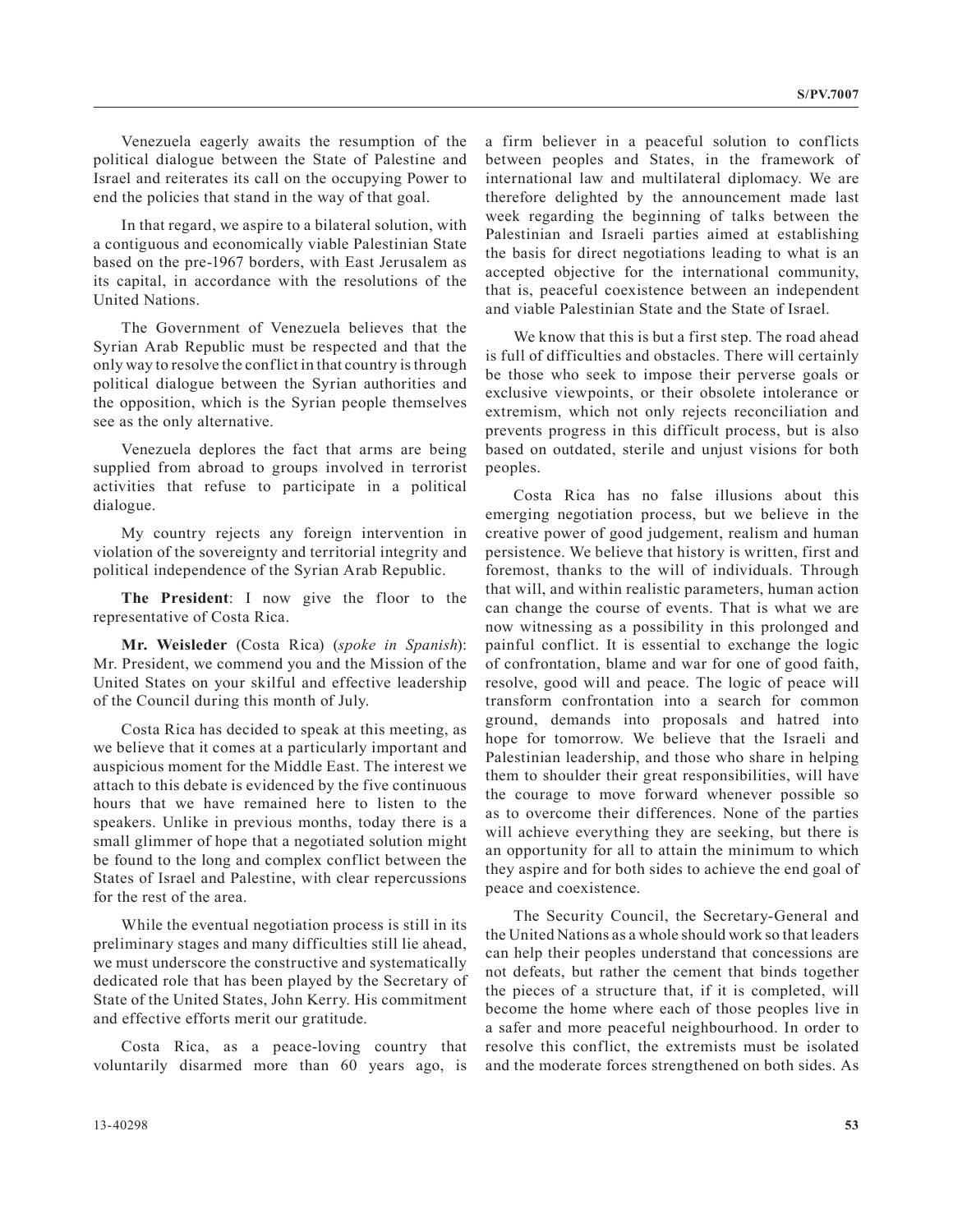an organization and as countries we should be ready to cooperate in that undertaking. Costa Rica is prepared to participate in that task, however small our contribution may be. We are not stakeholders in this effort, but as a peace-loving country, a friend of Israel and of Palestine, and a society accustomed to peaceful coexistence, we call on the parties to do their best in tirelessly seeking just and legal solutions to their differences and to work with whomever can help them where necessary in order to emerge from an impasse.

We believe that sooner rather than later we will be returning to this Chamber, no longer calling for tolerance and intelligence in order to begin the negotiating process between Palestinians and Israelis but rather to celebrate their agreements and the end of the conflict, and to begin to discuss plans for harmonious relations between their peoples.

**The President**: I now give the floor to the representative of Iceland.

**Ms. Gunnarsdóttir** (Iceland): In her briefing to the Security Council earlier this month on the situation in Syria, Under-Secretary-General Valerie Amos said, "We are watching the destruction of not only a country, but also its people" (*S/PV.7000, p. 2*). With 100,000 people dead and millions who have fled from the violence and become refugees or internally displaced persons, and with a breakdown of vital education and health services, the situation can only be described as a tragedy. The Government of Syria, along with all other parties to the conflict, must abide strictly by international humanitarian and human rights law, including by affording immediate access to humanitarian assistance.

We strongly urge the Security Council to overcome its internal differences and focus on exercising its leadership role in fostering a political and peaceful solution to the civil war in Syria. The parties have demonstrated that they are not going to lay down arms without external interference, and the Council has yet to demonstrate that it is doing all in its power to prevent further human tragedy. Before the conflict escalates further, with even more serious consequences for regional peace and security, we ask that the Council please take action.

In the meantime we welcome the briefing to be given in the General Assembly next Monday by Mr. Pinheiro, Chair of the Independent International Commission of Inquiry on the Syrian Arab Republic. As long as the

Council is not living up to its responsibility regarding the conflict, it is important that the wider membership engage in the matter. Earlier this month, when Secretary-General Ban Ki-moon visited Reykjavik and spoke at the University of Iceland, he said, "The people of Syria need peace, but all they have for the moment are talks about talks. We must do better." Indeed, we must do better.

Last week, we celebrated Mandela International Day to pay tribute to Nelson Mandela's legacy and what he stands for. Mr. Mandela once said that we are not truly free if we take away someone else's freedom, just as surely as we are not free when our freedom is taken from us.

I now turn to the Palestinian question. The occupation affects all Palestinians as well as the Israelis. They are affected in different ways, since one is the occupied and the other the occupier, but both are affected. The security of the Palestinians is greatly affected, not least for young men, but also for those who now live at close quarters with the settlements, and with settlers becoming increasingly violent towards Palestinians in the West Bank and East Jerusalem. The security of Israelis is also affected, including by the firing of rockets from Gaza, indiscriminately and in clear violation of international law, threatening and terrorizing the civilian population in southern Israel.

Iceland believes in a peaceful solution to the conflict, and we believe it is urgent and possible that the parties come to an agreement. We therefore very much welcome the renewed engagement of the United States in reviving the peace process. We particularly welcome the announcement last Friday by Secretary of State Kerry that an agreement has been reached that establishes a basis for resuming direct final status negotiations. We hope that this time the negotiations will result in two States, living side by side in peace and security, which is the only way forward for both parties and the only means by which relations between Israel and its neighbours can be normalized. Until an agreement is actually reached, however, the international community must continue to do its utmost to prevent and address ongoing violations of humanitarian law and international human rights law on the ground.

**The President**: I now give the floor to the representative of Cuba.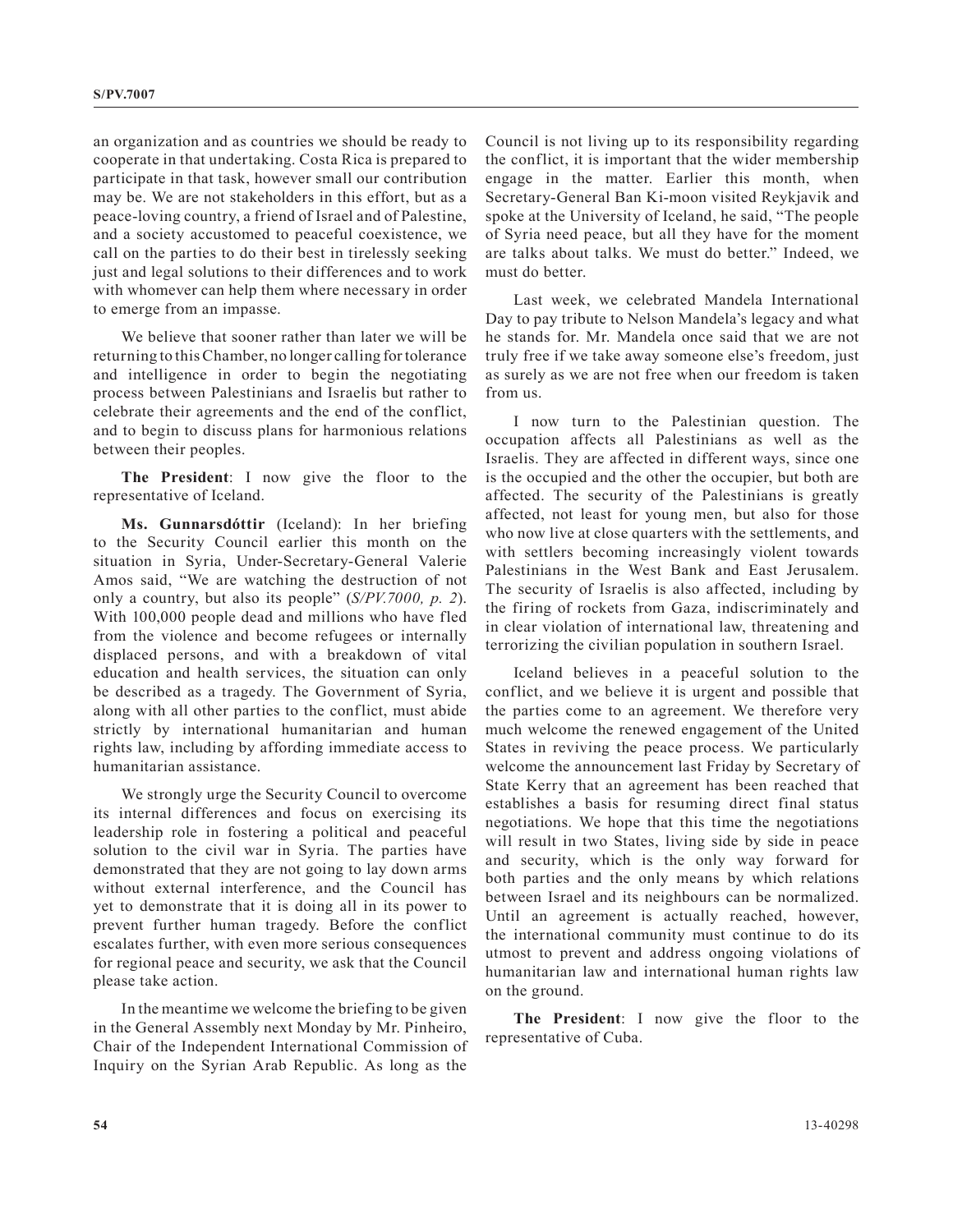**Mr. León González** (Cuba) (*spoke in Spanish*): Cuba aligns itself with the statement delivered by the representative of Iran on behalf of the Non-Aligned Movement. In our national capacity, we wish to highlight some important aspects of the subject we are discussing today.

Time and again, the Security Council convenes these debates on the Middle East without making any progress. It is deplorable that the situation in the region in general and the occupied Palestinian territories, including Jerusalem, in particular remains unresolved. The region continues to be marked by instability and insecurity. The principal political problem of the Middle East is the systematic aggression of Israel, the occupying Power, against Palestine. It is urgent that the Security Council assume its designated role as a defender of international peace and security and take concrete, practical steps to make Israel end its abuses against the Palestinian people.

Israel's behaviour deliberately contravenes United Nations resolutions, poses a threat to regional and international peace and security, and violates the human rights of an entire people. Israel's illegal occupation of Palestinian and other Arab territories remains the main obstacle to attaining a just, durable and comprehensive peaceful solution in the Middle East. As long as these acts of aggression continue and unless the legitimate rights of the Palestinian people are taken into consideration, there can be no peace in the Middle East.

The General Assembly took an unprecedented step when it granted Palestine non-member observer status at the United Nations. In keeping with its historic stance of supporting the cause of the Palestinian people to uphold their rights, Cuba supported that decision. The Cuban delegation reiterates its support for admitting Palestine as a fully-fledged State Member of the United Nations. The Security Council must consider and promptly approve the request submitted by Palestine in 2011 for the United Nations to recognize it as a Member State.

The current situation in the region is tense and explosive. Reports indicate the deterioration of the humanitarian situation in the Gaza Strip, further complicating the living conditions of its inhabitants following the tightened blockade in that area. The Palestinian people are suffering more as a result of the growing number of illegal Israeli settlements,

the difficulties and pain experienced by Palestinian prisoners, and the closing of access to goods, humanitarian aid and fuel to the Gaza Strip. Only the end of the settlement policy, the release of Palestinian prisoners and the lifting of the blockade on the Gaza Strip would make it possible to embark on a significant political process that could lead to peace throughout the region.

Cuba will continue to support the Palestinian people in their legitimate and just struggle for selfdetermination and the establishment of an independent Palestinian State, with East Jerusalem as its capital. It insists that Israel comply with international law and withdraw from all Arab territories it occupies. Once again, Cuba reiterates its support for a just and lasting peace among all the people of the Middle East.

Cuba continues to follow closely the situation in Syria and its international repercussions. It remains alarmed that those who seek regime change are calling for the use of force and violence instead of encouraging dialogue and negotiation. It is the duty of this organ to strengthen peace, not violence; to prevent instability, not to contribute to financing, arming or training those who want to destabilize the country; and to protect innocent people, not to use or manipulate them for geopolitical purposes. That is also the responsibility of the Organization as a whole.

Cuba is opposed to NATO's manoeuvring to obtain the approval of the Security Council to attack Syria. It also rejects the media's habitual complicity in distorting reality and failing to answer for the consequences of its actions. A civil war in Syria or the intervention of foreign forces would have dire consequences for international peace and security and in particular for the volatile Middle East.

Cuba is concerned about the loss of innocent lives in Syria and everywhere else in the world. It condemns all acts of violence against innocent civilians perpetrated by those engaged in this and all others conflicts. It rejects the need to protect human lives being used as a pretext for foreign intervention, be it direct or through irregular armed groups, including mercenaries, who only sow destruction and death. We reaffirm the right of the people of Syria to exercise full self-determination and sovereignty, free from foreign interference or intervention.

**The President**: I now give the floor to the representative of Peru.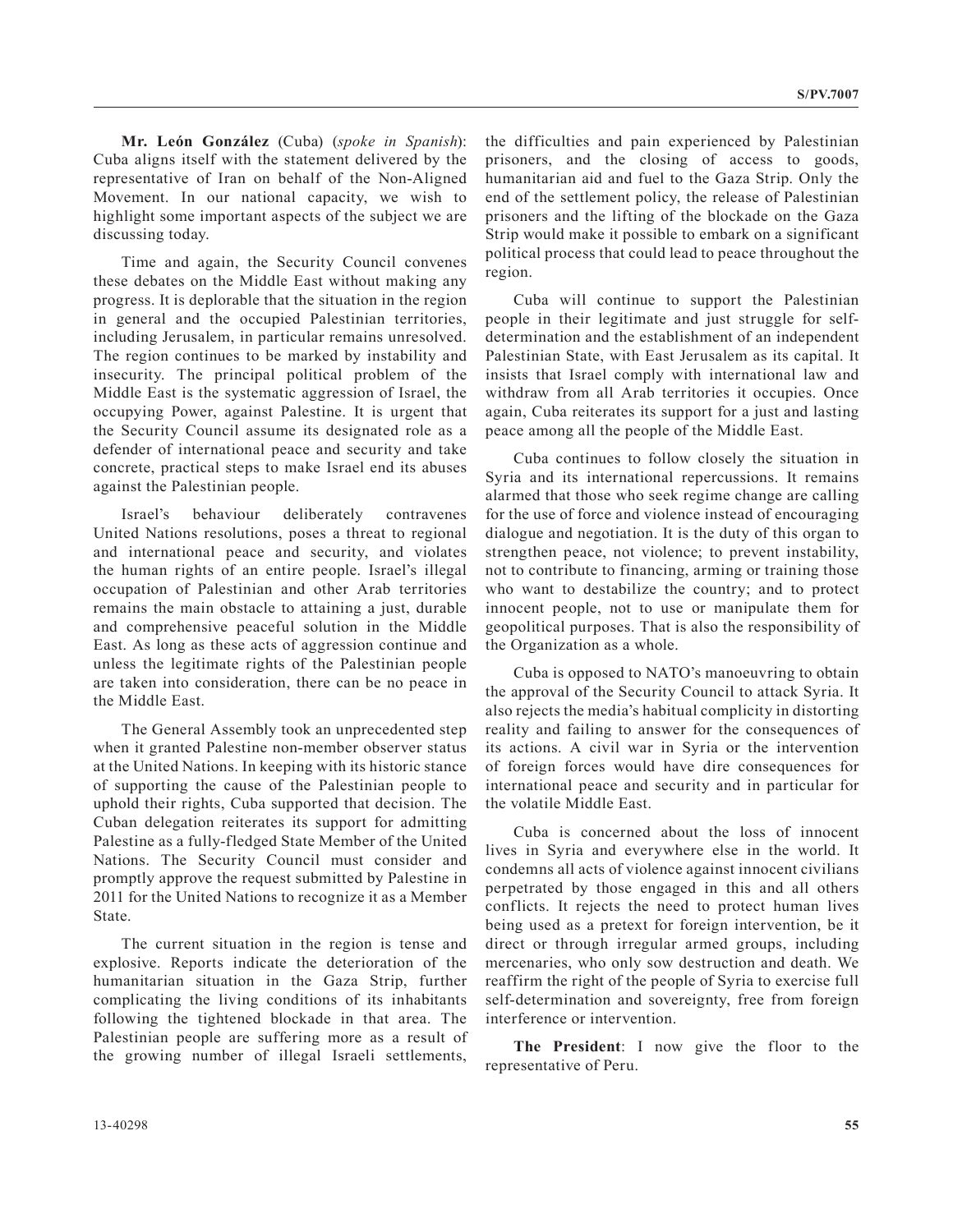**Mr. Román-Morey** (Peru) (*spoke in Spanish*): I would like to commend you, Sir, for convening an open debate on the situation in the Middle East, including the question of Palestine. We are also grateful to the United Nations Special Coordinator for the Middle East Peace Process, Mr. Robert Serry.

Since 1947, when Peru joined the United Nations Special Committee on Palestine, it has consistently maintained a clear position on the question of Palestine, in line with the norms and principles of international law, and in particular with people's right to self determination. Peru therefore recognizes the need to implement General Assembly resolution 181 (III), which lays the groundwork for the creation of two States in Palestinian territory, one Arab and one Jewish, coexisting peacefully within mutually recognized, secure borders, free from threat or acts of force.

Recognizing the inalienable right of the Palestinian people to establish its own independent State, and convinced that the creation of a Palestinian State is crucial for finding a peaceful, lasting solution to this conflict, Peru has recognized Palestine as a State and has supported resolutions adopted by the United Nations, including the historic General Assembly resolution 67/19 of 29 November 29, which it co-sponsored, granteing Palestine non-member observer status within the Organization. In line with these same principles, Peru voted in favour of Palestine's request to join UNESCO.

In the same spirit, and as a sign of respect for the two-State solution, Peru also recognizes the unwavering right of the State of Israel to develop peacefully and in harmony with its neighbours, within secure borders and free of any threat against its citizens. Peru also firmly condemns any act of aggression against Israel. However, while it recognizes the right of Israel to preserve its existence and security, this right must abide by human rights and be enjoyed within internationally defined and recognized borders.

My delegation reiterates that, under international law, the acquisition of territories by force is unacceptable, nullifying any act committed by Israel to impose its laws, jurisdiction and administration. In line with the provisions of numerous General Assembly resolutions, Peru calls for an immediate end to settlement activities, demolitions and evictions in the occupied Palestinian territories, including East Jerusalem,

In keeping with its traditional and unwavering commitment to the peaceful settlement of disputes, Peru reaffirms its full support for a lasting peace in the Middle East, which can come about only as a result of direct negotiations between the parties and on the basis of full compliance by all stakeholders with their obligations under the Madrid principles, the Quartet road map and other agreements, in full respect for international law, including the relevant Security Council resolutions. Peru therefore welcomes the initiative of United States Secretary of State John Kerry to revive the peace process in the Middle East, as well as any other peace initiative that could lead to the implementation of the two-State solution 65 years after it was first conceived.

In conclusion, my delegation expresses its serious concern over the intensification of the conflict in Syria, which, according to reports of the United Nations High Commissioner for Human Rights, has already claimed more than 90,000 lives and seen grave violations of human rights, crimes against humanity and war crimes. Peru condemns all types of violence, by whomsoever committed, and expresses its concern for the manifestations of sectarianism in the conflict. We call on the international community to urge the parties to launch an inclusive political dialogue, free from preconditions, that will promote a political transition in Syria on the basis of the road map set out in the Geneva communiqué of 30 June 2012 (S/2012/523, annex).

**The President**: I now give the floor to the representative of India.

**Mr. Mukerji** (India): Let me begin by expressing our appreciation to the delegation of the United States for convening this quarterly open debate, which will allow the Council to take stock of recent developments in the Middle East, including the State of Palestine. I would like to thank the Special Coordinator for the Middle East Peace Process, Mr. Robert Serry, for his comprehensive briefing.

We welcome United States efforts, including the visits of Secretary of State John Kerry, to re-engage Israel and Palestine in direct talks. We hope that the recent announcement of the two sides of their intention to restart direct talks, after perhaps one of the longest periods of stalemate since the signing of the Oslo accords, will lead to concrete results. In that context, it is necessary to address the issue of Israeli settlement activities, which have continued unabated and remain